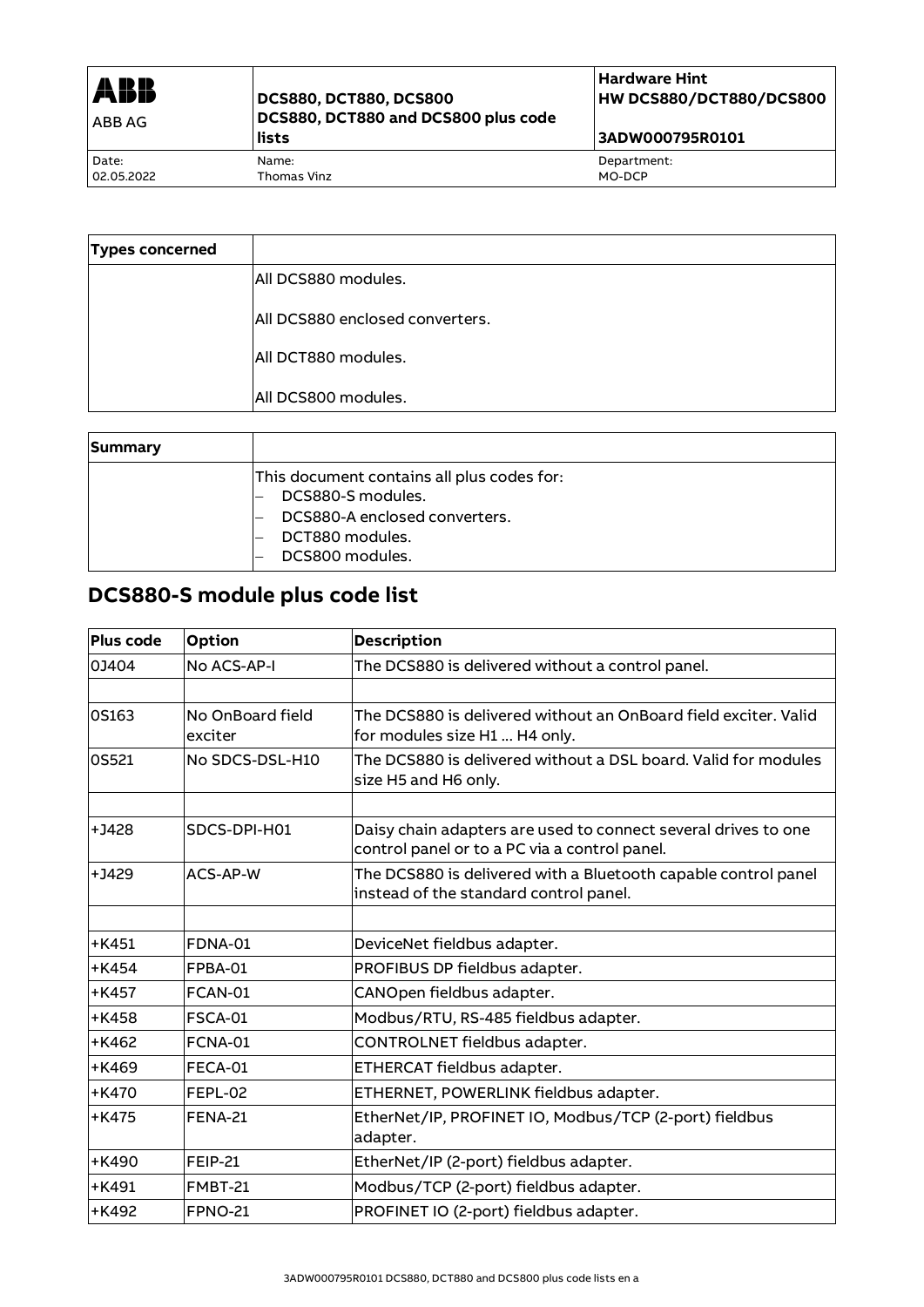| Plus code    | <b>Option</b>                         | <b>Description</b>                                                                                                                                                                                                                                        |
|--------------|---------------------------------------|-----------------------------------------------------------------------------------------------------------------------------------------------------------------------------------------------------------------------------------------------------------|
| <b>+L500</b> | <b>FIO-11</b>                         | Analog I/O extension (3 AI, 1 AO, 2 DIO) module.<br>Al for ±20 mA.<br>AI for ±10 V.<br>AO for 0 mA  20 mA.<br>DIO for 24 V <sub>DC</sub> .                                                                                                                |
| $+L501$      | <b>FIO-01</b>                         | Digital I/O extension (4 DIO, 2 RO) module.<br>DIO for 24 $V_{DC}$ .<br>÷,<br>RO for 240 VAC, 2 A resistive load.<br>RO for 30 V <sub>DC</sub> , 5 A resistive load.                                                                                      |
| <b>+L502</b> | <b>FEN-31</b>                         | HTL pulse encoder interface module.                                                                                                                                                                                                                       |
| $+L503$      | FDCO-01                               | DDCS communication module (10/10 MBd). For fiber optic<br>communication.                                                                                                                                                                                  |
| <b>+L508</b> | <b>FDCO-02</b>                        | DDCS communication module (5/10 MBd). For fiber optic<br>communication.                                                                                                                                                                                   |
| $+L516$      | <b>FEN-21</b>                         | Resolver, TTL pulse encoder interface module.                                                                                                                                                                                                             |
| $+L517$      | <b>FEN-01</b>                         | TTL pulse encoder interface module.                                                                                                                                                                                                                       |
| $+L521$      | <b>FSE-31</b>                         | HTL pulse encoder interface module. The safety pulse encoder<br>interface module provides an easy way to extend safety<br>functions of the DCS880.<br>Note: Requires an FSO-21. See +Q972.                                                                |
| $+L525$      | <b>FAIO-01</b>                        | Analog I/O extension (2 AI, 2 AO) module.<br>AI for ±20 mA.<br>AI for ±10 V.<br>$\overline{\phantom{0}}$<br>AO for 0 mA  20 mA.                                                                                                                           |
| $+L526$      | <b>FDIO-01</b>                        | Digital I/O extension (3 DI, 2 RO) module.<br>DI for 24 $V_{DC}$ 250 $V_{DC}$ .<br>DI for 110 V <sub>AC</sub> 230 V <sub>AC</sub> .<br>RO for 250 VAC, 1250 VA load.<br>RO for 24 V <sub>DC</sub> , 5 A load.<br>RO for 120 V <sub>DC</sub> , 0.4 A load. |
| +P904        | <b>Extended warranty</b>              | Extended warranty. 24 months from commissioning or 30<br>months from delivery, whichever occurs first.                                                                                                                                                    |
| +P909        | <b>Extended warranty</b>              | Extended warranty. 30 months from commissioning or 42<br>months from delivery, whichever occurs first.                                                                                                                                                    |
| +P912        | Seaworthy packing                     | Seaworthy packing for modules size H1  H8.                                                                                                                                                                                                                |
|              |                                       |                                                                                                                                                                                                                                                           |
| +Q972        | <b>FSO-21</b>                         | Safety functions module. The safety functions module provides<br>an easy way to extend safety functions of the DCS880.                                                                                                                                    |
| +Q986        | <b>FSPS-21</b>                        | PPROFINET IO, PROFISAFE fieldbus adapter.                                                                                                                                                                                                                 |
|              |                                       |                                                                                                                                                                                                                                                           |
| $+$ S164     | SDCS-FEX-425-INT                      | Built-in external field exciter for modules size H5 and H6.<br>Provides up to 25 A field current. Including DSL cable.                                                                                                                                    |
| $+5175$      | SDCS-CMA-2                            | Current measurement aid for modules size H6  H8. See Current<br>measurement aid (SDCS-CMA-2) manual. Recommended for<br>12-pulse and hardparallel configurations.                                                                                         |
| $+5176$      | 3 <sup>rd</sup> CT plus<br>SDCS-CMA-2 | Add a 3 <sup>rd</sup> CT and a SDCS-SMA-2 to power units of size H8. Used<br>for hardparallel configurations only.                                                                                                                                        |
| $+5186$      | SDCS-SUB-4                            | External voltage measurement for mains voltages lower than 100<br>VAC. See Interface Board SDCS-SUB-4. For modules size H1  H5<br>only.                                                                                                                   |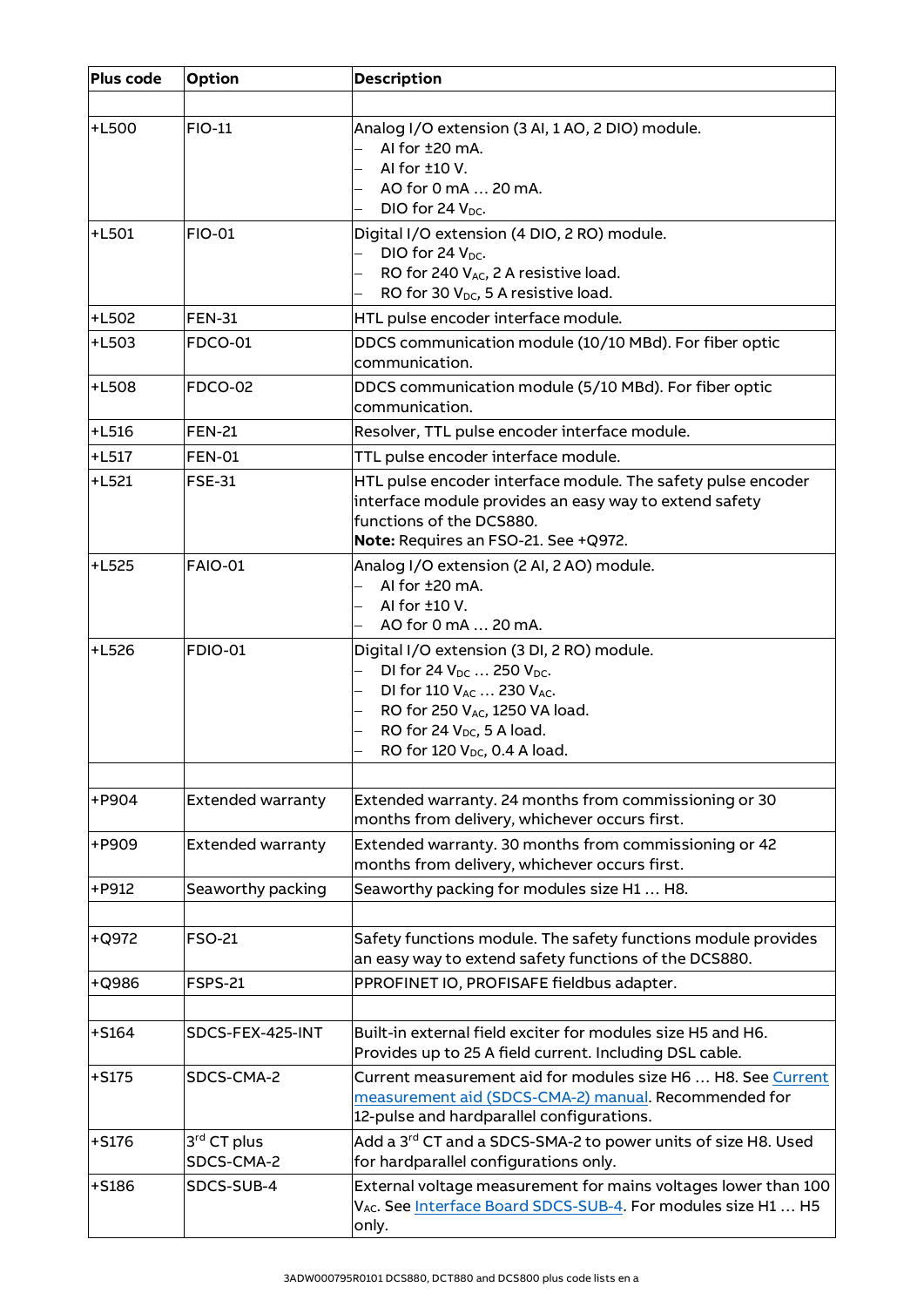| Plus code | <b>Option</b>                          | <b>Description</b>                                                                                                                                                                                                                                                                         |
|-----------|----------------------------------------|--------------------------------------------------------------------------------------------------------------------------------------------------------------------------------------------------------------------------------------------------------------------------------------------|
| $+5189$   | <b>Galvanic Isolation</b>              | No cable connections to high ohmic voltage measurement on the<br>SDCS-PIN-H51. For galvanic isolation use X15 on the SDCS-PIN-<br>H51. For modules size H6  H8 only.<br>For galvanic isolation use SDCS-SUB-4. See Galvanic Isolated<br>Voltage Measurement. For modules size H1  H5 only. |
| $+5206$   | Memory unit with<br>magnet application | Memory unit including magnet application. See Product note<br>DCS880 Lift Magnet Supply.                                                                                                                                                                                                   |
| $+$ S230  | Customer specific                      | Customer specific plus code.                                                                                                                                                                                                                                                               |
| $+5521$   | SDCS-DSL-H10                           | Provides one DCSLink channel for external field exciters and<br>12-pulse configurations.<br>Provides no OPL channel. For modules size H1  H4 only.                                                                                                                                         |
| $+$ S522  | SDCS-DSL-H12                           | Provides one DCSLink channel for external field exciters and<br>12-pulse configurations.<br>Provides two OPL channels.                                                                                                                                                                     |
| $+$ S523  | SDCS-DSL-H14                           | Provides one DCSLink channel for external field exciters and<br>12-pulse configurations.<br>Provides four OPL channels. Used for hardparallel configurations<br>with more than 2 power units. For modules size H8 only.                                                                    |
| $+$ S551  | Memory unit with<br>license            | Memory unit including application programming license instead<br>of standard memory unit. See Drive application programming<br>(IEC 61131-3) Programming manual.                                                                                                                           |
| $+$ S912  | Airworthy packing                      | Airworthy packing for modules size H1  H8.                                                                                                                                                                                                                                                 |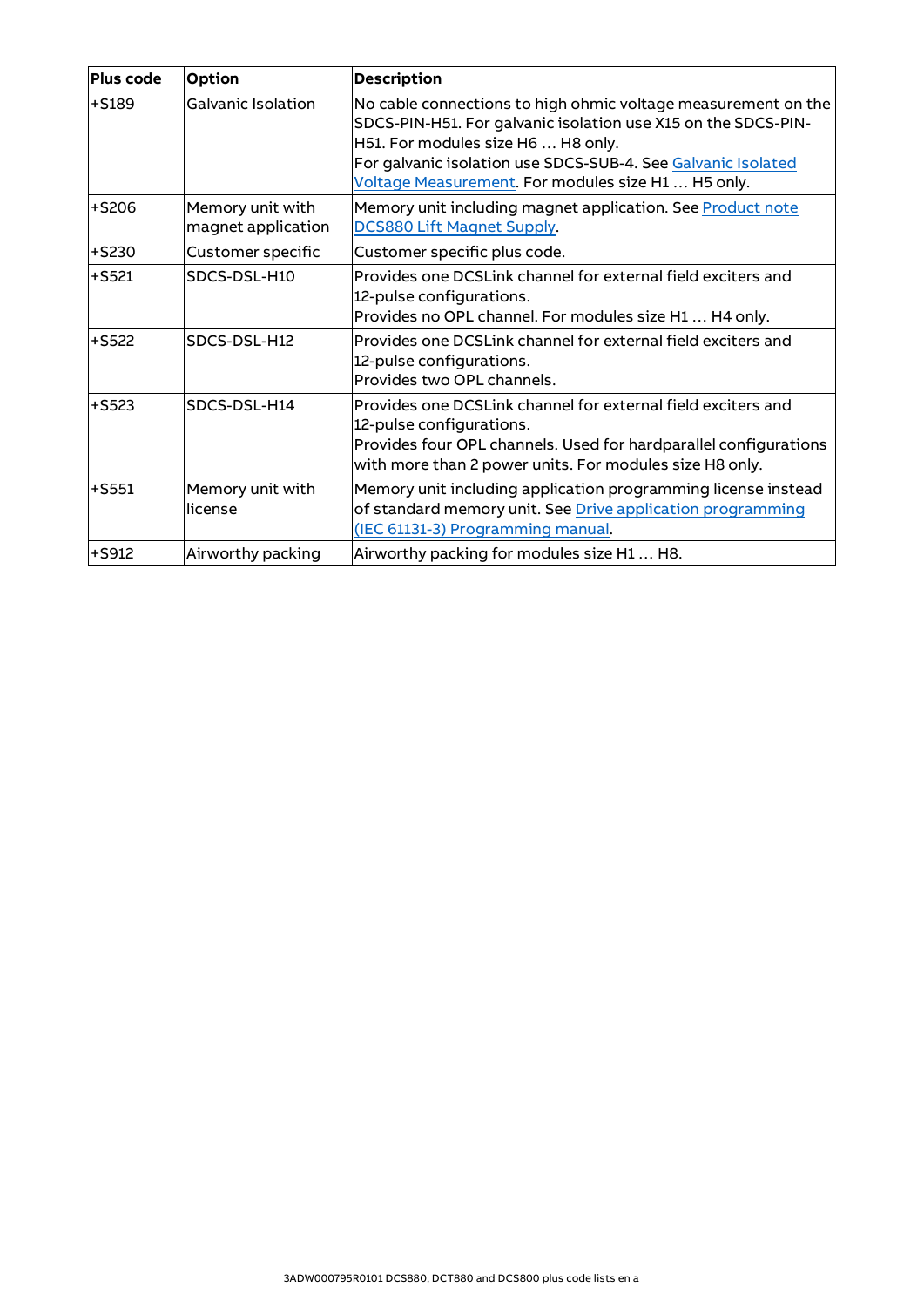## **DCS880-A enclosed converter plus code list**

| Plus code    | <b>Option</b>                         | <b>Description</b>                                                                                                                                                                                                                                                                                                                                                                                            |                                                                                                                                                                                                                            |    |                    |                  |          |              |  |  |
|--------------|---------------------------------------|---------------------------------------------------------------------------------------------------------------------------------------------------------------------------------------------------------------------------------------------------------------------------------------------------------------------------------------------------------------------------------------------------------------|----------------------------------------------------------------------------------------------------------------------------------------------------------------------------------------------------------------------------|----|--------------------|------------------|----------|--------------|--|--|
|              | Cabinet type H1  H4                   |                                                                                                                                                                                                                                                                                                                                                                                                               | H <sub>6</sub>                                                                                                                                                                                                             | H7 | H <sub>8</sub>     | H <sub>8</sub> P | Incoming | <b>Empty</b> |  |  |
| OS163        | No OnBoard field<br>exciter           | x                                                                                                                                                                                                                                                                                                                                                                                                             | The DCS880 in the cabinet is delivered without an OnBoard field<br>exciter. See DCS880-A enclosed converters Catalog chapter<br>DCS880-A Electrical options.                                                               |    |                    |                  |          |              |  |  |
| <b>0S775</b> | No air circuit breaker                | Without air circuit breaker for H7 cabinet:<br>1900 A  3000 A.<br>500 V <sub>AC</sub> 800 V <sub>AC</sub> .<br>See DCS880-A enclosed converters Catalog chapters Description<br>of DCS880-A Enclosed converters and Overview Enclosed<br>converter DCS880-A.<br>X                                                                                                                                             |                                                                                                                                                                                                                            |    |                    |                  |          |              |  |  |
| +B054        | Protection class IP42                 | IP42:<br>Grid/mesh at the air entry.<br>Grid/mesh at the air exit.<br>Water protective louvers in the cabinet doors.<br>See DCS880-A enclosed converters Catalog chapter DCS880-A<br>Mechanical options.<br><b>Notes:</b><br>Only in combination with the option bottom plate and/or<br>gland plate (+S780 and +S781).<br>Air inlet filters reduce the rated current of the cabinets.                         |                                                                                                                                                                                                                            |    |                    |                  |          |              |  |  |
|              |                                       | X                                                                                                                                                                                                                                                                                                                                                                                                             | X                                                                                                                                                                                                                          | X  | ΙX.<br>X<br>X<br>X |                  |          |              |  |  |
| +B055        | Protection class IP54                 | IP54:<br>S-folded filter at the air entry.<br>A fan box at the air exit.<br>Thus, the total height of the cabinet is 2300 mm. See DCS880-A<br>enclosed converters Catalog chapter DCS880-A Mechanical<br>options.<br><b>Notes:</b><br>Only in combination with the option bottom plate and/or<br>gland plate (+S780 and +S781).<br>Air inlet filters reduce the rated current of the cabinets.<br>X<br>X<br>X |                                                                                                                                                                                                                            |    |                    |                  |          |              |  |  |
| $+C129$      | Built according to<br>UL/CSA standard |                                                                                                                                                                                                                                                                                                                                                                                                               | Built according to UL 61800-5-1/CSA 22.2 274-17 certification and<br>cable markings:<br>Cabinet is built according to UL.<br>UL listed/recognized components are used.<br>Note: Not all components in the cabinet have UL. |    |                    |                  |          |              |  |  |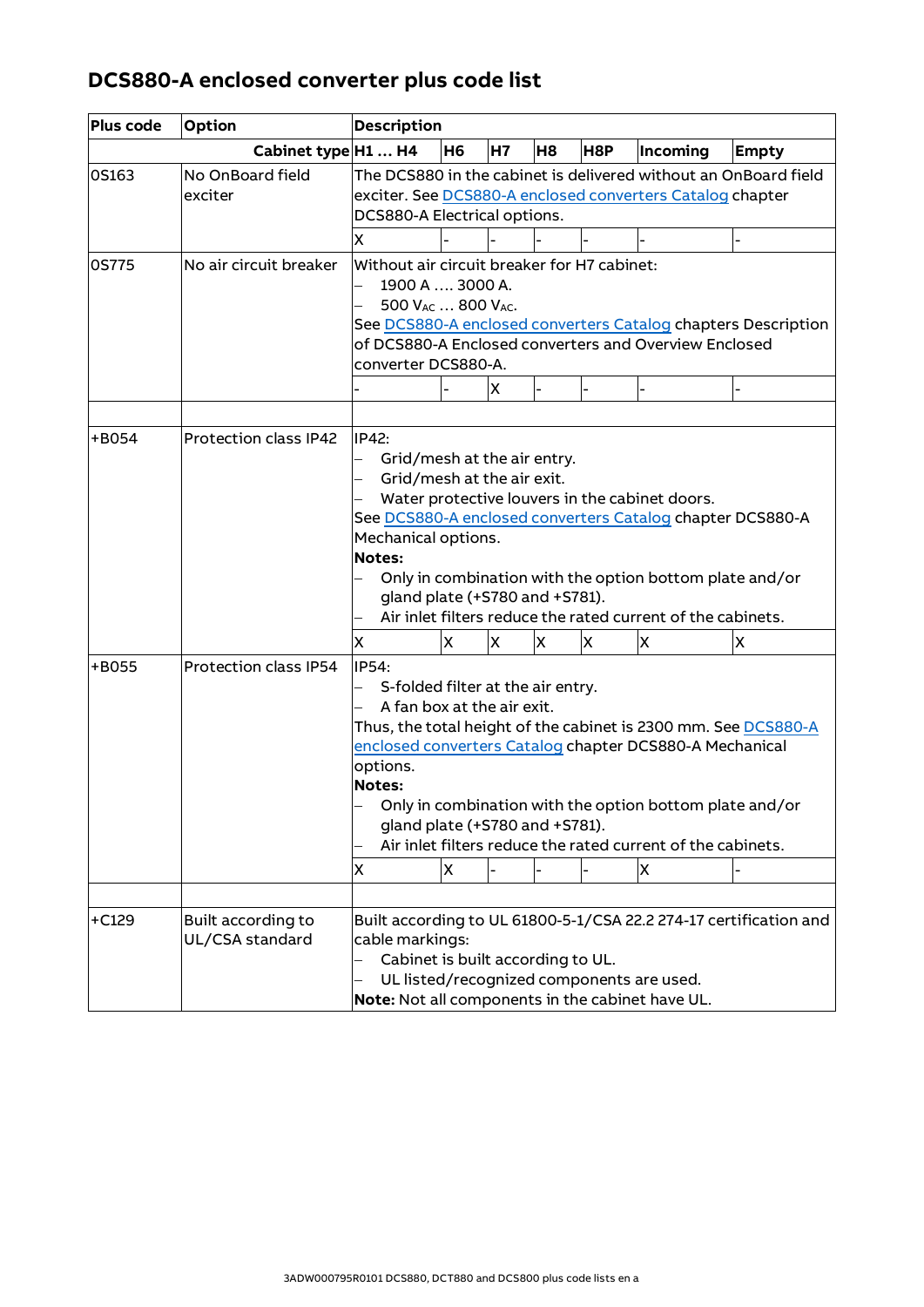| Plus code | Option                              | <b>Description</b>                                                                                                                                                                                                                                                                                                                                                                                                                                                                                                                                                                                                                                                                                                                        |  |
|-----------|-------------------------------------|-------------------------------------------------------------------------------------------------------------------------------------------------------------------------------------------------------------------------------------------------------------------------------------------------------------------------------------------------------------------------------------------------------------------------------------------------------------------------------------------------------------------------------------------------------------------------------------------------------------------------------------------------------------------------------------------------------------------------------------------|--|
|           | Cabinet type H1  H4                 | <b>H6</b><br><b>H7</b><br>H <sub>8</sub><br>H8P<br>Incoming<br><b>Empty</b>                                                                                                                                                                                                                                                                                                                                                                                                                                                                                                                                                                                                                                                               |  |
|           |                                     | <b>Device</b><br>IEC<br>UL<br>Name<br>$\overline{U1}$<br>Converter<br>$\bullet$ ①<br>$\bullet$<br>K1<br>Contactor<br>- ②<br>٠<br>Air circuit breaker<br>Q1<br>• ②<br>F2/F3/F6 Motor fan-/exciter-/aux. fuses<br>- ②<br>۰<br>L1<br>• ③<br>Line reactor<br>T <sub>2</sub><br>Isolation transformer aux. supply<br>٠<br>T <sub>3</sub><br>Autotransformer exciter T3.01T3.16<br>T8/T8.7<br>Autotransformer fan supply U1 (size H7/H8)<br>U <sub>5</sub><br>Overvoltage protection<br>۰<br><b>T90</b><br><b>Galvanic isolation measurement</b><br>٠<br>A90<br><b>Bender isolation monitor ISO685</b><br>٠<br>٠<br>1000 W max. converter supply voltage for UL is 1000 V<br>2 max. supply voltage for UL is 690 V<br>3 only UR (UL Recognized) |  |
|           |                                     | X<br>X<br>X<br>X<br>X<br>X                                                                                                                                                                                                                                                                                                                                                                                                                                                                                                                                                                                                                                                                                                                |  |
| $+C130$   | Air outlet duct<br>connection       | Instead of a roof an air outlet duct connection is used. See<br>DCS880-A enclosed converters Catalog chapter DCS880-A<br>Mechanical options.<br>Air duct<br>⋒<br><b>Converter cabinet</b><br>Cooling system<br>GG_880_007_air exit flange_b.ai                                                                                                                                                                                                                                                                                                                                                                                                                                                                                            |  |
|           |                                     | X<br>X<br>X                                                                                                                                                                                                                                                                                                                                                                                                                                                                                                                                                                                                                                                                                                                               |  |
| $+C160$   | Back-to-back cabinet<br>alignment   | Back-to-back cabinet alignment. See DCS880-A enclosed<br>converters Catalog chapter DCS880-A Mechanical options.<br>X<br><b>X</b><br>ΙX                                                                                                                                                                                                                                                                                                                                                                                                                                                                                                                                                                                                   |  |
| +F259     | Earthing switch for<br>group drives | Earthing switch:<br>Possible up to a nominal current of 3000 A <sub>AC</sub> .<br>The maximum $SCCR = 50 kA$ .<br>It is possible to have an electrical interlocking between the<br>earthing switch and the circuit breaker.<br>See DCS880-A enclosed converters Catalog chapter DCS880-A50<br>Incomings.<br>X                                                                                                                                                                                                                                                                                                                                                                                                                             |  |
| +F291     | DC fuses                            | DC fuses at the output for 4-Q drives. See DCS880-A enclosed                                                                                                                                                                                                                                                                                                                                                                                                                                                                                                                                                                                                                                                                              |  |
|           |                                     | converters Catalog chapter DCS880-A Electrical options.                                                                                                                                                                                                                                                                                                                                                                                                                                                                                                                                                                                                                                                                                   |  |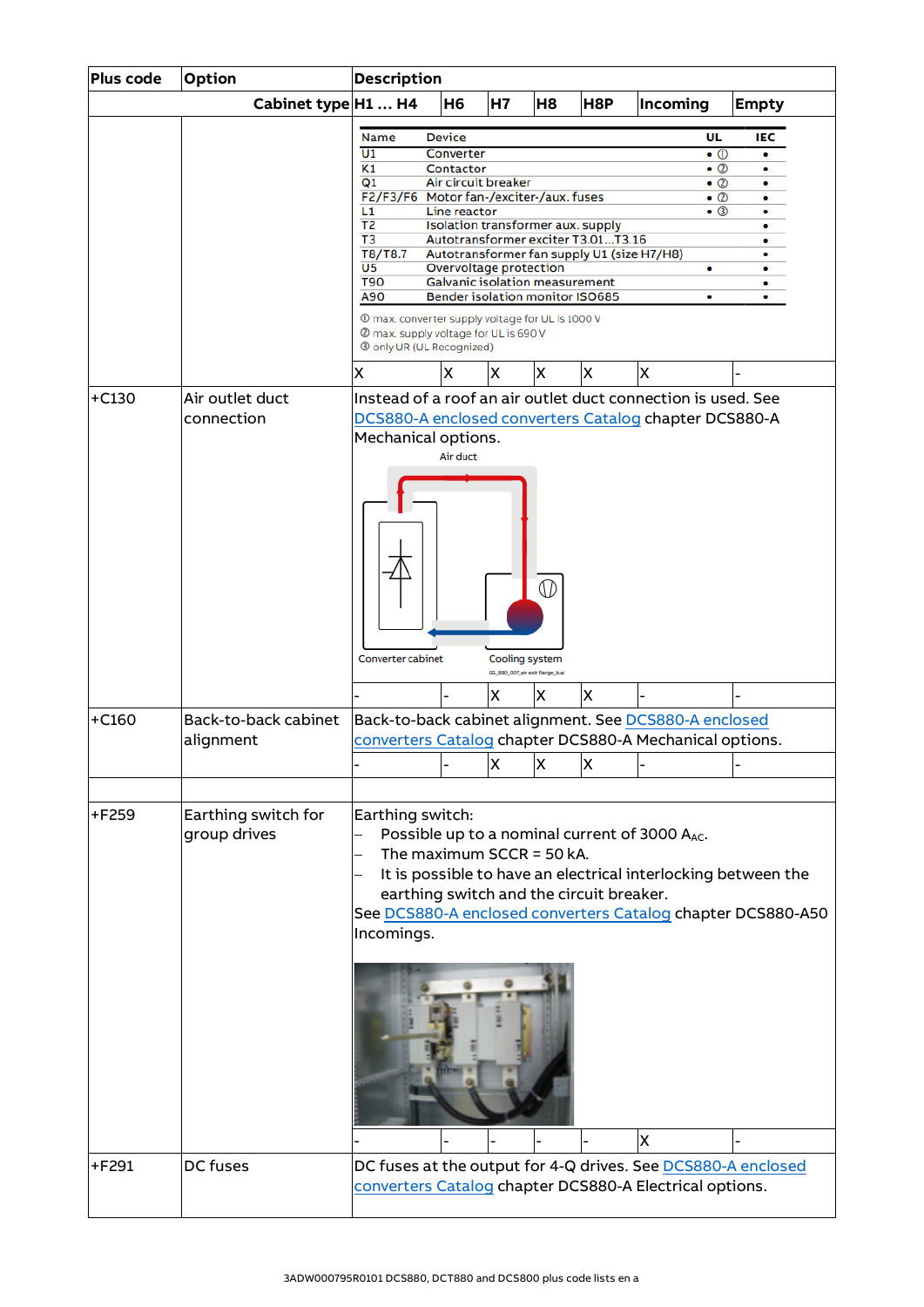| Plus code | <b>Option</b>                               | <b>Description</b>                                                                                                                                                                                                                                                                                                                                        |    |           |    |                                       |                                                                                                                                                                                                                         |                                                                                                                                                       |
|-----------|---------------------------------------------|-----------------------------------------------------------------------------------------------------------------------------------------------------------------------------------------------------------------------------------------------------------------------------------------------------------------------------------------------------------|----|-----------|----|---------------------------------------|-------------------------------------------------------------------------------------------------------------------------------------------------------------------------------------------------------------------------|-------------------------------------------------------------------------------------------------------------------------------------------------------|
|           | Cabinet type H1  H4                         |                                                                                                                                                                                                                                                                                                                                                           | H6 | <b>H7</b> | H8 | H8P                                   | Incoming                                                                                                                                                                                                                | <b>Empty</b>                                                                                                                                          |
|           |                                             | <b>Notes:</b>                                                                                                                                                                                                                                                                                                                                             |    |           |    |                                       |                                                                                                                                                                                                                         |                                                                                                                                                       |
|           |                                             |                                                                                                                                                                                                                                                                                                                                                           |    |           |    | No additions for group drives needed. |                                                                                                                                                                                                                         |                                                                                                                                                       |
|           |                                             |                                                                                                                                                                                                                                                                                                                                                           |    |           |    |                                       | For single drives an additional 400 mm cabinet is required.                                                                                                                                                             |                                                                                                                                                       |
|           |                                             | X                                                                                                                                                                                                                                                                                                                                                         |    |           |    |                                       |                                                                                                                                                                                                                         |                                                                                                                                                       |
|           |                                             |                                                                                                                                                                                                                                                                                                                                                           |    |           |    |                                       |                                                                                                                                                                                                                         |                                                                                                                                                       |
| $+G300$   | Anticondensation<br>heater                  | options.                                                                                                                                                                                                                                                                                                                                                  |    |           |    |                                       | 50 W anticondensation heater per cabinet. See DCS880-A<br>enclosed converters Catalog chapter DCS880-A Electrical<br>Note: Must be supplied with 230 V <sub>AC</sub> by the customer.                                   |                                                                                                                                                       |
|           |                                             | x                                                                                                                                                                                                                                                                                                                                                         | x  | <b>X</b>  | X  | x                                     | ΙX                                                                                                                                                                                                                      | x                                                                                                                                                     |
| $+G301$   | Cabinet Lighting                            | Electrical options.                                                                                                                                                                                                                                                                                                                                       |    |           |    |                                       | LED cabinet lighting including door contact (Rittal fluorescent).<br>See DCS880-A enclosed converters Catalog chapter DCS880-A<br>Note: Must be supplied with 115 V <sub>AC</sub> /230 V <sub>AC</sub> by the customer. |                                                                                                                                                       |
|           |                                             | x                                                                                                                                                                                                                                                                                                                                                         | X  | X         | X  | X                                     | X                                                                                                                                                                                                                       | X                                                                                                                                                     |
| $+G304$   | 115 V <sub>AC</sub> auxiliary<br>voltage    | 115 V <sub>AC</sub> auxiliary voltage instead of 230 V <sub>AC</sub> :<br>Auxiliary transformer (T2) for the electronic system/cooling<br>fan supply.<br>I/O hardware for 115 VAC.<br>See DCS880-A enclosed converters Catalog chapter DCS880-A<br>Electrical options.<br>Note: The cooling fan voltage for modules size H4 and H6<br>remains at 230 VAC. |    |           |    |                                       |                                                                                                                                                                                                                         | X                                                                                                                                                     |
| $+G307$   | Terminals for auxiliary                     | X                                                                                                                                                                                                                                                                                                                                                         | X  | X         | X  | X.                                    | X                                                                                                                                                                                                                       |                                                                                                                                                       |
|           | voltage                                     | Terminals for external 115 VAC/230 VAC auxiliary Voltage. See<br>DCS880-A enclosed converters Catalog chapter DCS880-A<br>Electrical options.<br>Note: Without auxiliary transformer (T2).<br>X                                                                                                                                                           |    |           |    |                                       |                                                                                                                                                                                                                         |                                                                                                                                                       |
| $+G312$   | Tin plated busbars                          | Tin plated busbars inside the cabinet. Available for converters<br>with a current ≥ 1000 A <sub>Ac</sub> . See DCS880-A enclosed converters<br>Catalog chapter DCS880-A Mechanical options.<br>x<br>X<br>X<br>X<br>X<br>X                                                                                                                                 |    |           |    |                                       |                                                                                                                                                                                                                         |                                                                                                                                                       |
| $+G324$   | US style 115 V <sub>AC</sub> plug<br>socket | options.                                                                                                                                                                                                                                                                                                                                                  |    |           |    |                                       | A enclosed converters Catalog chapter DCS880-A Electrical                                                                                                                                                               | 115 $V_{AC}$ plug socket (US standard) with FI protective switch (F31).<br>Thus, provides a separate 115 V <sub>AC</sub> customer supply. See DCS880- |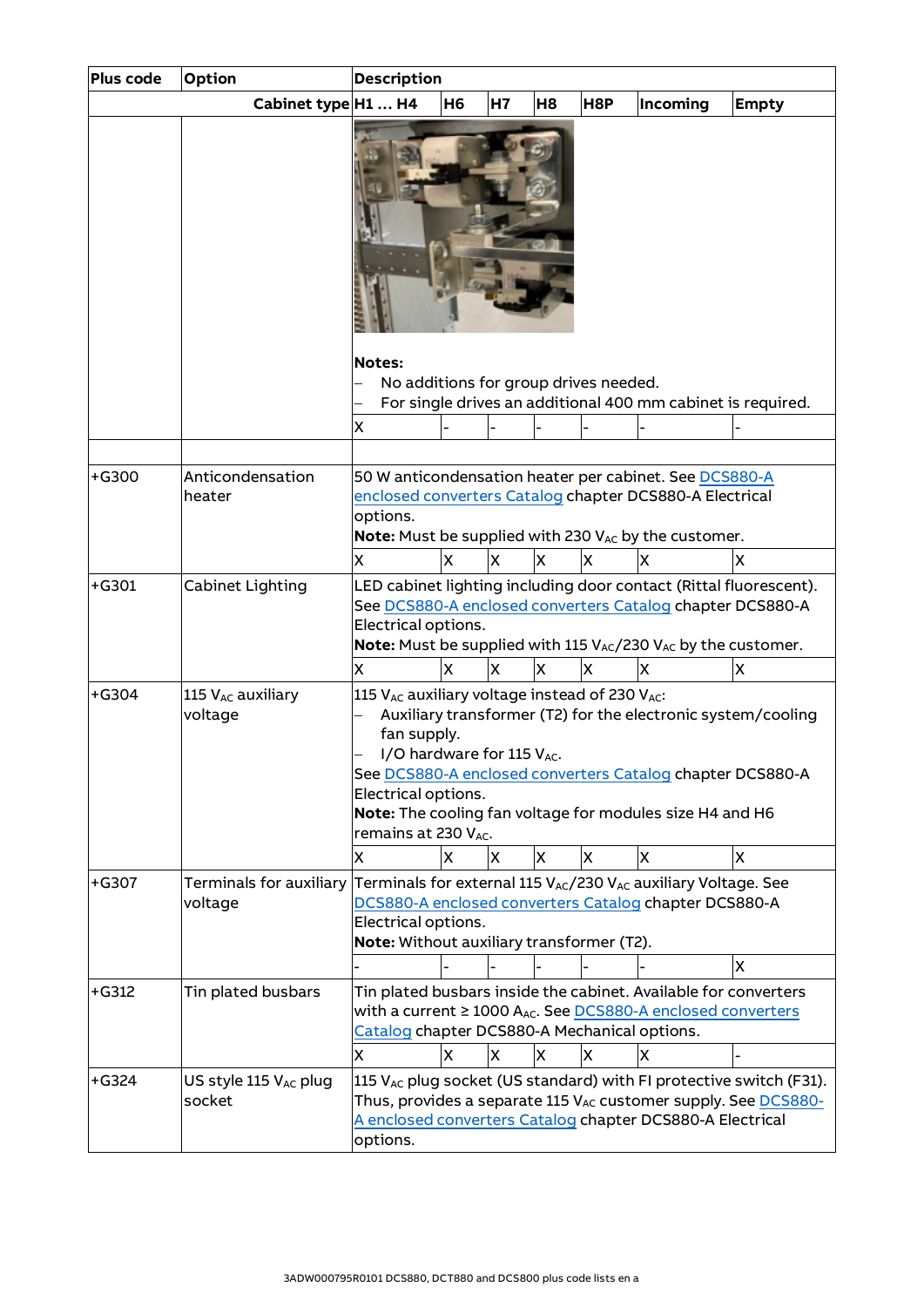| <b>Plus code</b> | Option                  | <b>Description</b>                                              |                |          |                |            |                                                                   |                                                                  |
|------------------|-------------------------|-----------------------------------------------------------------|----------------|----------|----------------|------------|-------------------------------------------------------------------|------------------------------------------------------------------|
|                  | Cabinet type H1  H4     |                                                                 | H <sub>6</sub> | H7       | H <sub>8</sub> | H8P        | Incoming                                                          | <b>Empty</b>                                                     |
|                  |                         |                                                                 |                | F31      |                |            |                                                                   |                                                                  |
|                  |                         | Customer terminal O                                             | X19:1          | 75       |                |            |                                                                   |                                                                  |
|                  |                         | 230 V, 50/60 Hz<br>X19:2<br>to be supplied by<br>ᠳ<br>customer  |                |          |                |            |                                                                   |                                                                  |
|                  |                         |                                                                 |                |          |                |            |                                                                   |                                                                  |
|                  |                         |                                                                 |                |          | K8             | <b>S10</b> |                                                                   | <b>RCD switch</b>                                                |
|                  |                         |                                                                 |                |          |                |            |                                                                   | H)                                                               |
|                  |                         |                                                                 |                |          | <b>R10</b>     |            |                                                                   |                                                                  |
|                  |                         | 50W                                                             |                |          |                |            |                                                                   |                                                                  |
|                  |                         | Anticondensating Cabinet light<br>Plug socket                   |                |          |                |            |                                                                   |                                                                  |
|                  |                         | heater in each<br>in each cubicle<br>control cabinet<br>cubicle |                |          |                |            |                                                                   |                                                                  |
|                  |                         | SF_880_57_schrank_a.ai                                          |                |          |                |            |                                                                   |                                                                  |
|                  |                         | X                                                               | X              | X        | X              | Χ          |                                                                   |                                                                  |
| $+G331$          | E-stop button in door   |                                                                 |                |          |                |            | Red E-stop push button in the door with latching function and     |                                                                  |
|                  | (E-Stop control from    | turn to release function.                                       |                |          |                |            |                                                                   |                                                                  |
|                  | local)                  |                                                                 |                |          |                |            | Note: The control of the E-stop circuit is located in the cabinet |                                                                  |
|                  |                         | and thus from local.                                            |                |          |                |            |                                                                   |                                                                  |
|                  |                         |                                                                 |                |          |                |            | See DCS880-A enclosed converters Catalog chapter DCS880-A         |                                                                  |
|                  |                         | Mechanical options.                                             |                |          |                |            |                                                                   |                                                                  |
|                  |                         | X                                                               | x              | X        | X              | X          | X                                                                 |                                                                  |
| $+G332$          | <b>Black coast-stop</b> |                                                                 |                |          |                |            | Black coast-stop (electrical disconnect) push button in the door  |                                                                  |
|                  | (electrical disconnect) |                                                                 |                |          |                |            |                                                                   | with latching function and turn to release function. See DCS880- |
|                  | push button             |                                                                 |                |          |                |            | A enclosed converters Catalog chapter DCS880-A Mechanical         |                                                                  |
|                  |                         | options.                                                        |                |          |                |            |                                                                   |                                                                  |
|                  |                         | X                                                               | $\times$       | $\times$ | X              | X          |                                                                   |                                                                  |
| $+G333$          | E-stop button in door   |                                                                 |                |          |                |            | Red E-stop push button in the door with latching function and     |                                                                  |
|                  | (E-stop control from    | turn to release function.                                       |                |          |                |            |                                                                   |                                                                  |
|                  | remote)                 | Note: The control of the E-stop circuit is located outside the  |                |          |                |            |                                                                   |                                                                  |
|                  |                         |                                                                 |                |          |                |            | cabinet e.g., in the overriding control and thus, from remote.    |                                                                  |
|                  |                         |                                                                 |                |          |                |            | See DCS880-A enclosed converters Catalog chapter DCS880-A         |                                                                  |
|                  |                         | Mechanical options.                                             |                |          |                |            |                                                                   |                                                                  |
|                  |                         | X                                                               | X              | X        | X              | X          | X                                                                 |                                                                  |
| $+G334$          | AC voltmeter for        |                                                                 |                |          |                |            | One AC voltmeter with phase selector switch in the door. See      |                                                                  |
|                  | group drives            | DCS880-A enclosed converters Catalog chapter DCS880-A50         |                |          |                |            |                                                                   |                                                                  |
|                  |                         | Incomings.                                                      |                |          |                |            |                                                                   |                                                                  |
|                  |                         |                                                                 |                |          |                |            | X                                                                 |                                                                  |
| $+G335$          | AC current meters for   |                                                                 |                |          |                |            |                                                                   | Three current meters including current transformers in the door. |
|                  | group drives            |                                                                 |                |          |                |            |                                                                   | See DCS880-A enclosed converters Catalog chapter DCS880-A50      |
|                  |                         | Incomings.                                                      |                |          |                |            |                                                                   |                                                                  |
|                  |                         |                                                                 |                |          |                |            | X                                                                 |                                                                  |
| $+G336$          | Arc monitoring          |                                                                 |                |          |                |            | Arc monitoring sensors (TVOC-2-240). A maximum of 9 sensors       |                                                                  |
|                  | sensors for group       |                                                                 |                |          |                |            | possible, with detectors every 10 m  20 m. See DCS880-A           |                                                                  |
|                  | drives                  |                                                                 |                |          |                |            | enclosed converters Catalog chapter DCS880-A50 Incomings.         |                                                                  |
|                  |                         |                                                                 |                |          |                |            |                                                                   |                                                                  |
|                  |                         |                                                                 |                |          |                |            |                                                                   |                                                                  |
|                  |                         |                                                                 |                |          |                |            |                                                                   |                                                                  |
|                  |                         |                                                                 |                |          |                |            |                                                                   |                                                                  |
|                  |                         |                                                                 |                |          |                |            |                                                                   |                                                                  |
|                  |                         |                                                                 |                |          |                |            |                                                                   |                                                                  |
|                  |                         |                                                                 |                |          |                |            |                                                                   |                                                                  |
|                  |                         |                                                                 |                |          |                |            |                                                                   |                                                                  |
|                  |                         |                                                                 |                |          |                |            |                                                                   |                                                                  |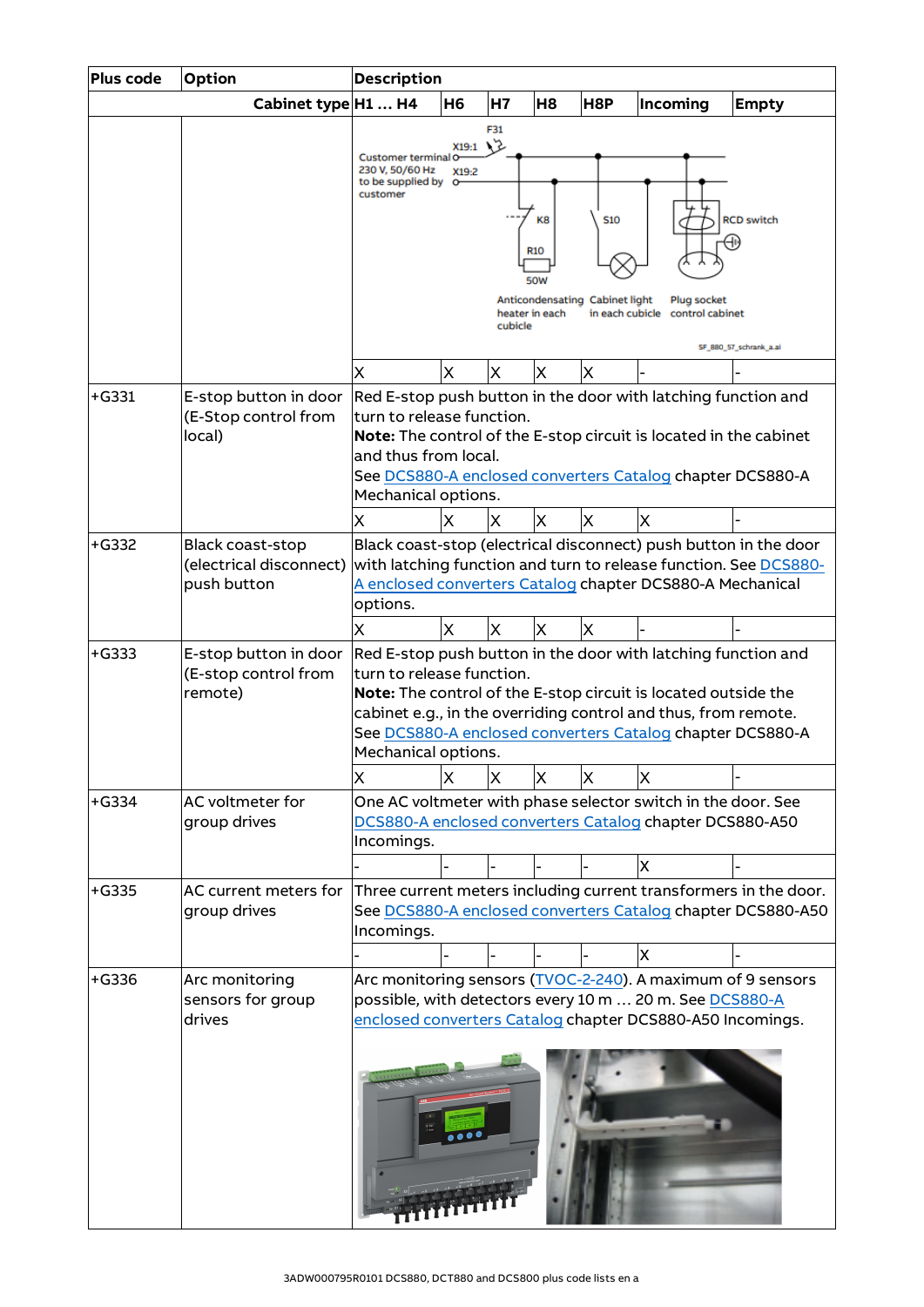| <b>Plus code</b> | Option                | <b>Description</b>                                                                                                        |           |                            |                |     |                                                               |              |  |
|------------------|-----------------------|---------------------------------------------------------------------------------------------------------------------------|-----------|----------------------------|----------------|-----|---------------------------------------------------------------|--------------|--|
|                  | Cabinet type H1  H4   |                                                                                                                           | <b>H6</b> | H7                         | H <sub>8</sub> | H8P | Incoming                                                      | <b>Empty</b> |  |
|                  |                       |                                                                                                                           |           |                            |                |     | Χ                                                             | X.           |  |
| $+G341$          | Cable markings, class | Cable markings class B1 according to EN 60204-1:                                                                          |           |                            |                |     |                                                               |              |  |
|                  | <b>B1</b>             |                                                                                                                           |           |                            |                |     |                                                               |              |  |
|                  |                       | Κ1<br>$1^\circlearrowright$                                                                                               |           |                            | K1:1           |     |                                                               |              |  |
|                  |                       | $2^\circlearrowright$                                                                                                     |           |                            | K1:2           |     |                                                               |              |  |
|                  |                       | $3\circlearrowright$                                                                                                      |           |                            | K1:3           |     |                                                               |              |  |
|                  |                       |                                                                                                                           |           |                            |                |     |                                                               |              |  |
|                  |                       |                                                                                                                           |           |                            |                |     |                                                               |              |  |
|                  |                       |                                                                                                                           |           | BE_KAB_001_cable mark_a.ai |                |     |                                                               |              |  |
|                  |                       | Mechanical options.                                                                                                       |           |                            |                |     | See DCS880-A enclosed converters Catalog chapter DCS880-A     |              |  |
|                  |                       | Χ                                                                                                                         | X         | X.                         | $\mathsf{X}$   | X   | X                                                             |              |  |
| $+G392$          | Light indicator       |                                                                                                                           |           |                            |                |     | Red light indicator for e.g., E-Stop, POUS-Indication, drive  |              |  |
|                  |                       |                                                                                                                           |           |                            |                |     | tripped, external fault. See DCS880-A enclosed converters     |              |  |
|                  |                       | Catalog chapter DCS880-A Mechanical options.                                                                              |           |                            |                |     |                                                               |              |  |
|                  |                       | X                                                                                                                         | X         | X                          | X              | X   | X                                                             |              |  |
| $+G396$          | External auxiliary    | External auxiliary power supply is used.                                                                                  |           |                            |                |     |                                                               |              |  |
|                  | power supply          | Note: Without auxiliary transformer (T2).                                                                                 |           |                            |                |     |                                                               |              |  |
|                  |                       |                                                                                                                           |           |                            |                |     | <b>X</b>                                                      | X            |  |
| $+G429$          | Interface to an       | Interface to an external UPS, wired to terminals (orange cables                                                           |           |                            |                |     |                                                               |              |  |
|                  | external UPS          | according to IEC). Thus, provides a separate 230 VAC customer<br>supply. See DCS880-A enclosed converters Catalog chapter |           |                            |                |     |                                                               |              |  |
|                  |                       | DCS880-A Electrical options.                                                                                              |           |                            |                |     |                                                               |              |  |
|                  |                       | X                                                                                                                         | X         | X                          | X              | X   |                                                               |              |  |
|                  |                       |                                                                                                                           |           |                            |                |     |                                                               |              |  |
| $+H351$          | Top entry for the AC  | Top entry for the AC cables including cable gland plates. See                                                             |           |                            |                |     |                                                               |              |  |
|                  | cables                | DCS880-A enclosed converters Catalog chapter DCS880-A                                                                     |           |                            |                |     |                                                               |              |  |
|                  |                       | Mechanical options.                                                                                                       |           |                            |                |     |                                                               |              |  |
|                  |                       | Notes:<br>The cabinet type H6 requires 800 mm depth. Use +S800.                                                           |           |                            |                |     |                                                               |              |  |
|                  |                       | Available for single drives only.                                                                                         |           |                            |                |     |                                                               |              |  |
|                  |                       | X                                                                                                                         | X         | X                          | x              |     | X                                                             |              |  |
| $+H353$          | Top exit for the DC   |                                                                                                                           |           |                            |                |     |                                                               |              |  |
|                  | cables                | Top exit for the DC cables including cable gland plates. See<br>DCS880-A enclosed converters Catalog chapter DCS880-A     |           |                            |                |     |                                                               |              |  |
|                  |                       | Mechanical options.<br>Note: Cabinet types H1  H6 require an additional 400 mm                                            |           |                            |                |     |                                                               |              |  |
|                  |                       | cabinet. Use +H362.                                                                                                       |           |                            |                |     |                                                               |              |  |
|                  |                       | X                                                                                                                         | X         | X                          | X              |     |                                                               |              |  |
| +H355            | Top entry for the AC  |                                                                                                                           |           |                            |                |     |                                                               |              |  |
|                  | busbars               | Top entry for the AC busbars. See DCS880-A enclosed converters<br>Catalog chapter DCS880-A Mechanical options.<br>Notes:  |           |                            |                |     |                                                               |              |  |
|                  |                       |                                                                                                                           |           |                            |                |     | This leads to a cabinet IP derating to IP20. The busbars IP   |              |  |
|                  |                       | rating is IP00.                                                                                                           |           |                            |                |     |                                                               |              |  |
|                  |                       | Available for single drives only.                                                                                         |           |                            |                |     |                                                               |              |  |
|                  |                       |                                                                                                                           |           | X                          | X              |     |                                                               |              |  |
| +H356            | Top exit for the DC   |                                                                                                                           |           |                            |                |     | Top exit for the DC busbars. See DCS880-A enclosed converters |              |  |
|                  | busbars               | Catalog chapter DCS880-A Mechanical options.                                                                              |           |                            |                |     |                                                               |              |  |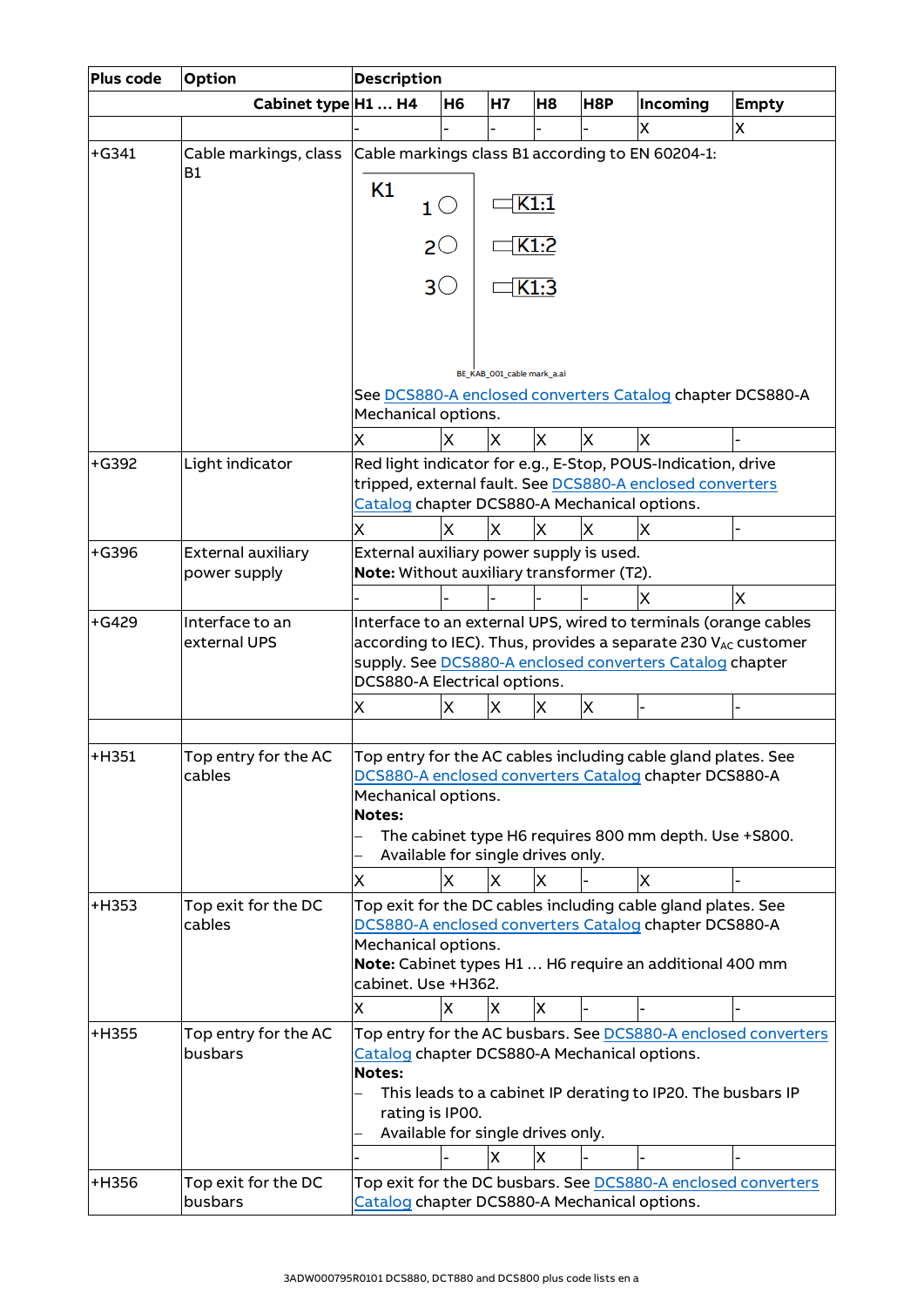| Plus code | <b>Option</b>                | <b>Description</b>                                                                                                                                                                 |           |           |                |          |                                                                                                                                                                                            |                                                                   |
|-----------|------------------------------|------------------------------------------------------------------------------------------------------------------------------------------------------------------------------------|-----------|-----------|----------------|----------|--------------------------------------------------------------------------------------------------------------------------------------------------------------------------------------------|-------------------------------------------------------------------|
|           | Cabinet type H1  H4          |                                                                                                                                                                                    | <b>H6</b> | <b>H7</b> | H <sub>8</sub> | H8P      | Incoming                                                                                                                                                                                   | <b>Empty</b>                                                      |
|           |                              | rating is IP00.                                                                                                                                                                    |           |           |                |          |                                                                                                                                                                                            | Note: This leads to a cabinet IP derating to IP20. The busbars IP |
|           |                              |                                                                                                                                                                                    |           | X         | X              |          |                                                                                                                                                                                            |                                                                   |
| +H362     | 400 mm connection<br>cabinet | Additional 400 mm connection cabinet for DC cable connection<br>from the top. See DCS880-A enclosed converters Catalog chapter<br>DCS880-A Mechanical options and +H353.<br>X<br>X |           |           |                |          |                                                                                                                                                                                            |                                                                   |
|           |                              |                                                                                                                                                                                    |           |           |                |          |                                                                                                                                                                                            |                                                                   |
| +J429     | ACS-AP-W                     | options.<br>Χ                                                                                                                                                                      | X.        | X         | X              | X        | The DCS880-A cabinet is delivered with a Bluetooth capable<br>A enclosed converters Catalog chapter DCS880-A Mechanical                                                                    | control panel instead of the standard control panel. See DCS880-  |
|           |                              |                                                                                                                                                                                    |           |           |                |          |                                                                                                                                                                                            |                                                                   |
| $+K451$   | <b>FDNA-01</b>               | DeviceNet fieldbus adapter.                                                                                                                                                        |           |           |                |          |                                                                                                                                                                                            |                                                                   |
|           |                              | X                                                                                                                                                                                  | X         | X         | X.             | X        |                                                                                                                                                                                            |                                                                   |
| $+$ K454  | FPBA-01                      | PROFIBUS DP fieldbus adapter.                                                                                                                                                      |           |           |                |          |                                                                                                                                                                                            |                                                                   |
|           |                              | X                                                                                                                                                                                  | X         | X         | X              | X.       |                                                                                                                                                                                            |                                                                   |
| $+K457$   | FCAN-01                      | CANOpen fieldbus adapter.                                                                                                                                                          |           |           |                |          |                                                                                                                                                                                            |                                                                   |
|           |                              | X                                                                                                                                                                                  | X         | X         | X              | X        |                                                                                                                                                                                            |                                                                   |
| $+K458$   | <b>FSCA-01</b>               | Modbus/RTU, RS-485 fieldbus adapter.                                                                                                                                               |           |           |                |          |                                                                                                                                                                                            |                                                                   |
|           |                              | X                                                                                                                                                                                  | X         | X         | X              | $\times$ |                                                                                                                                                                                            |                                                                   |
| $+K462$   | FCNA-01                      | CONTROLNET fieldbus adapter.                                                                                                                                                       |           |           |                |          |                                                                                                                                                                                            |                                                                   |
| $+K469$   | FECA-01                      | x<br>ETHERCAT fieldbus adapter.                                                                                                                                                    | X         | X         | X              | X.       |                                                                                                                                                                                            |                                                                   |
|           |                              | X                                                                                                                                                                                  | Χ         | X         | X              | X        |                                                                                                                                                                                            |                                                                   |
| $+$ K470  | FEPL-02                      | ETHERNET, POWERLINK fieldbus adapter.                                                                                                                                              |           |           |                |          |                                                                                                                                                                                            |                                                                   |
|           |                              | Χ                                                                                                                                                                                  | X         | ΙX        | X              | х        |                                                                                                                                                                                            |                                                                   |
| $+K475$   | <b>FENA-21</b>               | adapter.                                                                                                                                                                           |           |           |                |          | EtherNet/IP, PROFINET IO, Modbus/TCP (2-port) fieldbus                                                                                                                                     |                                                                   |
|           |                              | X                                                                                                                                                                                  | X         | X         | X              | X        |                                                                                                                                                                                            |                                                                   |
| +K480     | 8-port Ethernet<br>switch    |                                                                                                                                                                                    |           |           |                |          | 8-port Ethernet switch (Spider 8TX). See DCS880-A enclosed<br>converters Catalog chapter DCS880-A Electrical options.                                                                      |                                                                   |
|           |                              | x                                                                                                                                                                                  | X         | X         | X              | X        | X                                                                                                                                                                                          | X                                                                 |
| $+$ K484  | NETA-21                      | x                                                                                                                                                                                  | x         | IX.       | X              | X        | The gateway to internet as remote monitoring tool. It requires<br>Ethernet connection at the drives. See DCS880-A enclosed<br>converters Catalog chapter DCS880-A Electrical options.<br>X | IX.                                                               |
| $+$ K490  | <b>FEIP-21</b>               | EtherNet/IP (2-port) fieldbus adapter.                                                                                                                                             |           |           |                |          |                                                                                                                                                                                            |                                                                   |
|           |                              | X                                                                                                                                                                                  | X         | $\times$  | X              | X        |                                                                                                                                                                                            |                                                                   |
| +K491     | FMBT-21                      | Modbus/TCP (2-port) fieldbus adapter.                                                                                                                                              |           |           |                |          |                                                                                                                                                                                            |                                                                   |
|           |                              | X                                                                                                                                                                                  | X         | X         | X              | X        |                                                                                                                                                                                            |                                                                   |
| +K492     | <b>FPNO-21</b>               |                                                                                                                                                                                    |           |           |                |          | converters Catalog chapter Functional safety modules.                                                                                                                                      | PROFINET IO (2-port) fieldbus adapter. See DCS880-A enclosed      |
|           |                              | X                                                                                                                                                                                  | X         | X         | X              | X        |                                                                                                                                                                                            |                                                                   |
|           |                              |                                                                                                                                                                                    |           |           |                |          |                                                                                                                                                                                            |                                                                   |
| $+L500$   | FIO-11                       | Analog I/O extension (3 AI, 1 AO, 2 DIO) module.                                                                                                                                   |           |           |                |          |                                                                                                                                                                                            |                                                                   |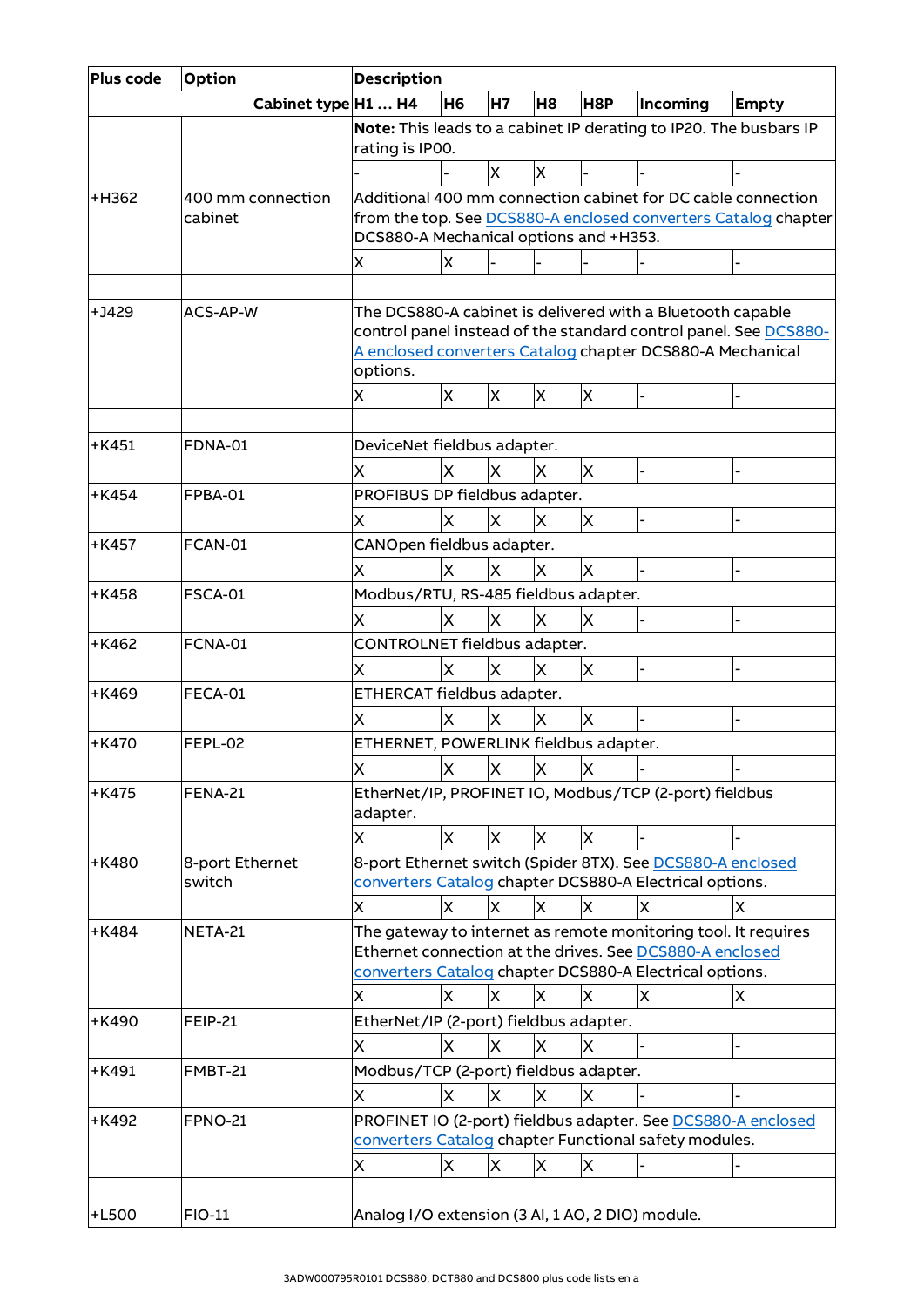| Plus code | Option                                | <b>Description</b>                                                                                                                                                                                                                                                                 |  |  |  |  |  |  |  |  |  |
|-----------|---------------------------------------|------------------------------------------------------------------------------------------------------------------------------------------------------------------------------------------------------------------------------------------------------------------------------------|--|--|--|--|--|--|--|--|--|
|           | Cabinet type H1  H4                   | H8P<br><b>H6</b><br><b>H7</b><br>H <sub>8</sub><br>Incoming<br><b>Empty</b>                                                                                                                                                                                                        |  |  |  |  |  |  |  |  |  |
|           |                                       | Al for ±20 mA.<br>AI for ±10 V.<br>AO for 0 mA  20 mA.<br>DIO for 24 V <sub>DC</sub> .<br>See DCS880-A enclosed converters Catalog chapter DCS880-A<br>Electrical options.                                                                                                         |  |  |  |  |  |  |  |  |  |
|           |                                       | X<br>X<br>X<br>X<br>X                                                                                                                                                                                                                                                              |  |  |  |  |  |  |  |  |  |
| $+L501$   | <b>FIO-01</b>                         | Digital I/O extension (4 DIO, 2 RO) module.<br>DIO for 24 V <sub>DC</sub> .<br>RO for 240 VAC, 2 A resistive load.<br>RO for 30 V <sub>DC</sub> , 5 A resistive load.<br>See DCS880-A enclosed converters Catalog chapter DCS880-A<br>Electrical options.<br>X<br>X<br>X<br>X<br>X |  |  |  |  |  |  |  |  |  |
| +L502     | <b>FEN-31</b>                         | Isolated HTL pulse encoder interface module. See DCS880-A                                                                                                                                                                                                                          |  |  |  |  |  |  |  |  |  |
|           |                                       | enclosed converters Catalog chapter DCS880-A Electrical<br>options.<br>X<br>X<br>X<br>X<br>X                                                                                                                                                                                       |  |  |  |  |  |  |  |  |  |
| $+L503$   | <b>FDCO-01</b>                        | DDCS communication module (10/10 MBd). For fiber optic<br>communication e.g., master-follower communication. See<br>DCS880-A enclosed converters Catalog chapter DCS880-A<br>Electrical options.<br>$\overline{\mathsf{x}}$<br>X<br>X<br>X<br>X                                    |  |  |  |  |  |  |  |  |  |
| $+L504$   | Encoder terminal<br>block             | External encoder terminal block X9 (cable extension) connected<br>to XENC on the SDCVS-CON-H01. See DCS880-A enclosed<br>converters Catalog chapter DCS880-A Electrical options.                                                                                                   |  |  |  |  |  |  |  |  |  |
|           |                                       | X<br>X<br>X.<br>х<br>X                                                                                                                                                                                                                                                             |  |  |  |  |  |  |  |  |  |
| +L505     | PTC thermistor relay                  | PTC Thermistor Relay (ABB CM-MSS.23S) with a one channel. See<br>DCS880-A enclosed converters Catalog chapter DCS880-A<br>Electrical options.<br>$\overline{\mathsf{x}}$<br>X<br>X<br>X<br>X                                                                                       |  |  |  |  |  |  |  |  |  |
| +L506     | PT100 interface                       | One PT100 temperature monitoring interface (ABB CM-TCS.13S)<br>with a one channel from 0°C  200°C. See DCS880-A enclosed<br>converters Catalog chapter DCS880-A Electrical options.<br>X<br>IX.<br>ΙX<br>X.<br>x                                                                   |  |  |  |  |  |  |  |  |  |
| +2L506    | PT100 interface                       | Two PT100 temperature monitoring interfaces (ABB CM-TCS.13S)<br>with a one channel each from 0°C  200°C. See DCS880-A<br>enclosed converters Catalog chapter DCS880-A Electrical<br>options.<br>X.<br>X<br>X<br>X<br>X                                                             |  |  |  |  |  |  |  |  |  |
| +3L506    | PT100 interface                       | Three PT100 temperature monitoring interfaces (ABB CM-<br>TCS.13S) with a one channel each from 0°C  200°C. See<br>DCS880-A enclosed converters Catalog chapter DCS880-A<br>Electrical options.<br>X<br>X<br>X<br>X<br>X                                                           |  |  |  |  |  |  |  |  |  |
| +L512     | FDCO-01, FEA-03 and<br><b>FDIO-01</b> | 2 additional slots and a digital I/O extension (3 DI, 2 RO) module.<br>DI for 24 $V_{DC}$ 250 $V_{DC}$ .<br>DI for 110 VAC  230 VAC.<br>RO for 250 V <sub>AC</sub> , 1250 VA load.<br>RO for 24 $V_{DC}$ , 5 A load.<br>RO for 120 V <sub>DC</sub> , 0.4 A load.                   |  |  |  |  |  |  |  |  |  |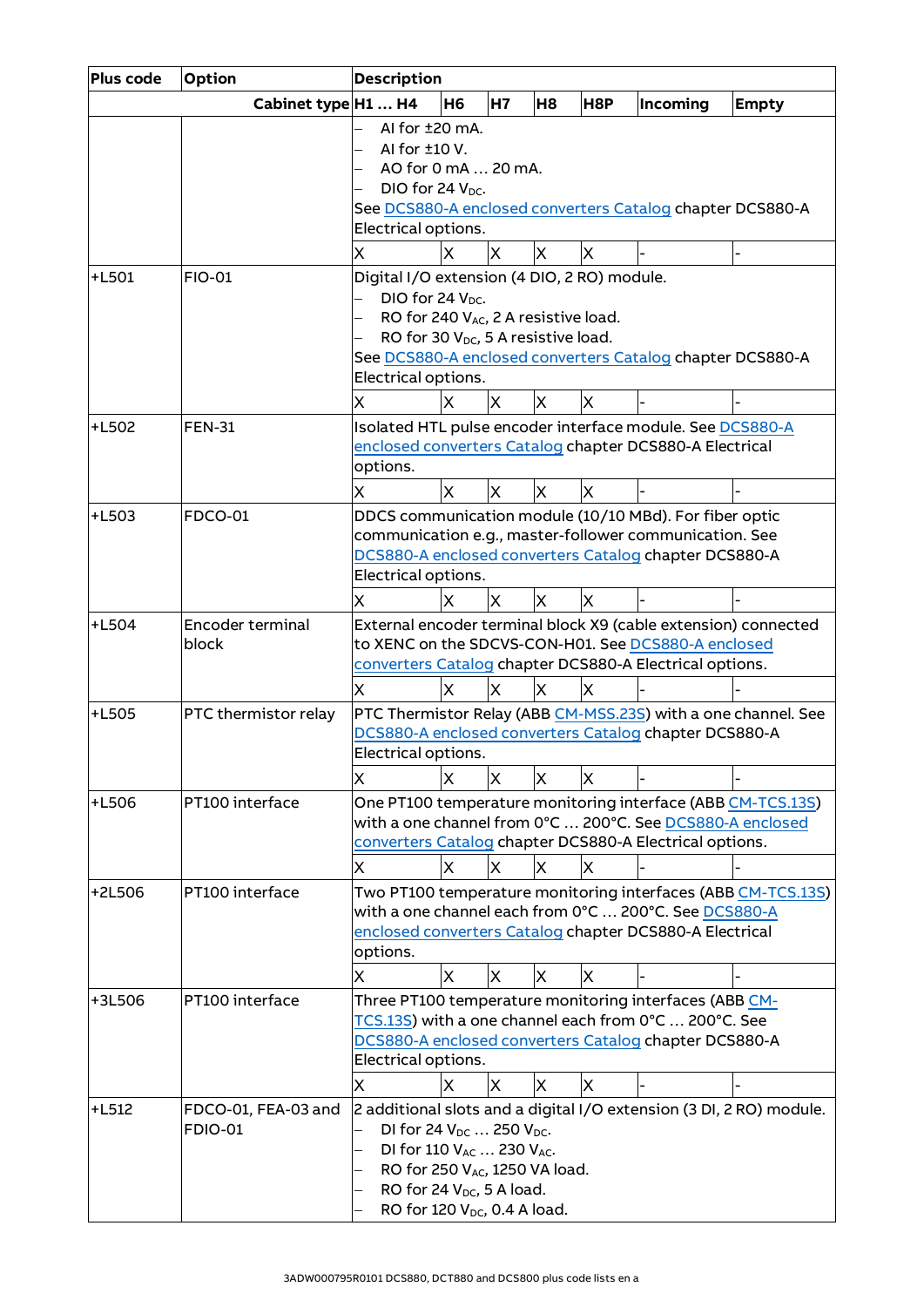| Plus code | <b>Option</b>                            | <b>Description</b>                                                                                                                                                                                                                                                                                                                             |  |  |  |  |  |  |  |
|-----------|------------------------------------------|------------------------------------------------------------------------------------------------------------------------------------------------------------------------------------------------------------------------------------------------------------------------------------------------------------------------------------------------|--|--|--|--|--|--|--|
|           | Cabinet type H1  H4                      | H8P<br>H <sub>6</sub><br><b>H7</b><br>H <sub>8</sub><br>Incoming<br><b>Empty</b>                                                                                                                                                                                                                                                               |  |  |  |  |  |  |  |
|           |                                          | See +L503, +L515, +L526 and DCS880-A enclosed converters<br>Catalog chapters Overview Enclosed converter DCS880-A and<br>DCS880-A Electrical options.                                                                                                                                                                                          |  |  |  |  |  |  |  |
|           |                                          | X<br>X<br>ΙX<br>X<br>х                                                                                                                                                                                                                                                                                                                         |  |  |  |  |  |  |  |
| $+L515$   | <b>FEA-03</b>                            | Additional I/O extension adapter provides 2 more slots for I/O<br>extension modules. See DCS880-A enclosed converters Catalog<br>chapter DCS880-A Electrical options.                                                                                                                                                                          |  |  |  |  |  |  |  |
|           |                                          | X<br>ΙX<br>Χ<br>x<br>x                                                                                                                                                                                                                                                                                                                         |  |  |  |  |  |  |  |
| $+L516$   | <b>FEN-21</b>                            | Resolver, TTL pulse encoder interface module.                                                                                                                                                                                                                                                                                                  |  |  |  |  |  |  |  |
|           |                                          | X<br>X<br>X<br>x<br>x                                                                                                                                                                                                                                                                                                                          |  |  |  |  |  |  |  |
| $+L517$   | <b>FEN-01</b>                            | Isolated TTL pulse encoder interface module. See DCS880-A<br>enclosed converters Catalog chapter DCS880-A Electrical<br>options.                                                                                                                                                                                                               |  |  |  |  |  |  |  |
|           |                                          | X<br>X<br>X<br>X<br>X                                                                                                                                                                                                                                                                                                                          |  |  |  |  |  |  |  |
| $+L521$   | <b>FSE-31</b>                            | HTL pulse encoder interface module. The safety pulse encoder<br>interface module provides an easy way to extend safety<br>functions of the DCS880. See DCS880-A enclosed converters<br>Catalog chapter Functional safety modules.<br>Note: Requires an FSO-21. See +Q972.                                                                      |  |  |  |  |  |  |  |
| $+L525$   | <b>FAIO-01</b>                           | X<br>X<br>X<br>Χ<br>X<br>Analog I/O extension (2 AI, 2 AO) module.                                                                                                                                                                                                                                                                             |  |  |  |  |  |  |  |
|           |                                          | Al for ±20 mA.<br>Al for ±10 V.<br>AO for 0 mA  20 mA.<br>See DCS880-A enclosed converters Catalog chapter DCS880-A<br>Electrical options.<br>X<br>X<br>X<br>Χ<br>X                                                                                                                                                                            |  |  |  |  |  |  |  |
| $+L526$   | <b>FDIO-01</b>                           | Digital I/O extension (3 DI, 2 RO) module.<br>DI for 24 V <sub>DC</sub> 250 V <sub>DC</sub> .<br>DI for 110 VAC  230 VAC.<br>RO for 250 VAC, 1250 VA load.<br>RO for 24 $V_{DC}$ , 5 A load.<br>RO for 120 $V_{DC}$ , 0.4 A load.<br>See DCS880-A enclosed converters Catalog chapter DCS880-A<br>Electrical options.<br>X<br>X<br>х<br>X<br>X |  |  |  |  |  |  |  |
| $+L529$   | PT100 interface                          | PT100 temperature monitoring interface (via FAIO-01) with two<br>channels.<br>See +L525 and DCS880-A enclosed converters Catalog chapters<br>Overview Enclosed converter DCS880-A and DCS880-A Electrical<br>options.<br>X<br>X<br>X<br>X<br>х                                                                                                 |  |  |  |  |  |  |  |
| $+M600$   | Motor fan starter (1 A<br>$\dots$ 1.6 A) | One IEC motor fan starter:<br>1A1.6A.<br>400 VAC  690 VAC.<br>Including motor fan starter contactor (K6).<br>Including motor fan starter thermal overload (F60).<br>Including motor fan starter fuses (F6).<br>See DCS880-A enclosed converters Catalog chapters Overview<br>Enclosed converter DCS880-A and DCS880-A Electrical options.      |  |  |  |  |  |  |  |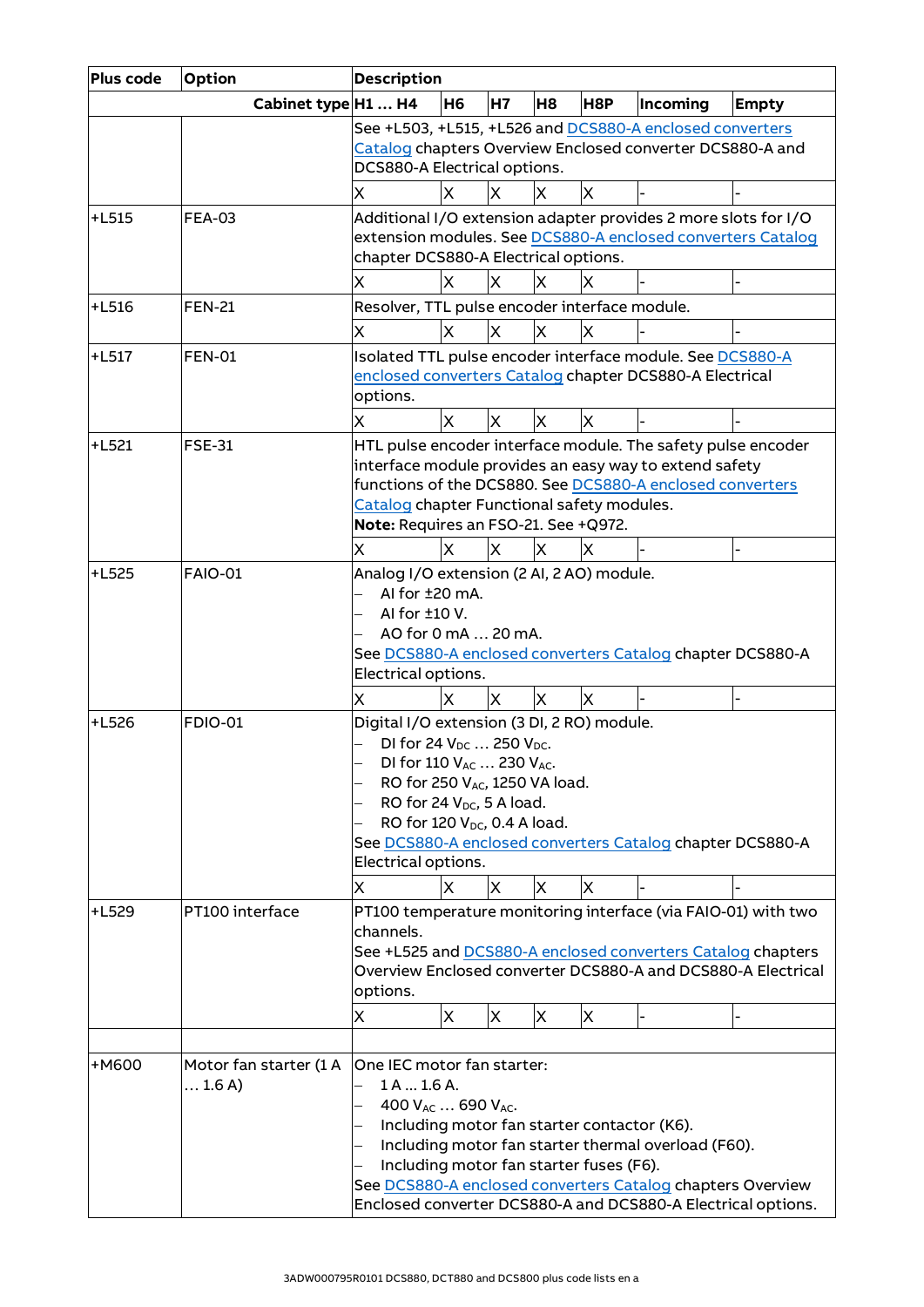| Plus code | Option                              | <b>Description</b>                                                                                                                                                                                                                                                                                                                                                  |                        |                                                    |                          |                  |                                                                                                                                                                                   |                                                                 |  |
|-----------|-------------------------------------|---------------------------------------------------------------------------------------------------------------------------------------------------------------------------------------------------------------------------------------------------------------------------------------------------------------------------------------------------------------------|------------------------|----------------------------------------------------|--------------------------|------------------|-----------------------------------------------------------------------------------------------------------------------------------------------------------------------------------|-----------------------------------------------------------------|--|
|           | Cabinet type H1  H4                 |                                                                                                                                                                                                                                                                                                                                                                     | H <sub>6</sub>         | <b>H7</b>                                          | H <sub>8</sub>           | H <sub>8</sub> P | Incoming                                                                                                                                                                          | <b>Empty</b>                                                    |  |
|           |                                     | <b>Aotor fan starter</b><br>F <sub>6</sub>                                                                                                                                                                                                                                                                                                                          |                        |                                                    |                          |                  |                                                                                                                                                                                   |                                                                 |  |
|           |                                     | Χ                                                                                                                                                                                                                                                                                                                                                                   | X                      | X                                                  | Χ                        | X                |                                                                                                                                                                                   |                                                                 |  |
| $+M601$   | Motor fan starter (1.6<br>A  2.5 A) | One IEC motor fan starter:<br>1.6 A  2.5 A.<br>400 V <sub>AC</sub> 690 V <sub>AC</sub> .<br>Including motor fan starter contactor (K6).<br>Including motor fan starter fuses (F6).                                                                                                                                                                                  |                        |                                                    |                          |                  | Including motor fan starter thermal overload (F60).<br>See DCS880-A enclosed converters Catalog chapters Overview<br>Enclosed converter DCS880-A and DCS880-A Electrical options. |                                                                 |  |
| +M604     | Motor fan starter (7.6              | х                                                                                                                                                                                                                                                                                                                                                                   | X                      | ΙX                                                 | X                        | X                |                                                                                                                                                                                   |                                                                 |  |
|           | A  10 A)                            | One IEC motor fan starter:<br>7.6A10A.<br>400 VAC  690 VAC.<br>Including motor fan starter contactor (K6).<br>Including motor fan starter thermal overload (F60).<br>Including motor fan starter fuses (F6).<br>See DCS880-A enclosed converters Catalog chapters Overview<br>Enclosed converter DCS880-A and DCS880-A Electrical options.<br>X<br>X<br>X<br>Χ<br>Χ |                        |                                                    |                          |                  |                                                                                                                                                                                   |                                                                 |  |
| +M633     | Terminals for motor                 |                                                                                                                                                                                                                                                                                                                                                                     |                        |                                                    |                          |                  |                                                                                                                                                                                   | Separate terminals for motor fan starter. See DCS880-A enclosed |  |
|           | fan starter                         | <b>Aotor fan starter</b><br>F <sub>6</sub><br>Note: Voltage must be supplied by the customer.                                                                                                                                                                                                                                                                       | <u>የ የ የ</u><br>$\Box$ | $\mathsf{L}$<br>O <sub>1</sub><br>switc<br>$\perp$ | Main supply<br>$12 - 13$ |                  | converters Catalog chapter DCS880-A Electrical options.                                                                                                                           |                                                                 |  |
|           |                                     | х                                                                                                                                                                                                                                                                                                                                                                   | X                      | X                                                  | X                        | X                |                                                                                                                                                                                   |                                                                 |  |
| +M638     | Motor fan starter (2.3<br>A  3.1 A) | One IEC motor fan starter:<br>2.3 A  3.1 A.<br>400 $V_{AC}$ 690 $V_{AC}$ .<br>Including motor fan starter contactor (K6).<br>Including motor fan starter fuses (F6).                                                                                                                                                                                                |                        |                                                    |                          |                  | Including motor fan starter thermal overload (F60).<br>See DCS880-A enclosed converters Catalog chapters Overview<br>Enclosed converter DCS880-A and DCS880-A Electrical options. |                                                                 |  |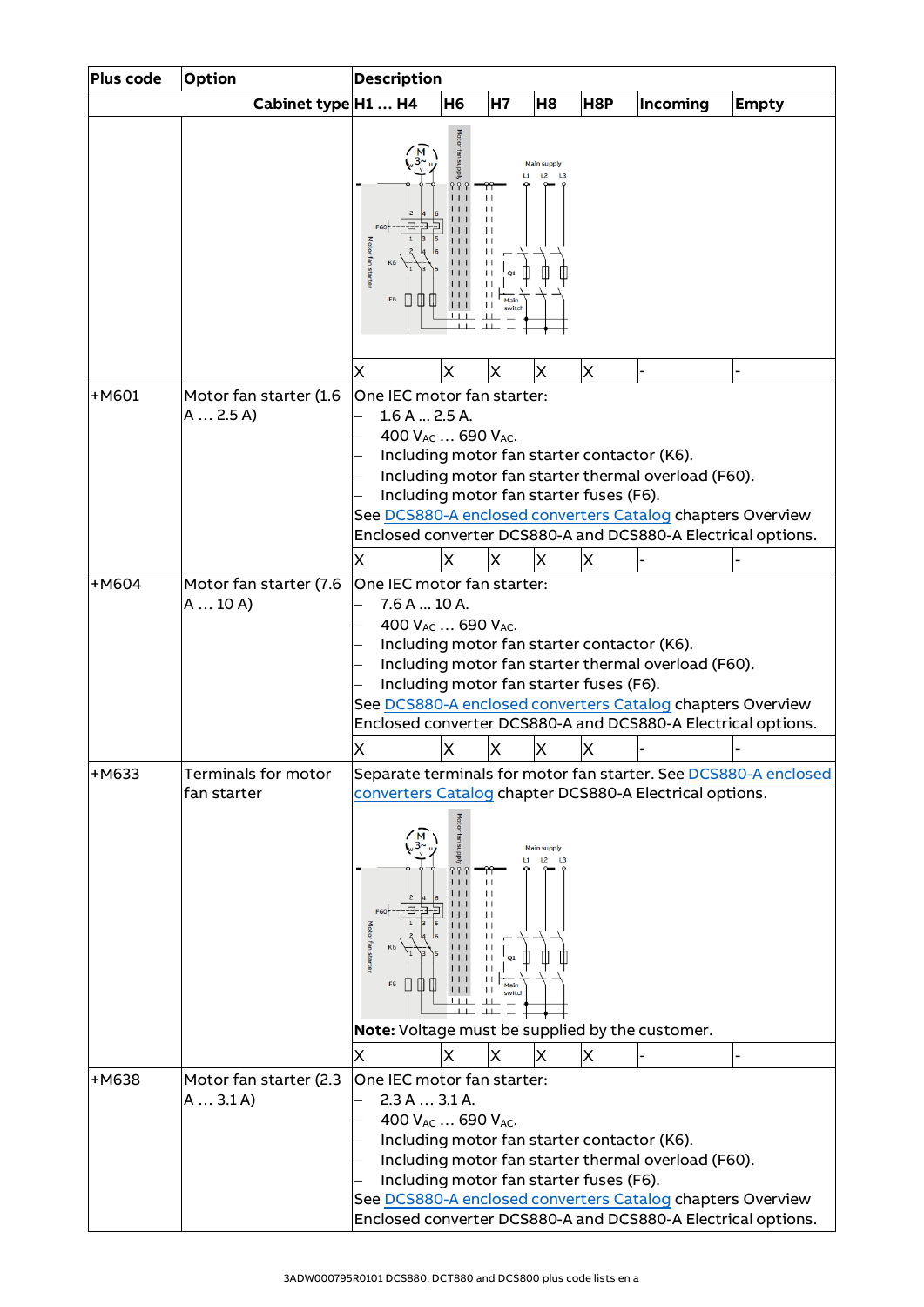| Plus code | Option                                             | <b>Description</b>                                                                                                                                                                                                                                                                                                                                                      |                                           |           |    |                                              |                                                                                                    |                                                                                                                            |  |
|-----------|----------------------------------------------------|-------------------------------------------------------------------------------------------------------------------------------------------------------------------------------------------------------------------------------------------------------------------------------------------------------------------------------------------------------------------------|-------------------------------------------|-----------|----|----------------------------------------------|----------------------------------------------------------------------------------------------------|----------------------------------------------------------------------------------------------------------------------------|--|
|           | Cabinet type H1  H4                                |                                                                                                                                                                                                                                                                                                                                                                         | H6                                        | <b>H7</b> | H8 | H8P                                          | Incoming                                                                                           | <b>Empty</b>                                                                                                               |  |
|           |                                                    | x                                                                                                                                                                                                                                                                                                                                                                       | X                                         | X         | X  | X                                            |                                                                                                    |                                                                                                                            |  |
| +M639     | Motor fan starter (3.1<br>A 4.2 A                  | One IEC motor fan starter:<br>3.1 A 4.2 A.                                                                                                                                                                                                                                                                                                                              | 400 V <sub>AC</sub> 690 V <sub>AC</sub> . |           |    | Including motor fan starter fuses (F6).      | Including motor fan starter contactor (K6).<br>Including motor fan starter thermal overload (F60). | See DCS880-A enclosed converters Catalog chapters Overview<br>Enclosed converter DCS880-A and DCS880-A Electrical options. |  |
| $+M640$   | Motor fan starter (4.2                             | X<br>One IEC motor fan starter:                                                                                                                                                                                                                                                                                                                                         | X                                         | ΙX        | X  | X                                            |                                                                                                    |                                                                                                                            |  |
|           | A 5.7 A                                            | 4.2 A  5.7 A.<br>400 VAC  690 VAC.<br>Including motor fan starter contactor (K6).<br>Including motor fan starter thermal overload (F60).<br>Including motor fan starter fuses (F6).<br>See DCS880-A enclosed converters Catalog chapters Overview<br>Enclosed converter DCS880-A and DCS880-A Electrical options.<br>$\times$<br>X<br>X<br>X<br>X                       |                                           |           |    |                                              |                                                                                                    |                                                                                                                            |  |
| $+M641$   | Motor fan starter (5.7                             |                                                                                                                                                                                                                                                                                                                                                                         |                                           |           |    |                                              |                                                                                                    |                                                                                                                            |  |
|           | A 7.6 A                                            | One IEC motor fan starter:<br>5.7 A  7.6 A.<br>400 V <sub>AC</sub> 690 V <sub>AC</sub> .<br>Including motor fan starter contactor (K6).<br>Including motor fan starter thermal overload (F60).<br>Including motor fan starter fuses (F6).<br>See DCS880-A enclosed converters Catalog chapters Overview<br>Enclosed converter DCS880-A and DCS880-A Electrical options. |                                           |           |    |                                              |                                                                                                    |                                                                                                                            |  |
| +M650     | Motor fan starter (10                              | X<br>One IEC motor fan starter:                                                                                                                                                                                                                                                                                                                                         | х                                         | X         | X  | $\times$                                     |                                                                                                    |                                                                                                                            |  |
|           | A13A)                                              | 10 A  13 A.<br>x                                                                                                                                                                                                                                                                                                                                                        | 400 VAC  690 VAC.<br>X                    | X         | Х  | Including motor fan starter fuses (F6).<br>Х | Including motor fan starter contactor (K6).<br>Including motor fan starter thermal overload (F60). | See DCS880-A enclosed converters Catalog chapters Overview<br>Enclosed converter DCS880-A and DCS880-A Electrical options. |  |
| $+M651$   | Motor fan starter (13 A One IEC motor fan starter: |                                                                                                                                                                                                                                                                                                                                                                         |                                           |           |    |                                              |                                                                                                    |                                                                                                                            |  |
|           | $$ 16 A)                                           | 13 A  16 A.<br>400 V <sub>AC</sub> 690 V <sub>AC</sub> .<br>Including motor fan starter contactor (K6).<br>Including motor fan starter thermal overload (F60).<br>Including motor fan starter fuses (F6).<br>See DCS880-A enclosed converters Catalog chapters Overview<br>Enclosed converter DCS880-A and DCS880-A Electrical options.<br>X<br>ΙX<br>X<br>X<br>х       |                                           |           |    |                                              |                                                                                                    |                                                                                                                            |  |
| +M652     | Motor fan starter (16<br>A 20 A                    | One IEC motor fan starter:<br>16 A  20 A.                                                                                                                                                                                                                                                                                                                               | 400 V <sub>AC</sub> 690 V <sub>AC</sub> . |           |    |                                              | Including motor fan starter contactor (K6).<br>Including motor fan starter thermal overload (F60). |                                                                                                                            |  |
|           |                                                    |                                                                                                                                                                                                                                                                                                                                                                         |                                           |           |    | Including motor fan starter fuses (F6).      |                                                                                                    |                                                                                                                            |  |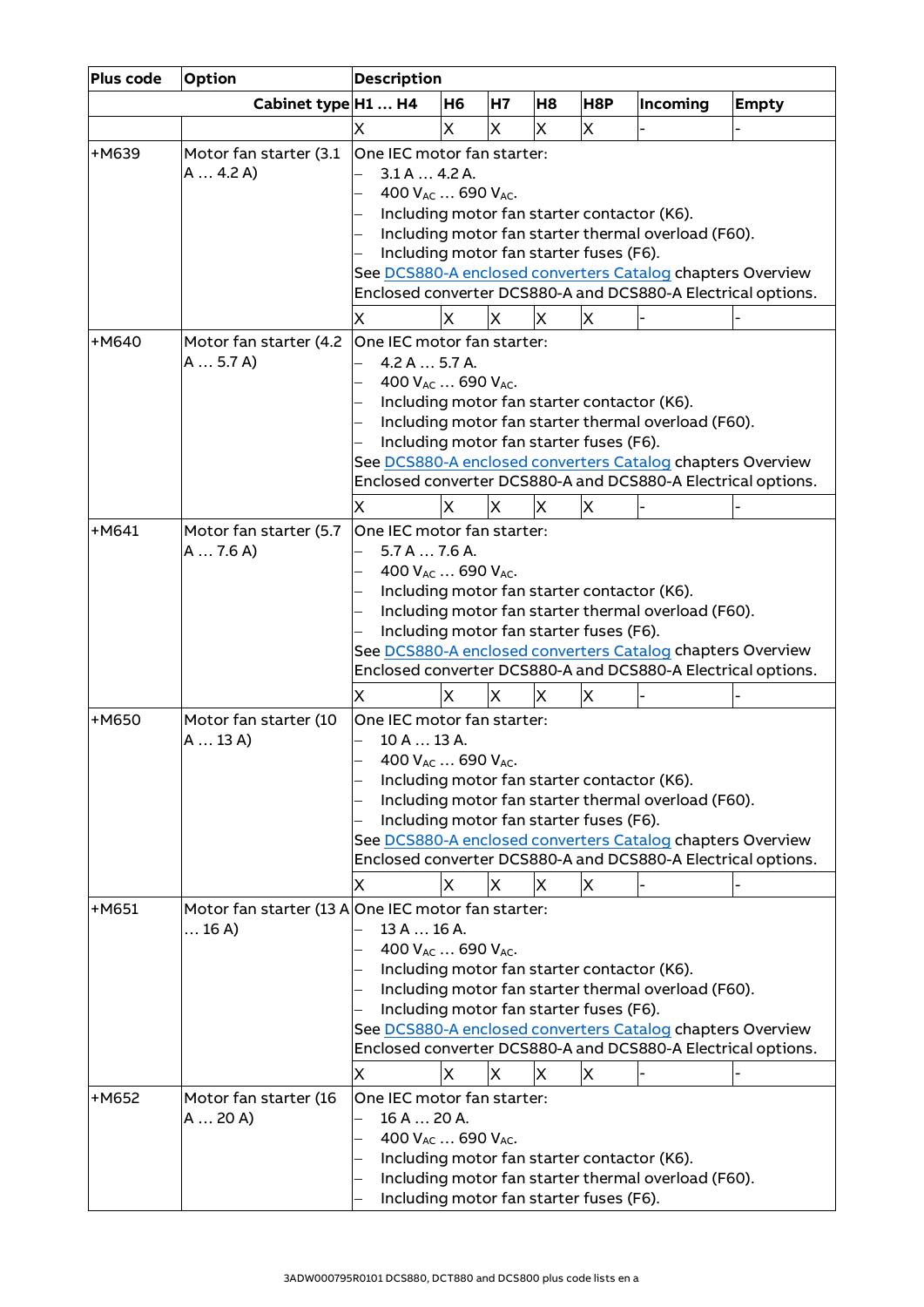| Plus code | Option                                                                                           | <b>Description</b>                                                                                                                                                                                                                                                                                                                                                       |                |           |                |     |                                                                                                                                                                  |                                                                    |  |  |
|-----------|--------------------------------------------------------------------------------------------------|--------------------------------------------------------------------------------------------------------------------------------------------------------------------------------------------------------------------------------------------------------------------------------------------------------------------------------------------------------------------------|----------------|-----------|----------------|-----|------------------------------------------------------------------------------------------------------------------------------------------------------------------|--------------------------------------------------------------------|--|--|
|           | Cabinet type H1  H4                                                                              |                                                                                                                                                                                                                                                                                                                                                                          | H <sub>6</sub> | <b>H7</b> | H <sub>8</sub> | H8P | Incoming                                                                                                                                                         | <b>Empty</b>                                                       |  |  |
|           |                                                                                                  |                                                                                                                                                                                                                                                                                                                                                                          |                |           |                |     | See DCS880-A enclosed converters Catalog chapters Overview                                                                                                       |                                                                    |  |  |
|           |                                                                                                  |                                                                                                                                                                                                                                                                                                                                                                          |                |           |                |     | Enclosed converter DCS880-A and DCS880-A Electrical options.                                                                                                     |                                                                    |  |  |
|           |                                                                                                  | X                                                                                                                                                                                                                                                                                                                                                                        | X              | ΙX        | X              | X   |                                                                                                                                                                  |                                                                    |  |  |
| $+M653$   | Motor fan starter (20<br>A 24 A                                                                  | One IEC motor fan starter:<br>20 A  24 A.<br>400 V <sub>AC</sub> 690 V <sub>AC</sub> .<br>Including motor fan starter fuses (F6).                                                                                                                                                                                                                                        |                |           |                |     | Including motor fan starter contactor (K6).<br>Including motor fan starter thermal overload (F60).<br>See DCS880-A enclosed converters Catalog chapters Overview |                                                                    |  |  |
|           |                                                                                                  |                                                                                                                                                                                                                                                                                                                                                                          |                |           |                |     | Enclosed converter DCS880-A and DCS880-A Electrical options.                                                                                                     |                                                                    |  |  |
|           |                                                                                                  | Χ                                                                                                                                                                                                                                                                                                                                                                        | X              | X         | X              | X   |                                                                                                                                                                  |                                                                    |  |  |
|           |                                                                                                  |                                                                                                                                                                                                                                                                                                                                                                          |                |           |                |     |                                                                                                                                                                  |                                                                    |  |  |
| +P902     | <b>Customized options</b><br>(additional<br>engineering)                                         | ETO = Engineered-To-Order.<br>Basic fee according to the technical appendix. Prices for the<br>customized options is on request only. E.g., a 4 <sup>th</sup> door meter,<br>EMC-filters. See DCS880-A enclosed converters Catalog chapter<br>Mechanical options.<br>X<br>X<br>X<br>X<br>X<br>X                                                                          |                |           |                |     |                                                                                                                                                                  |                                                                    |  |  |
| +P904     | <b>Extended warranty</b>                                                                         |                                                                                                                                                                                                                                                                                                                                                                          |                |           |                |     | Extended warranty. 24 months from commissioning or 30                                                                                                            |                                                                    |  |  |
|           |                                                                                                  | months from delivery, whichever occurs first.                                                                                                                                                                                                                                                                                                                            |                |           |                |     |                                                                                                                                                                  |                                                                    |  |  |
|           |                                                                                                  | X                                                                                                                                                                                                                                                                                                                                                                        | X              | X         | X              | X   | X                                                                                                                                                                |                                                                    |  |  |
| +P909     | <b>Extended warranty</b>                                                                         | Extended warranty. 30 months from commissioning or 42<br>months from delivery, whichever occurs first.<br>X<br>X<br>X                                                                                                                                                                                                                                                    |                |           |                |     |                                                                                                                                                                  |                                                                    |  |  |
|           |                                                                                                  | X                                                                                                                                                                                                                                                                                                                                                                        | lХ             |           |                |     | X                                                                                                                                                                |                                                                    |  |  |
| +P912     | Seaworthy packing                                                                                | Seaworthy packing.                                                                                                                                                                                                                                                                                                                                                       |                |           |                |     |                                                                                                                                                                  |                                                                    |  |  |
|           |                                                                                                  | X                                                                                                                                                                                                                                                                                                                                                                        | X              | X         | X              | X   | $\overline{\mathsf{x}}$                                                                                                                                          | $\overline{\mathsf{x}}$                                            |  |  |
| $+$ Q951  | E-stop category 0<br>with MC opening                                                             | Note: Without E-stop push button in the door.<br>X                                                                                                                                                                                                                                                                                                                       | X              | X         | X              | X   | contactor according to EN 60204-1. See DCS880-A enclosed<br>converters Catalog chapter Cabinet based safety functions.<br>X                                      | Emergency Stop category 0 (coast stop) with opening the mains<br>X |  |  |
| +Q952     | E-stop category 1 with Emergency Stop category 1 (ramp stop plus STO) with opening<br>MC opening | functions.<br>Note: Without E-stop push button in the door.<br>X                                                                                                                                                                                                                                                                                                         | X              | X         | X              | X   | the mains contactor according to EN 60204-1. See DCS880-A<br>enclosed converters Catalog chapter Cabinet based safety<br>X                                       | $\mathsf{X}$                                                       |  |  |
| $+$ Q954  | Bender Isometer<br>ISO685 for group<br>drives                                                    | Insulation monitor (A90):<br>Connected to the AC-side. Other connections see +P902.<br>IT network (isolated mains).<br>Bender Isometer ISO685.<br>Including detection and alarm circuit.<br>See DCS880-A enclosed converters Catalog chapters Overview<br>Enclosed converter DCS880-A, DCS880-A Electrical options and<br>DCS880-A50 Incomings.<br>X<br>X<br>X<br>X<br>X |                |           |                |     |                                                                                                                                                                  |                                                                    |  |  |
| +Q956     | STO-reset push                                                                                   |                                                                                                                                                                                                                                                                                                                                                                          |                |           |                |     | STO-reset push button in the door with indication light. See                                                                                                     |                                                                    |  |  |
|           | button                                                                                           | Mechanical options.                                                                                                                                                                                                                                                                                                                                                      |                |           |                |     | DCS880-A enclosed converters Catalog chapter DCS880-A                                                                                                            |                                                                    |  |  |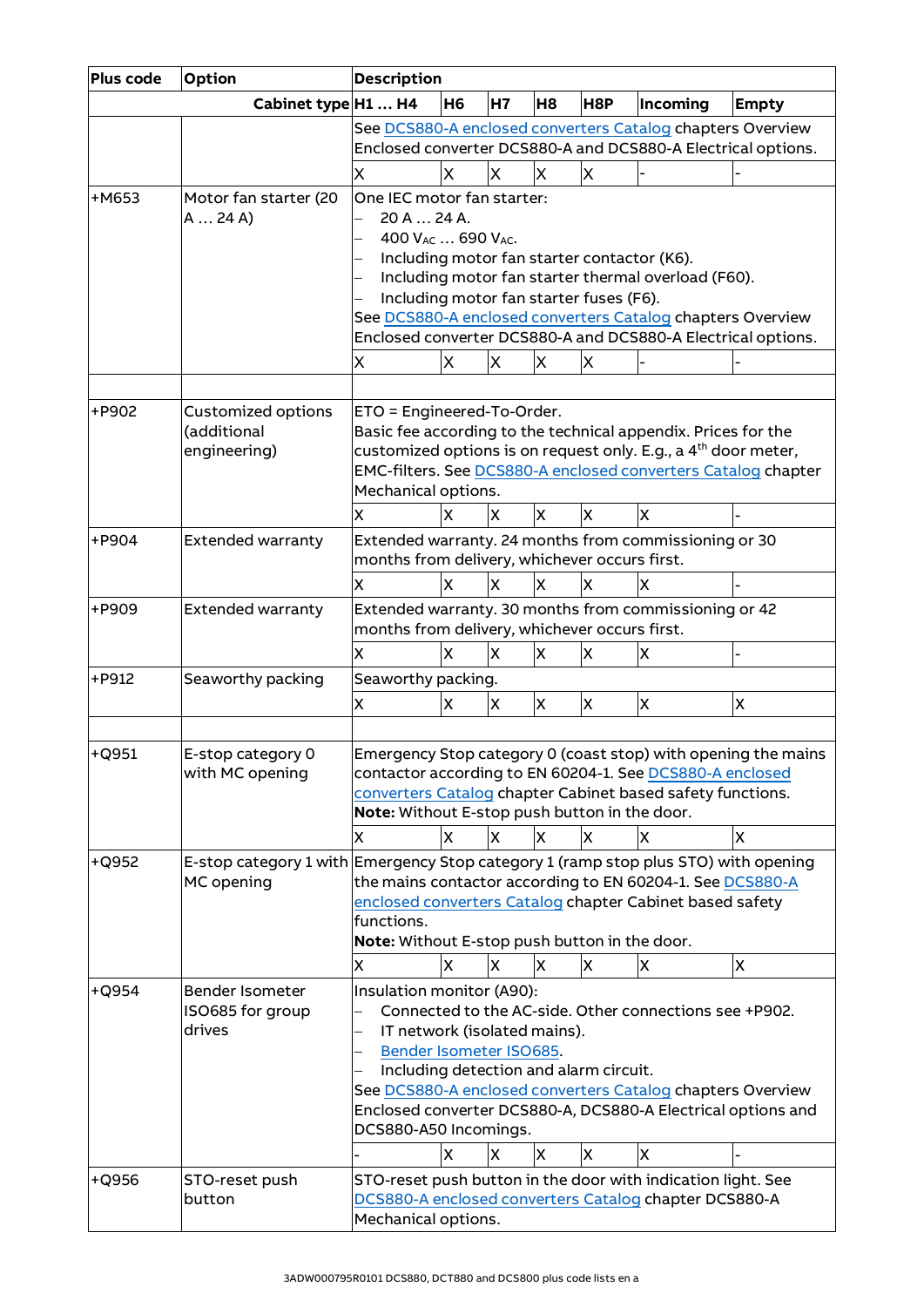| Plus code | <b>Option</b>          | <b>Description</b>                                           |                         |              |                |         |                                                              |                                                                |
|-----------|------------------------|--------------------------------------------------------------|-------------------------|--------------|----------------|---------|--------------------------------------------------------------|----------------------------------------------------------------|
|           | Cabinet type H1  H4    |                                                              | H <sub>6</sub>          | <b>H7</b>    | H <sub>8</sub> | H8P     | Incoming                                                     | <b>Empty</b>                                                   |
|           |                        |                                                              |                         |              |                |         | Note: Needed because an automatic restart is not allowed.    |                                                                |
|           |                        | X                                                            | X                       | X            | X              | X       | X                                                            |                                                                |
| $+$ Q957  | <b>POUS without MC</b> |                                                              |                         |              |                |         | Prevention of unexpected start-up (POUS) without opening the |                                                                |
|           | opening                |                                                              |                         |              |                |         | mains contactor according to EN ISO 14118. See DCS880-A      |                                                                |
|           |                        |                                                              |                         |              |                |         | enclosed converters Catalog chapter Cabinet based safety     |                                                                |
|           |                        | functions.                                                   |                         |              |                |         |                                                              |                                                                |
|           |                        | Note: Including indication light in the door.                |                         |              |                |         |                                                              |                                                                |
|           |                        | x                                                            | <b>X</b>                | X            | X              | x       | X                                                            | X                                                              |
| $+Q963$   | E-stop category 0      |                                                              |                         |              |                |         | Emergency Stop category 0 (coast stop) without opening the   |                                                                |
|           | without MC opening     |                                                              |                         |              |                |         | mains contactor according to EN 60204-1. See DCS880-A        |                                                                |
|           |                        | functions.                                                   |                         |              |                |         | enclosed converters Catalog chapter Cabinet based safety     |                                                                |
|           |                        | Note: Without E-stop push button in the door.                |                         |              |                |         |                                                              |                                                                |
|           |                        | x                                                            | X                       | IX.          | X              | x       | x                                                            | X                                                              |
| $+$ Q964  | E-stop category 1      |                                                              |                         |              |                |         | Emergency Stop category 1 (ramp stop plus STO) without       |                                                                |
|           | without MC opening     |                                                              |                         |              |                |         | opening the mains contactor according to EN 60204-1. See     |                                                                |
|           |                        |                                                              |                         |              |                |         | DCS880-A enclosed converters Catalog chapter Cabinet based   |                                                                |
|           |                        | safety functions.                                            |                         |              |                |         |                                                              |                                                                |
|           |                        | Note: Without E-stop push button in the door.                |                         |              |                |         |                                                              |                                                                |
|           |                        | x                                                            | X                       | X            | X              | X       | ΙX                                                           | X                                                              |
| +Q972     | <b>FSO-21</b>          |                                                              |                         |              |                |         | Functional safety module. See DCS880-A enclosed converters   |                                                                |
|           |                        | Catalog chapter Functional safety modules.                   |                         |              |                |         |                                                              |                                                                |
|           |                        | Note: Requires an FSE-31. See +L521.                         |                         |              |                |         |                                                              |                                                                |
|           |                        | X                                                            | x                       | X            | x              | x       |                                                              |                                                                |
| +Q982     | PROFISAFE using FSO-   |                                                              |                         |              |                |         | PROFISAFE communication using an FSO-21. See DCS880-A        |                                                                |
|           | 21                     |                                                              |                         |              |                |         |                                                              | enclosed converters Catalog chapter Functional safety modules. |
|           |                        |                                                              |                         |              |                |         |                                                              | Note: Requires an FSO-21, see +Q972 and an FPNO-21, see +K492  |
|           |                        | or a FENA-21, see +K475.                                     |                         |              |                |         |                                                              |                                                                |
|           |                        | Χ                                                            | X                       | X            | X              | X       |                                                              |                                                                |
| +Q986     | <b>FSPS-21</b>         |                                                              |                         |              |                |         | PPROFINET IO, PROFISAFE fieldbus adapter. See DCS880-A       |                                                                |
|           |                        |                                                              |                         |              |                |         |                                                              | enclosed converters Catalog chapter Functional safety modules. |
|           |                        | X                                                            | X                       | X            | X              | X       |                                                              |                                                                |
|           |                        |                                                              |                         |              |                |         |                                                              |                                                                |
| $+5164$   | SDCS-FEX-425-INT       | Built-in external field exciter (U3):                        |                         |              |                |         |                                                              |                                                                |
|           |                        | Single-phase or 3-phase.                                     |                         |              |                |         |                                                              |                                                                |
|           |                        | Provides up to 25 A field current.                           |                         |              |                |         | 1-Q (positive voltage and positive current only).            |                                                                |
|           |                        | Including excitation contactor (K3).                         |                         |              |                |         |                                                              |                                                                |
|           |                        | Including excitation line reactor (L3).                      |                         |              |                |         |                                                              |                                                                |
|           |                        | Including excitation fuse (F3).                              |                         |              |                |         |                                                              |                                                                |
|           |                        | Without transformer (T3).                                    |                         |              |                |         |                                                              |                                                                |
|           |                        |                                                              |                         |              |                |         | See DCS880-A enclosed converters Catalog chapters Overview   |                                                                |
|           |                        |                                                              |                         |              |                |         | Enclosed converter DCS880-A and DCS880-A Electrical options. |                                                                |
|           |                        |                                                              | $\overline{\mathsf{x}}$ |              |                |         |                                                              |                                                                |
| $+5175$   | SDCS-CMA-2             |                                                              |                         |              |                |         |                                                              | Current measurement aid. See Current measurement aid (SDCS-    |
|           |                        |                                                              |                         |              |                |         | CMA-2) manual. Recommended for 12-pulse and hardparallel     |                                                                |
|           |                        | configurations.<br>Note: Standard for hardparallel cabinets. |                         |              |                |         |                                                              |                                                                |
|           |                        |                                                              | X                       | $\mathsf{x}$ | X              |         |                                                              |                                                                |
|           |                        |                                                              |                         |              |                | $\sf S$ |                                                              |                                                                |
| $+$ S521  | SDCS-DSL-H10           | DCSLink board:                                               |                         |              |                |         |                                                              |                                                                |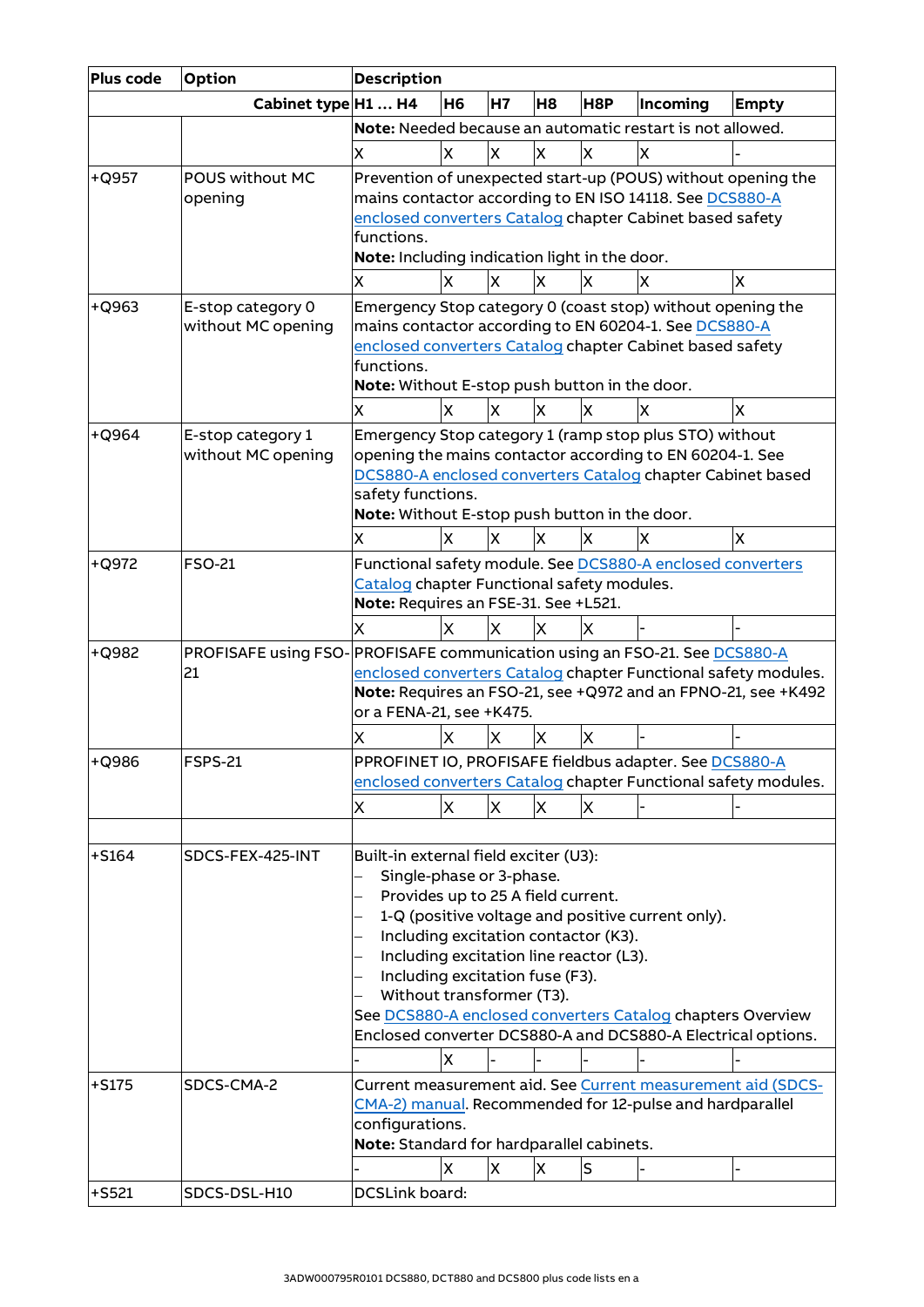| Plus code | <b>Option</b>                                                                               | <b>Description</b>                                                                                                                                                                                                                                                                            |           |                                                                                                              |                                                            |                |                                                                                                                                                                                                                                                                                    |                                                                                                                                                                                                                          |  |  |  |  |
|-----------|---------------------------------------------------------------------------------------------|-----------------------------------------------------------------------------------------------------------------------------------------------------------------------------------------------------------------------------------------------------------------------------------------------|-----------|--------------------------------------------------------------------------------------------------------------|------------------------------------------------------------|----------------|------------------------------------------------------------------------------------------------------------------------------------------------------------------------------------------------------------------------------------------------------------------------------------|--------------------------------------------------------------------------------------------------------------------------------------------------------------------------------------------------------------------------|--|--|--|--|
|           | Cabinet type H1  H4                                                                         |                                                                                                                                                                                                                                                                                               | <b>H6</b> | H7                                                                                                           | H <sub>8</sub>                                             | H8P            | Incoming                                                                                                                                                                                                                                                                           | <b>Empty</b>                                                                                                                                                                                                             |  |  |  |  |
|           |                                                                                             | configurations.<br>Without OPL channel.<br>Electrical options.<br>Note: Standard for H6 cabinets.                                                                                                                                                                                             |           |                                                                                                              |                                                            |                | See DCS880-A enclosed converters Catalog chapter DCS880-A                                                                                                                                                                                                                          | One DCSLink channel for external field exciters and 12-pulse                                                                                                                                                             |  |  |  |  |
|           |                                                                                             | X                                                                                                                                                                                                                                                                                             | ls        |                                                                                                              |                                                            | $\overline{a}$ |                                                                                                                                                                                                                                                                                    |                                                                                                                                                                                                                          |  |  |  |  |
| $+5522$   | SDCS-DSL-H12                                                                                | <b>DCSLink board:</b><br>configurations.<br>Two OPL channels.<br>Electrical options.                                                                                                                                                                                                          |           |                                                                                                              |                                                            |                | See DCS880-A enclosed converters Catalog chapter DCS880-A                                                                                                                                                                                                                          | One DCSLink channel for external field exciters and 12-pulse<br>Note: Standard for H7, H8 and two times hardparallel cabinets.                                                                                           |  |  |  |  |
|           |                                                                                             |                                                                                                                                                                                                                                                                                               |           | S                                                                                                            | S                                                          | S              |                                                                                                                                                                                                                                                                                    |                                                                                                                                                                                                                          |  |  |  |  |
| $+5523$   | SDCS-DSL-H14                                                                                | <b>DCSLink board:</b><br>One DCSLink channel for external field exciters and 12-pulse<br>configurations.<br>Four OPL channels.<br>See DCS880-A enclosed converters Catalog chapter DCS880-A<br>Electrical options.<br>Note: Standard for three times and four times hardparallel<br>cabinets. |           |                                                                                                              |                                                            |                |                                                                                                                                                                                                                                                                                    |                                                                                                                                                                                                                          |  |  |  |  |
|           |                                                                                             |                                                                                                                                                                                                                                                                                               |           |                                                                                                              |                                                            | $\mathsf{s}$   |                                                                                                                                                                                                                                                                                    |                                                                                                                                                                                                                          |  |  |  |  |
| $+$ S551  | Memory unit with<br>license                                                                 | (IEC 61131-3) Programming manual.<br>X                                                                                                                                                                                                                                                        | X         | X                                                                                                            | X                                                          | X              | of standard memory unit. See Drive application programming                                                                                                                                                                                                                         | Memory unit including application programming license instead                                                                                                                                                            |  |  |  |  |
| $+$ S604  | DC/DC transducer for Transducer of type ACT20P (3ADT751014P0001) for galvanic<br>analog I/O | range e.g., 4 mA  20 mA, 0 V  10V.<br>Input range<br>configuration via display<br>$-10+10V$<br>$-5+5V$<br>0300V<br>0100V<br>030V<br>010V<br>210V<br>05V<br>15V<br>$0150$ mV<br>$060$ mV<br>$-20+20$ mA<br>$020$ mA<br>420 mA<br>reserved<br>$I = ON$<br>X                                     | X         | <b>DIP switch</b><br>1 2 3 4<br>п<br>٠<br>٠<br>ш<br>п<br>п<br>п<br>п<br>п<br>٠<br>п<br>٠<br>٠<br>٠<br>٠<br>X | п<br>ш<br>٠<br>٠<br>ш<br>٠<br>٠<br>┅<br>٠<br>٠<br>. .<br>X | X              | <b>Output range</b><br>configuration via display<br>$-10+10V$<br>$-5+5V$<br>100 V $*$<br>010V<br>210V<br>$50V$ *<br>05V<br>15V<br>$-20+20$ mA<br>$-10+10$ mA<br>200 mA *<br>$020$ mA<br>204 mA *<br>420 mA<br>reserved<br>Inverted output range: Output polarity must be reversed! | isolation of the analog I/O on the SDCS-CON-H01. Programmable<br><b>DIP switch</b><br>5 6 7 8<br>٠<br>٠<br>٠<br>п<br>٠<br>٠<br>٠<br>٠<br>٠<br>п<br>٠<br>٠<br>п<br>٠<br>٠<br>٠<br>٠<br>. .<br>٠<br>.<br>٠<br>∎∣<br>٠<br>٠ |  |  |  |  |
| +2S604    | DC/DC transducer for<br>analog I/O                                                          | range e.g., 4 mA  20 mA, 0 V  10V.                                                                                                                                                                                                                                                            |           |                                                                                                              |                                                            |                |                                                                                                                                                                                                                                                                                    | Two transducers of type <b>ACT20P</b> (3ADT751014P0001) for galvanic<br>isolation of the analog I/O on the SDCS-CON-H01. Programmable                                                                                    |  |  |  |  |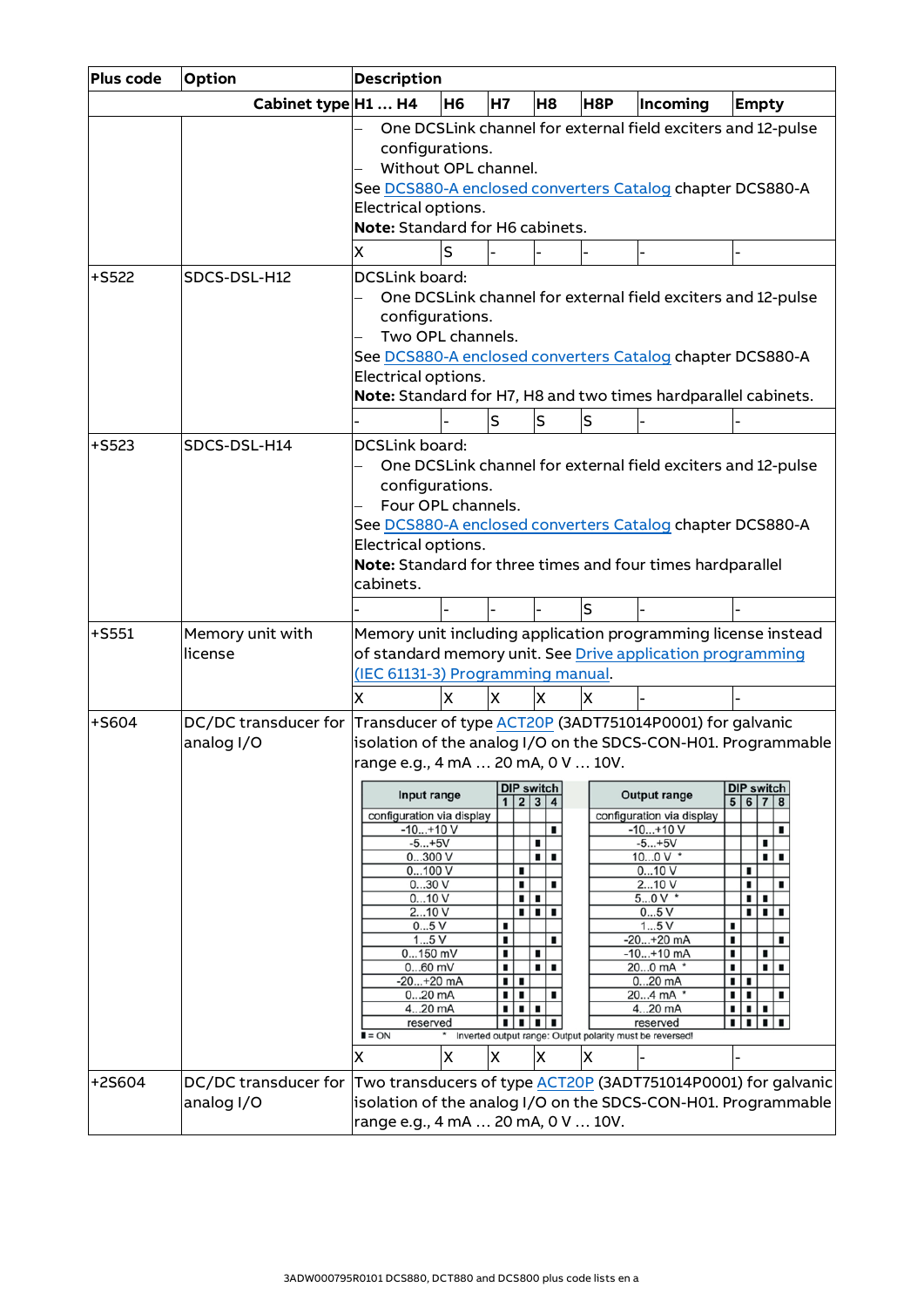| Plus code | Option                | <b>Description</b>                        |    |                         |                              |                         |     |  |                                                                  |        |   |                              |  |
|-----------|-----------------------|-------------------------------------------|----|-------------------------|------------------------------|-------------------------|-----|--|------------------------------------------------------------------|--------|---|------------------------------|--|
|           | Cabinet type H1  H4   |                                           | H6 | <b>H7</b>               |                              | H8                      | H8P |  | Incoming                                                         |        |   | <b>Empty</b>                 |  |
|           |                       | Input range                               |    |                         | <b>DIP switch</b><br>1 2 3 4 |                         |     |  | <b>Output range</b>                                              |        |   | <b>DIP switch</b><br>5 6 7 8 |  |
|           |                       | configuration via display<br>$-10+10V$    |    |                         |                              |                         |     |  | configuration via display<br>$-10+10V$                           |        |   | ٠                            |  |
|           |                       | $-5+5V$                                   |    |                         |                              | п                       |     |  | $-5+5V$                                                          |        |   | п                            |  |
|           |                       | 0300V                                     |    |                         |                              | π                       |     |  | $100V$ *                                                         |        |   | ٠<br>٠                       |  |
|           |                       | 0100V                                     |    |                         | п                            |                         |     |  | 010V                                                             |        | п |                              |  |
|           |                       | 030V                                      |    |                         | П                            |                         |     |  | 210V                                                             |        | п |                              |  |
|           |                       | 010V                                      |    |                         | ٠                            | ٠                       |     |  | $50V$ *                                                          |        | ٠ | п                            |  |
|           |                       | 210V                                      |    |                         | ٠                            | пш                      |     |  | 05V                                                              |        | ш | $\blacksquare$<br>٠          |  |
|           |                       | 05V                                       |    | ٠                       |                              | п                       |     |  | 15V                                                              | ٠      |   | ٠                            |  |
|           |                       | 15V<br>$0150$ mV                          |    | п<br>п                  |                              | п                       |     |  | $-20+20$ mA<br>$-10+10$ mA                                       | ٠<br>п |   | п                            |  |
|           |                       | $060$ mV                                  |    | П                       |                              | T I                     |     |  | 200 mA *                                                         | п      |   | . .                          |  |
|           |                       | $-20+20$ mA                               |    | ٠                       | п                            |                         |     |  | $020$ mA                                                         | ٠      | п |                              |  |
|           |                       | $020$ mA                                  |    | п                       | п                            |                         |     |  | 204 mA *                                                         | п      | т | п                            |  |
|           |                       | 420 mA                                    |    | ٠                       | ٠                            |                         |     |  | 420 mA                                                           | ٠      | ٠ | п                            |  |
|           |                       | reserved                                  |    | ٠                       | ٠                            | ш                       |     |  | reserved                                                         | ٠      | ٠ |                              |  |
|           |                       | $I = ON$                                  |    |                         |                              |                         |     |  | Inverted output range: Output polarity must be reversed!         |        |   |                              |  |
|           |                       | x                                         | X  | X                       |                              | X                       | x   |  |                                                                  |        |   |                              |  |
| +S610     | H7 cooling fan        |                                           |    |                         |                              |                         |     |  | Supply autotransformer (T8.7) for H7 cooling fans. With supply   |        |   |                              |  |
|           | autotransformer       |                                           |    |                         |                              |                         |     |  | voltages of 3 x 600 VAC or 690 VAC. See DCS880-A enclosed        |        |   |                              |  |
|           |                       |                                           |    |                         |                              |                         |     |  | converters Catalog chapters Overview Enclosed converter          |        |   |                              |  |
|           |                       | DCS880-A and DCS880-A Electrical options. |    |                         |                              |                         |     |  |                                                                  |        |   |                              |  |
|           |                       |                                           |    |                         |                              |                         |     |  |                                                                  |        |   |                              |  |
|           |                       |                                           |    | X                       |                              |                         |     |  |                                                                  |        |   |                              |  |
| $+5611$   | H8 cooling fan        |                                           |    |                         |                              |                         |     |  | Supply autotransformer (T8.1) for H8 cooling fans. With supply   |        |   |                              |  |
|           | autotransformer       |                                           |    |                         |                              |                         |     |  | voltages of 3 x 525 VAc or 600 VAc. See DCS880-A enclosed        |        |   |                              |  |
|           |                       |                                           |    |                         |                              |                         |     |  | converters Catalog chapters Overview Enclosed converter          |        |   |                              |  |
|           |                       |                                           |    |                         |                              |                         |     |  |                                                                  |        |   |                              |  |
|           |                       | DCS880-A and DCS880-A Electrical options. |    |                         |                              |                         |     |  |                                                                  |        |   |                              |  |
|           |                       |                                           |    |                         |                              | x                       |     |  |                                                                  |        |   |                              |  |
| $+5612$   | H7/H8 engineered      |                                           |    |                         |                              |                         |     |  | Engineered/customized supply isolation transformer (T8) for      |        |   |                              |  |
|           | cooling fan isolation |                                           |    |                         |                              |                         |     |  | H7/H8 cooling fans. See DCS880-A enclosed converters Catalog     |        |   |                              |  |
|           | transformer           |                                           |    |                         |                              |                         |     |  |                                                                  |        |   |                              |  |
|           |                       |                                           |    |                         |                              |                         |     |  | chapters Overview Enclosed converter DCS880-A and DCS880-A       |        |   |                              |  |
|           |                       | Electrical options.                       |    |                         |                              |                         |     |  |                                                                  |        |   |                              |  |
|           |                       |                                           |    | $\overline{\mathsf{x}}$ |                              | $\overline{\mathsf{X}}$ | Ιx  |  |                                                                  |        |   |                              |  |
| +S615     | Field exciter         |                                           |    |                         |                              |                         |     |  | Single-phase autotransformer (T3.01) for the field exciter. With |        |   |                              |  |
|           | autotransformer 7 A   |                                           |    |                         |                              |                         |     |  | 500 VAc and 7 A. See DCS880-A enclosed converters Catalog        |        |   |                              |  |
|           |                       |                                           |    |                         |                              |                         |     |  |                                                                  |        |   |                              |  |
|           |                       |                                           |    |                         |                              |                         |     |  | chapters Overview Enclosed converter DCS880-A and DCS880-A       |        |   |                              |  |
|           |                       | Electrical options.                       |    |                         |                              |                         |     |  |                                                                  |        |   |                              |  |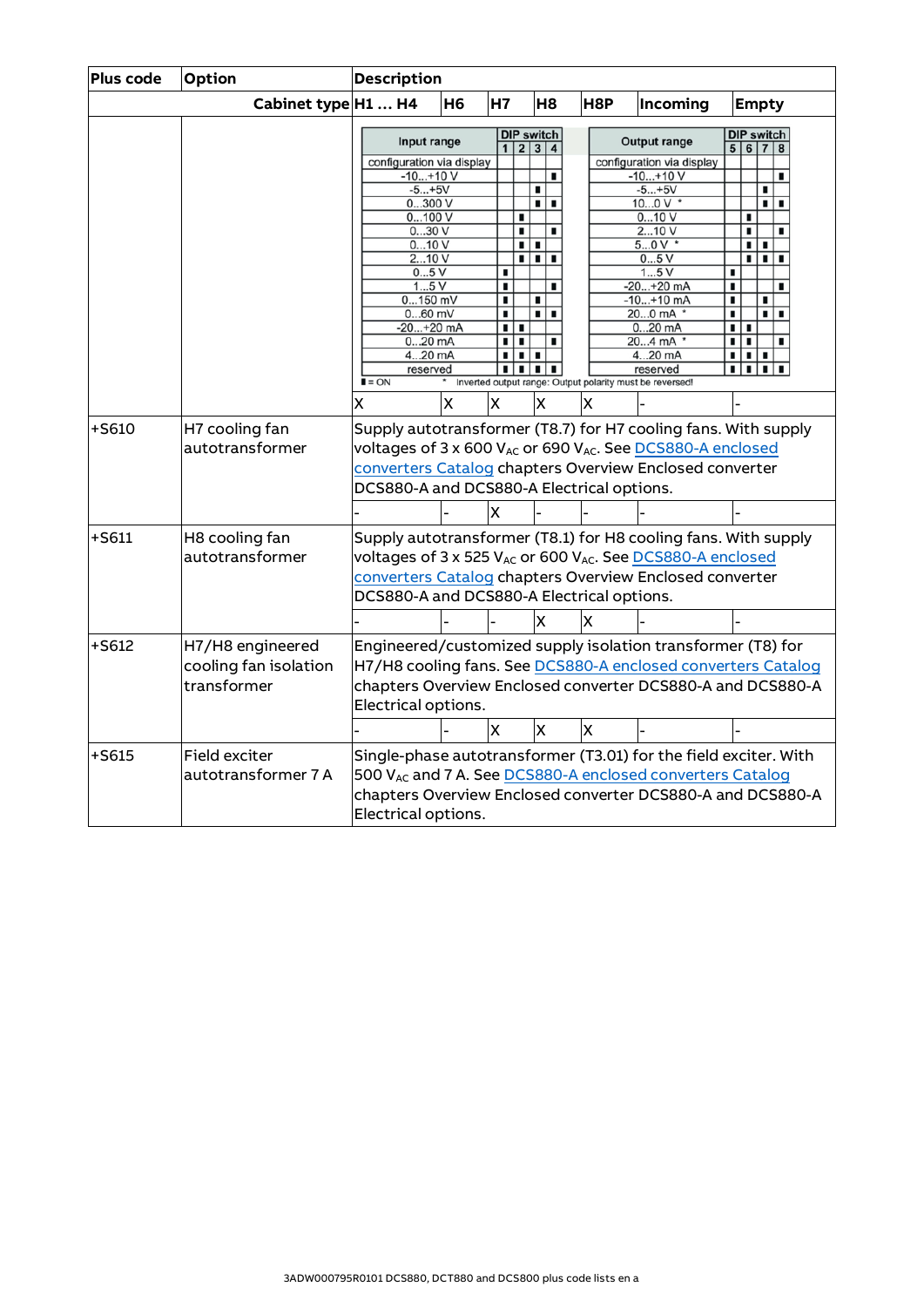| Plus code | Option                                                                                           | <b>Description</b>                                                                                                                                                                                                  |                |                                                                                                                                             |                |                         |                                                                                                                                |                                                            |  |  |
|-----------|--------------------------------------------------------------------------------------------------|---------------------------------------------------------------------------------------------------------------------------------------------------------------------------------------------------------------------|----------------|---------------------------------------------------------------------------------------------------------------------------------------------|----------------|-------------------------|--------------------------------------------------------------------------------------------------------------------------------|------------------------------------------------------------|--|--|
|           | Cabinet type H1  H4                                                                              |                                                                                                                                                                                                                     | H <sub>6</sub> | <b>H7</b>                                                                                                                                   | H <sub>8</sub> | H8P                     | Incoming                                                                                                                       | <b>Empty</b>                                               |  |  |
|           |                                                                                                  | <b>Main supply</b><br>L <sub>2</sub><br>L1<br>Main<br>switch                                                                                                                                                        | L3             | 500 V 12<br>460 V 11<br>415 V 10<br>400V<br>365<br>350V<br>265V<br>250V<br>90 V<br>60 V<br>30 V<br>K3<br>L3<br><b>Field exciter</b><br>unit | T <sub>3</sub> |                         |                                                                                                                                |                                                            |  |  |
|           |                                                                                                  | X                                                                                                                                                                                                                   | X              | X                                                                                                                                           | X              | X                       |                                                                                                                                |                                                            |  |  |
| $+$ S616  | Field exciter<br>autotransformer 17 A                                                            | Electrical options.                                                                                                                                                                                                 |                |                                                                                                                                             |                |                         | Single-phase autotransformer (T3.03) for the field exciter. With<br>500 VAc and 17 A. See DCS880-A enclosed converters Catalog | chapters Overview Enclosed converter DCS880-A and DCS880-A |  |  |
|           |                                                                                                  | X                                                                                                                                                                                                                   | X              | X                                                                                                                                           | X              | $\overline{\mathsf{x}}$ |                                                                                                                                |                                                            |  |  |
| $+$ S617  | Field exciter<br>autotransformer 33 A 500 VAc and 33 A. See DCS880-A enclosed converters Catalog | Electrical options.                                                                                                                                                                                                 |                |                                                                                                                                             |                |                         | Single-phase autotransformer (T3.04) for the field exciter. With                                                               | chapters Overview Enclosed converter DCS880-A and DCS880-A |  |  |
|           |                                                                                                  | X                                                                                                                                                                                                                   | X              | X                                                                                                                                           | х              | X                       |                                                                                                                                |                                                            |  |  |
| $+$ S618  | Field exciter<br>autotransformer 57 A                                                            | Electrical options.                                                                                                                                                                                                 |                |                                                                                                                                             |                |                         | Single-phase autotransformer (T3.05) for the field exciter. With<br>500 VAC and 57 A. See DCS880-A enclosed converters Catalog | chapters Overview Enclosed converter DCS880-A and DCS880-A |  |  |
|           |                                                                                                  | Χ                                                                                                                                                                                                                   | X              | X                                                                                                                                           | X              | X                       |                                                                                                                                |                                                            |  |  |
| $+5620$   | Field exciter<br>autotransformer 7 A                                                             | Electrical options.<br>х                                                                                                                                                                                            | X              | $\times$                                                                                                                                    | X              | X                       | Single-phase autotransformer (T3.11) for the field exciter. With<br>690 VAC and 7 A. See DCS880-A enclosed converters Catalog  | chapters Overview Enclosed converter DCS880-A and DCS880-A |  |  |
| $+5621$   | Field exciter                                                                                    |                                                                                                                                                                                                                     |                |                                                                                                                                             |                |                         |                                                                                                                                |                                                            |  |  |
|           | autotransformer 17 A                                                                             | Single-phase autotransformer (T3.13) for the field exciter. With<br>690 VAc and 17 A. See DCS880-A enclosed converters Catalog<br>chapters Overview Enclosed converter DCS880-A and DCS880-A<br>Electrical options. |                |                                                                                                                                             |                |                         |                                                                                                                                |                                                            |  |  |
|           | Field exciter                                                                                    | Χ                                                                                                                                                                                                                   | X              | X                                                                                                                                           | Х              | X                       |                                                                                                                                |                                                            |  |  |
| $+$ S622  | autotransformer 33 A                                                                             |                                                                                                                                                                                                                     |                |                                                                                                                                             |                |                         | Single-phase autotransformer (T3.14) for the field exciter. With<br>690 VAc and 33 A. See DCS880-A enclosed converters Catalog |                                                            |  |  |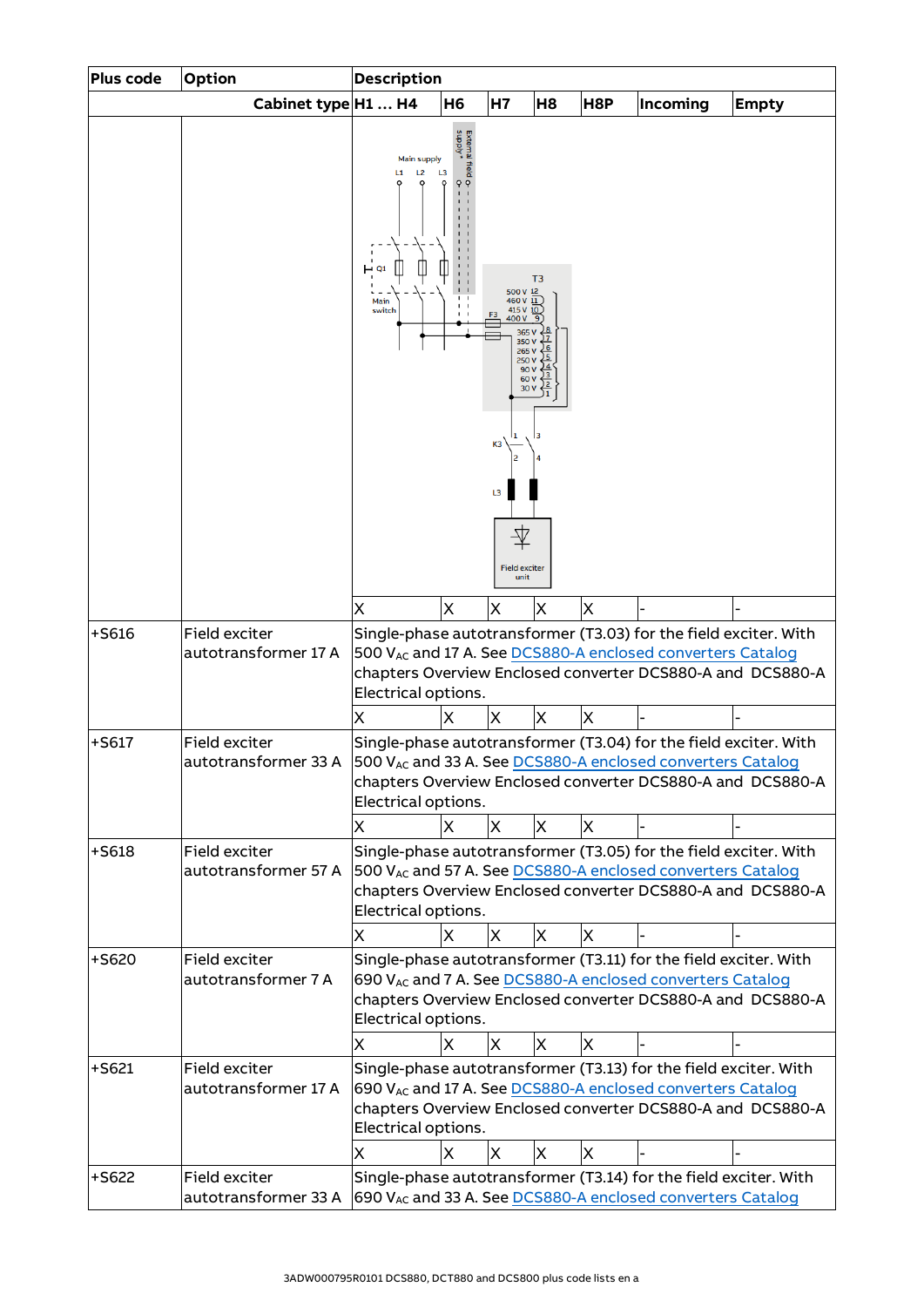| Plus code | <b>Option</b>                             | <b>Description</b>                                                                                                                                                                       |           |                                                                                                                                       |                |     |                                                                                                              |                                                                                                                                |  |
|-----------|-------------------------------------------|------------------------------------------------------------------------------------------------------------------------------------------------------------------------------------------|-----------|---------------------------------------------------------------------------------------------------------------------------------------|----------------|-----|--------------------------------------------------------------------------------------------------------------|--------------------------------------------------------------------------------------------------------------------------------|--|
|           | Cabinet type H1  H4                       |                                                                                                                                                                                          | <b>H6</b> | <b>H7</b>                                                                                                                             | H <sub>8</sub> | H8P | Incoming                                                                                                     | <b>Empty</b>                                                                                                                   |  |
|           |                                           | Electrical options.                                                                                                                                                                      |           |                                                                                                                                       |                |     |                                                                                                              | chapters Overview Enclosed converter DCS880-A and DCS880-A                                                                     |  |
|           |                                           | Χ                                                                                                                                                                                        | X         | X                                                                                                                                     | Χ              | X   |                                                                                                              |                                                                                                                                |  |
| $+5623$   | Field exciter<br>autotransformer 576<br>A | Electrical options.                                                                                                                                                                      |           |                                                                                                                                       |                |     | 690 VAc and 57 A. See DCS880-A enclosed converters Catalog                                                   | Single-phase autotransformer (T3.15) for the field exciter. With<br>chapters Overview Enclosed converter DCS880-A and DCS880-A |  |
|           |                                           | Χ                                                                                                                                                                                        | X         | ΙX                                                                                                                                    | X              | X   |                                                                                                              |                                                                                                                                |  |
| +S624     | Field exciter<br>autotransformer 60 A     | Electrical options.                                                                                                                                                                      |           |                                                                                                                                       |                |     | 690 VAc and 60 A. See DCS880-A enclosed converters Catalog                                                   | Single-phase autotransformer (T3.16) for the field exciter. With<br>chapters Overview Enclosed converter DCS880-A and DCS880-A |  |
| +S650     | External field exciter                    | X                                                                                                                                                                                        | X         | ΙX                                                                                                                                    | Х              | X   | Terminals to connect an external mains voltage for the field                                                 |                                                                                                                                |  |
| $+5651$   | supply<br>External auxiliary              | DCS880-A Electrical options.<br><b>Main supply</b><br>L <sub>2</sub><br>L1<br>Main<br>switch<br>X                                                                                        | LЗ<br>X   | 500 V 12<br>460 V 11<br>415V<br>400 V<br>365 \<br>350 V<br>265V<br>250 V<br>90 V<br>60 V<br>30 \<br>K3<br>L3<br>Field exciter<br>unit | T <sub>3</sub> |     | exciter. See DCS880-A enclosed converters Catalog chapter<br>Note: Voltage must be supplied by the customer. | Terminals to connect an external auxiliary voltage. See DCS880-A                                                               |  |
|           | supply                                    | enclosed converters Catalog chapter DCS880-A Electrical<br>options.<br>Note: Voltage must be supplied by the customer.                                                                   |           |                                                                                                                                       |                |     |                                                                                                              |                                                                                                                                |  |
|           |                                           | X                                                                                                                                                                                        | X         |                                                                                                                                       |                |     |                                                                                                              |                                                                                                                                |  |
| +S705     | Door key lock                             | Cabinet door key lock including safety key. See DCS880-A<br>enclosed converters Catalog chapter DCS880-A Mechanical<br>options.<br>Note: Valid per door, not for the complete converter. |           |                                                                                                                                       |                |     |                                                                                                              |                                                                                                                                |  |
|           |                                           | X                                                                                                                                                                                        | X         | X                                                                                                                                     | X              | X   | X                                                                                                            | X                                                                                                                              |  |
| +S706     |                                           | Cabinet door with guard locking safety switch.                                                                                                                                           |           |                                                                                                                                       |                |     |                                                                                                              |                                                                                                                                |  |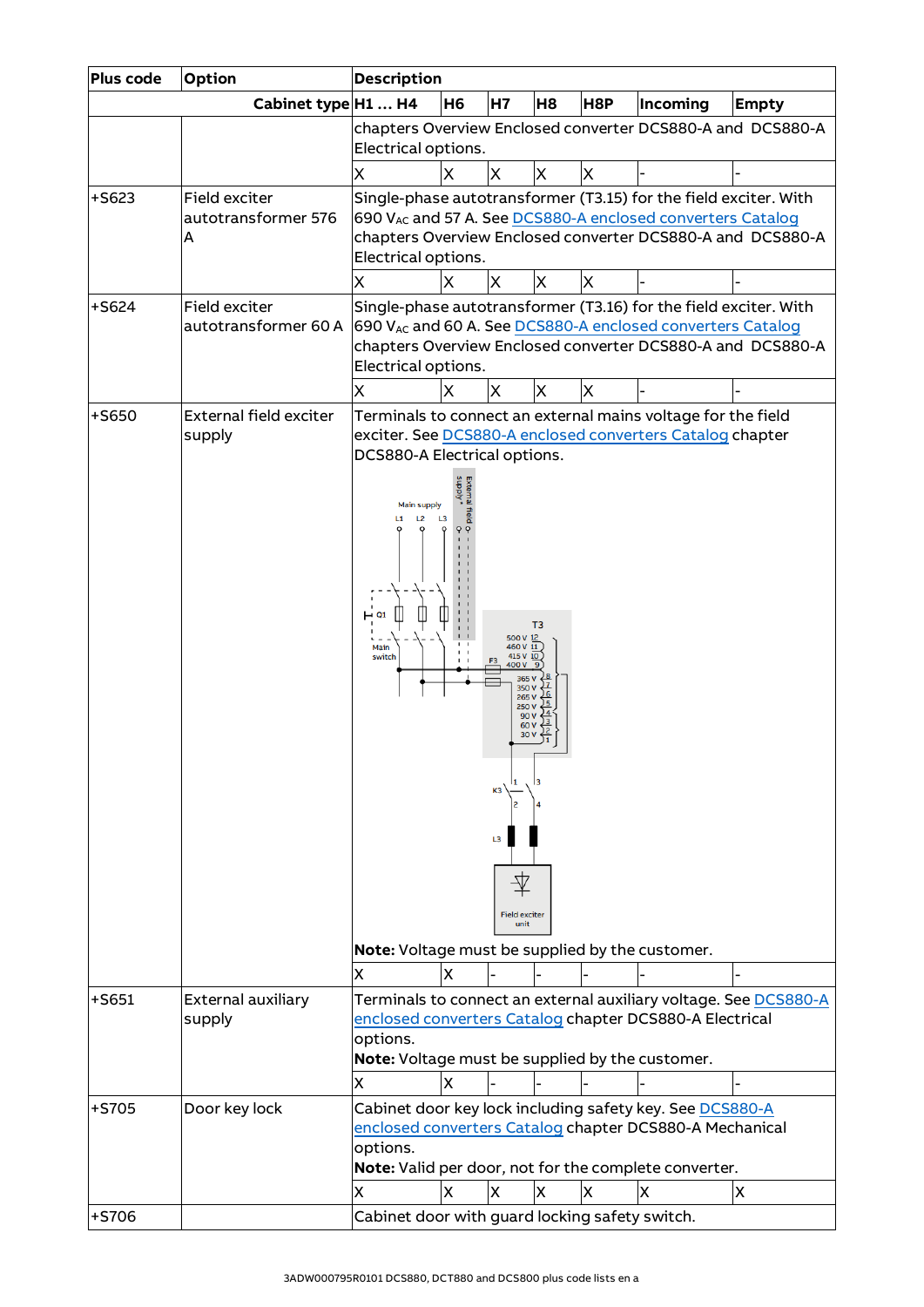| Plus code | <b>Option</b>               | <b>Description</b>                                                                                                                                                                                                                                                                                                                                                                                                                                            |                |           |                |     |                                                                                                                                                                                 |              |  |  |
|-----------|-----------------------------|---------------------------------------------------------------------------------------------------------------------------------------------------------------------------------------------------------------------------------------------------------------------------------------------------------------------------------------------------------------------------------------------------------------------------------------------------------------|----------------|-----------|----------------|-----|---------------------------------------------------------------------------------------------------------------------------------------------------------------------------------|--------------|--|--|
|           | Cabinet type H1  H4         |                                                                                                                                                                                                                                                                                                                                                                                                                                                               | H <sub>6</sub> | <b>H7</b> | H <sub>8</sub> | H8P | Incoming                                                                                                                                                                        | <b>Empty</b> |  |  |
|           | <b>Guard locking safety</b> |                                                                                                                                                                                                                                                                                                                                                                                                                                                               |                |           |                |     | Note: Valid per door, not for the complete converter.                                                                                                                           |              |  |  |
|           | switch                      | X                                                                                                                                                                                                                                                                                                                                                                                                                                                             | X              | X         | X              | X   |                                                                                                                                                                                 |              |  |  |
| $+5711$   | DCF803-0016                 | External field exciter (U3):<br>Single-phase or 3-phase.<br>Provides up to 16 A field current.<br>1-Q (positive voltage and positive current only).<br>Including excitation contactor (K3).<br>Including excitation line reactor (L3).<br>Including excitation fuse (F3).<br>Without transformer (T3).<br>See DCS880-A enclosed converters Catalog chapters Overview<br>Enclosed converter DCS880-A and DCS880-A Electrical options.<br>X<br>X<br>X<br>X<br>X |                |           |                |     |                                                                                                                                                                                 |              |  |  |
|           |                             |                                                                                                                                                                                                                                                                                                                                                                                                                                                               |                |           |                |     |                                                                                                                                                                                 |              |  |  |
| $+5713$   | DCF803-0035                 | External field exciter (U3):<br>Single-phase or 3-phase.<br>Provides up to 35 A field current.<br>Including excitation contactor (K3).<br>Including excitation line reactor (L3).<br>Including excitation fuse (F3).<br>Without transformer (T3).<br>Χ                                                                                                                                                                                                        | X              | X         | Х              | X   | 1-Q (positive voltage and positive current only).<br>See DCS880-A enclosed converters Catalog chapters Overview<br>Enclosed converter DCS880-A and DCS880-A Electrical options. |              |  |  |
| $+5715$   | DCF803-0050                 | External field exciter (U3):                                                                                                                                                                                                                                                                                                                                                                                                                                  |                |           |                |     |                                                                                                                                                                                 |              |  |  |
|           |                             | Single-phase.<br>Provides up to 50 A field current.<br>Including excitation contactor (K3).<br>Including excitation line reactor (L3).<br>Including excitation fuse (F3).<br>Without transformer (T3).<br>Χ                                                                                                                                                                                                                                                   | X              | X         | X              | X   | 1-Q (positive voltage and positive current only).<br>See DCS880-A enclosed converters Catalog chapters Overview<br>Enclosed converter DCS880-A and DCS880-A Electrical options. |              |  |  |
| $+5716$   | DCF803-0060                 | External field exciter (U3):                                                                                                                                                                                                                                                                                                                                                                                                                                  |                |           |                |     |                                                                                                                                                                                 |              |  |  |
|           |                             | Single-phase.<br>Provides up to 60 A field current.<br>1-Q (positive voltage and positive current only).<br>Including excitation contactor (K3).<br>Including excitation line reactor (L3).<br>Including excitation fuse (F3).<br>Without transformer (T3).<br>See DCS880-A enclosed converters Catalog chapters Overview<br>Enclosed converter DCS880-A and DCS880-A Electrical options.<br>$\times$<br>X<br>Χ<br>X<br>Х                                     |                |           |                |     |                                                                                                                                                                                 |              |  |  |
| $+5718$   | DCF804-0050                 | External field exciter (U3):<br>Single-phase.<br>Provides up to 50 A field current.<br>$4-Q.$<br>Including excitation contactor (K3).<br>Including excitation line reactor (L3).<br>Including excitation fuse (F3).                                                                                                                                                                                                                                           |                |           |                |     |                                                                                                                                                                                 |              |  |  |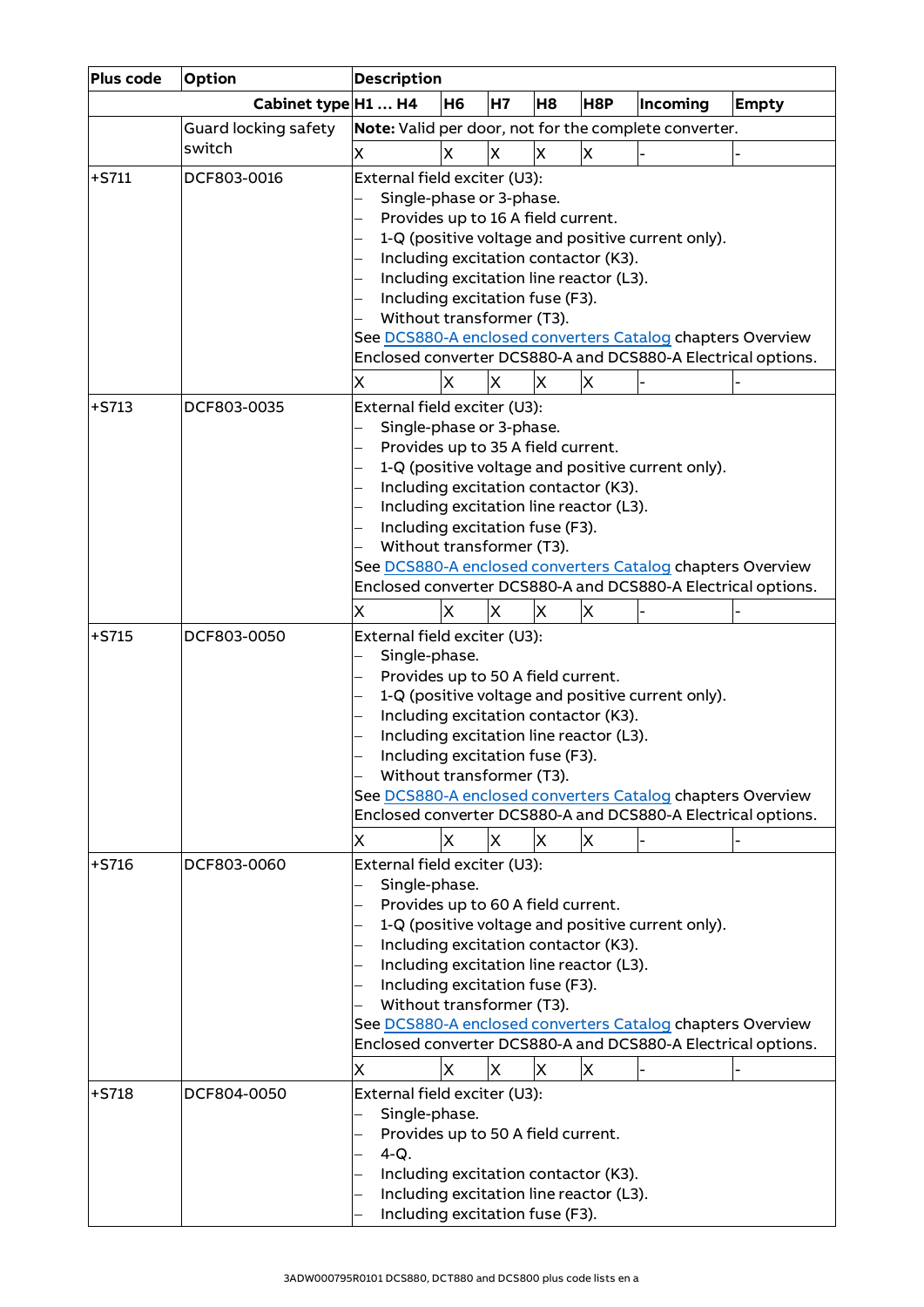| Plus code          | Option                                                           | <b>Description</b>                                                                                                                                                                                                                    |    |                         |                         |                                                                                      |                                                                                                             |                                                                                                                                                                                                |  |
|--------------------|------------------------------------------------------------------|---------------------------------------------------------------------------------------------------------------------------------------------------------------------------------------------------------------------------------------|----|-------------------------|-------------------------|--------------------------------------------------------------------------------------|-------------------------------------------------------------------------------------------------------------|------------------------------------------------------------------------------------------------------------------------------------------------------------------------------------------------|--|
|                    | Cabinet type H1  H4                                              |                                                                                                                                                                                                                                       | H6 | H7                      | H <sub>8</sub>          | H8P                                                                                  | Incoming                                                                                                    | <b>Empty</b>                                                                                                                                                                                   |  |
|                    |                                                                  | Without transformer (T3).                                                                                                                                                                                                             |    |                         |                         |                                                                                      |                                                                                                             |                                                                                                                                                                                                |  |
|                    |                                                                  |                                                                                                                                                                                                                                       |    |                         |                         |                                                                                      | See DCS880-A enclosed converters Catalog chapters Overview                                                  |                                                                                                                                                                                                |  |
|                    |                                                                  |                                                                                                                                                                                                                                       |    |                         |                         |                                                                                      |                                                                                                             | Enclosed converter DCS880-A and DCS880-A Electrical options.                                                                                                                                   |  |
|                    |                                                                  | Χ                                                                                                                                                                                                                                     | Χ  | X                       | $\overline{\mathsf{x}}$ | X                                                                                    |                                                                                                             |                                                                                                                                                                                                |  |
| $+5719$            | DCF804-0060                                                      | External field exciter (U3):<br>Single-phase.<br>Provides up to 60 A field current.<br>$4-Q.$                                                                                                                                         |    |                         |                         | Including excitation contactor (K3).                                                 |                                                                                                             |                                                                                                                                                                                                |  |
|                    |                                                                  | Including excitation line reactor (L3).<br>Including excitation fuse (F3).<br>Without transformer (T3).<br>See DCS880-A enclosed converters Catalog chapters Overview<br>Enclosed converter DCS880-A and DCS880-A Electrical options. |    |                         |                         |                                                                                      |                                                                                                             |                                                                                                                                                                                                |  |
|                    |                                                                  | Χ                                                                                                                                                                                                                                     | Χ  | X                       | X                       | X                                                                                    |                                                                                                             |                                                                                                                                                                                                |  |
| $+5721$            | Mounting fee for a                                               |                                                                                                                                                                                                                                       |    |                         |                         |                                                                                      | Mounting fee for a single-phase autotransformer including                                                   |                                                                                                                                                                                                |  |
|                    | single-phase                                                     |                                                                                                                                                                                                                                       |    |                         |                         |                                                                                      |                                                                                                             | contactors and fuses. See DCS880-A enclosed converters Catalog                                                                                                                                 |  |
|                    | autotransformer                                                  | chapter Overview Enclosed converter DCS880-A.                                                                                                                                                                                         |    |                         |                         |                                                                                      |                                                                                                             |                                                                                                                                                                                                |  |
|                    |                                                                  | X                                                                                                                                                                                                                                     | X  | X                       | X                       | X                                                                                    |                                                                                                             |                                                                                                                                                                                                |  |
| $+5728$<br>$+5729$ | Integrated large field<br>exciter 84 A<br>Integrated large field | the H7/H8 control cabinet:<br>3-phase, up to 500 VAC.<br>Provides up to 84 A field current.<br>$2-Q.$<br>Including excitation fuse (F3).<br>Without transformer (T3).                                                                 |    | X                       | X                       | Including excitation contactor (K3).<br>Including excitation line reactor (L3).<br>X | Including DCF506 overvoltage protection (U5).<br>See DCS880-A enclosed converters Catalog chapters Overview | Large field exciter DCS880-S01-0090-05X0 (U3) integrated into<br>Enclosed converter DCS880-A and DCS880-A Electrical options.<br>Large field exciter DCS880-S01-0270-05X0 (U3) integrated into |  |
| $+5730$            | exciter 160 A<br>Integrated large field                          | the H7/H8 control cabinet:<br>3-phase, up to 500 VAC.<br>Provides up to 160 A field current.<br>$2-Q.$<br>Including excitation fuse (F3).<br>Without transformer (T3).                                                                |    | $\overline{\mathsf{x}}$ | X                       | Including excitation contactor (K3).<br>Including excitation line reactor (L3).<br>X | Including DCF506 overvoltage protection (U5).<br>See DCS880-A enclosed converters Catalog chapters Overview | Enclosed converter DCS880-A and DCS880-A Electrical options.<br>Large field exciter DCS880-S01-0315-05X0 (U3) integrated into                                                                  |  |
|                    | exciter 285 A                                                    | the H7/H8 control cabinet:<br>3-phase, up to 500 VAC.<br>Provides up to 285 A field current.<br>$2-Q.$                                                                                                                                |    |                         |                         | Including excitation contactor (K3).<br>Including excitation line reactor (L3).      | Including DCF506 overvoltage protection (U5).                                                               |                                                                                                                                                                                                |  |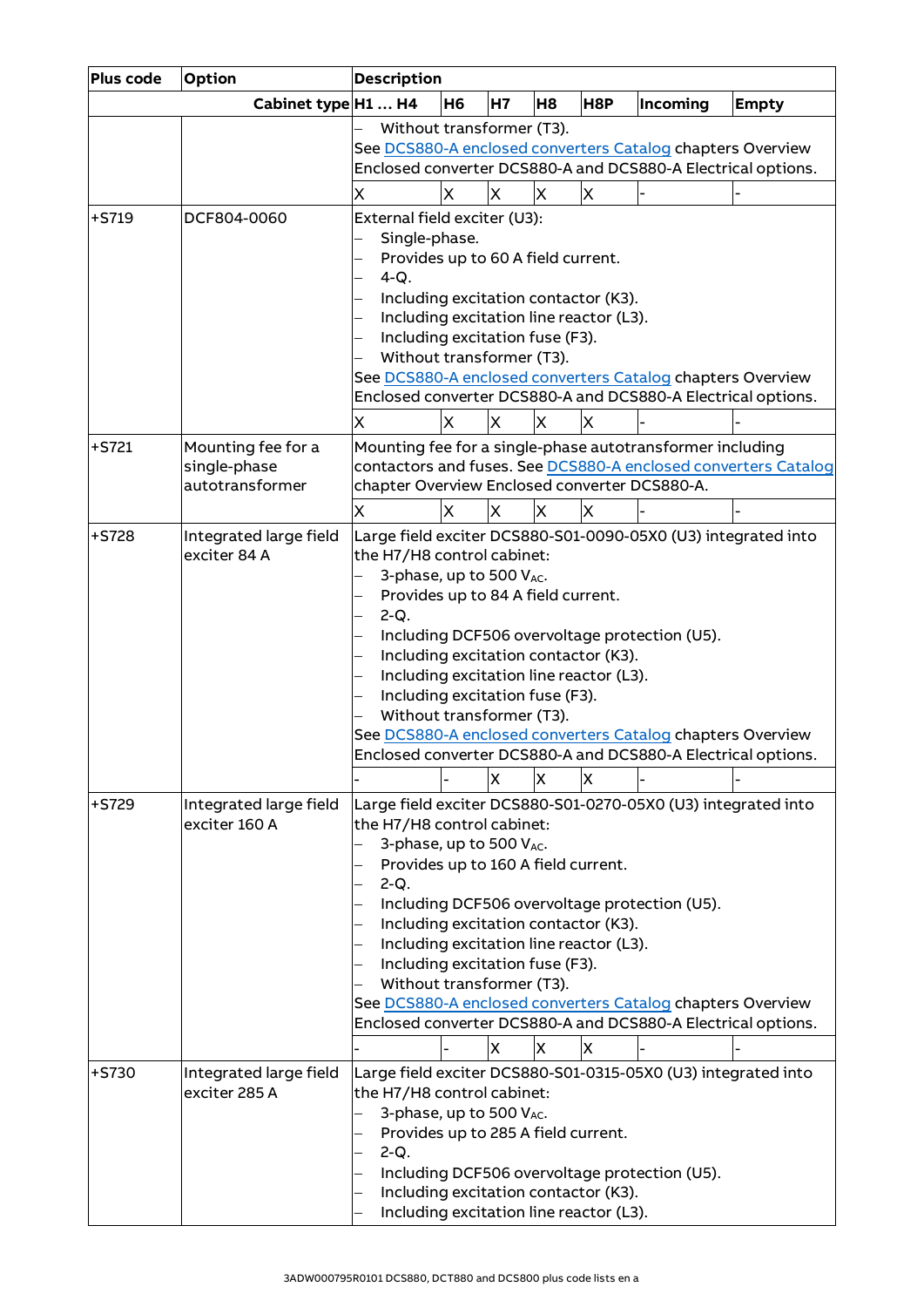| Plus code | Option                                  | <b>Description</b>                                                                                                                                     |  |  |  |  |
|-----------|-----------------------------------------|--------------------------------------------------------------------------------------------------------------------------------------------------------|--|--|--|--|
|           | Cabinet type H1  H4                     | <b>H6</b><br><b>H7</b><br>H <sub>8</sub><br>H8P<br>Incoming<br><b>Empty</b>                                                                            |  |  |  |  |
|           |                                         | Including excitation fuse (F3).<br>Without transformer (T3).<br>See DCS880-A enclosed converters Catalog chapters Overview                             |  |  |  |  |
|           |                                         | Enclosed converter DCS880-A and DCS880-A Electrical options.                                                                                           |  |  |  |  |
|           |                                         | <b>X</b><br>X<br>X                                                                                                                                     |  |  |  |  |
| +S739     | Integrated large field                  | Large field exciter DCS880-S02-0100-05X0 (U3) integrated into                                                                                          |  |  |  |  |
|           | exciter 90 A                            | the H7/H8 control cabinet:<br>3-phase, up to 500 VAC.<br>Provides up to 90 A field current.<br>$4-Q.$<br>Including DCF506 overvoltage protection (U5). |  |  |  |  |
|           |                                         | Including excitation contactor (K3).                                                                                                                   |  |  |  |  |
|           |                                         | Including excitation line reactor (L3).<br>Including excitation fuse (F3).                                                                             |  |  |  |  |
|           |                                         | Without transformer (T3).                                                                                                                              |  |  |  |  |
|           |                                         | See DCS880-A enclosed converters Catalog chapters Overview                                                                                             |  |  |  |  |
|           |                                         | Enclosed converter DCS880-A and DCS880-A Electrical options.                                                                                           |  |  |  |  |
|           |                                         | <b>X</b><br>X<br>X                                                                                                                                     |  |  |  |  |
| $+5740$   | Integrated large field<br>exciter 180 A | Large field exciter DCS880-S02-0300-05X0 (U3) integrated into<br>the H7/H8 control cabinet:                                                            |  |  |  |  |
|           |                                         | 3-phase, up to 500 VAC.<br>Provides up to 180 A field current.<br>$4-Q.$                                                                               |  |  |  |  |
|           |                                         | Including DCF506 overvoltage protection (U5).                                                                                                          |  |  |  |  |
|           |                                         | Including excitation contactor (K3).                                                                                                                   |  |  |  |  |
|           |                                         | Including excitation line reactor (L3).                                                                                                                |  |  |  |  |
|           |                                         | Including excitation fuse (F3).                                                                                                                        |  |  |  |  |
|           |                                         | Without transformer (T3).<br>See DCS880-A enclosed converters Catalog chapters Overview                                                                |  |  |  |  |
|           |                                         | Enclosed converter DCS880-A and DCS880-A Electrical options.                                                                                           |  |  |  |  |
|           |                                         | X<br>X<br>X                                                                                                                                            |  |  |  |  |
| $+5741$   | Integrated large field                  | Large field exciter DCS880-S02-0350-05X0 (U3) integrated into                                                                                          |  |  |  |  |
|           | exciter 300 A                           | the H7/H8 control cabinet:                                                                                                                             |  |  |  |  |
|           |                                         | 3-phase, up to 500 VAC.                                                                                                                                |  |  |  |  |
|           |                                         | Provides up to 300 A field current.                                                                                                                    |  |  |  |  |
|           |                                         | $4-Q.$                                                                                                                                                 |  |  |  |  |
|           |                                         | Including DCF506 overvoltage protection (U5).<br>Including excitation contactor (K3).<br>Including excitation line reactor (L3).                       |  |  |  |  |
|           |                                         | Including excitation fuse (F3).                                                                                                                        |  |  |  |  |
|           |                                         | Without transformer (T3).                                                                                                                              |  |  |  |  |
|           |                                         | See DCS880-A enclosed converters Catalog chapters Overview                                                                                             |  |  |  |  |
|           |                                         | Enclosed converter DCS880-A and DCS880-A Electrical options.                                                                                           |  |  |  |  |
|           |                                         | X<br>X<br>X                                                                                                                                            |  |  |  |  |
| $+5745$   | Large field exciter in a                | Large field exciter DCS880-A0b-0ccc-04/05X1 (U1) in a cabinet:                                                                                         |  |  |  |  |
|           | cabinet 90 A  520 A                     | 3-phase, up to 415 VAC/500 VAC.                                                                                                                        |  |  |  |  |
|           |                                         | Provides 90 A  520 A field current.<br>2-Q or 4-Q.                                                                                                     |  |  |  |  |
|           |                                         | Including DCF506 overvoltage protection (U5).                                                                                                          |  |  |  |  |
|           |                                         | Including isolation switch (Q1).                                                                                                                       |  |  |  |  |
|           |                                         | Including contactor (K1).                                                                                                                              |  |  |  |  |
|           |                                         | Including line reactor (L1).                                                                                                                           |  |  |  |  |
|           |                                         | Including auxiliary fuse (F2).                                                                                                                         |  |  |  |  |
|           |                                         | Including transformer (T2) if required.                                                                                                                |  |  |  |  |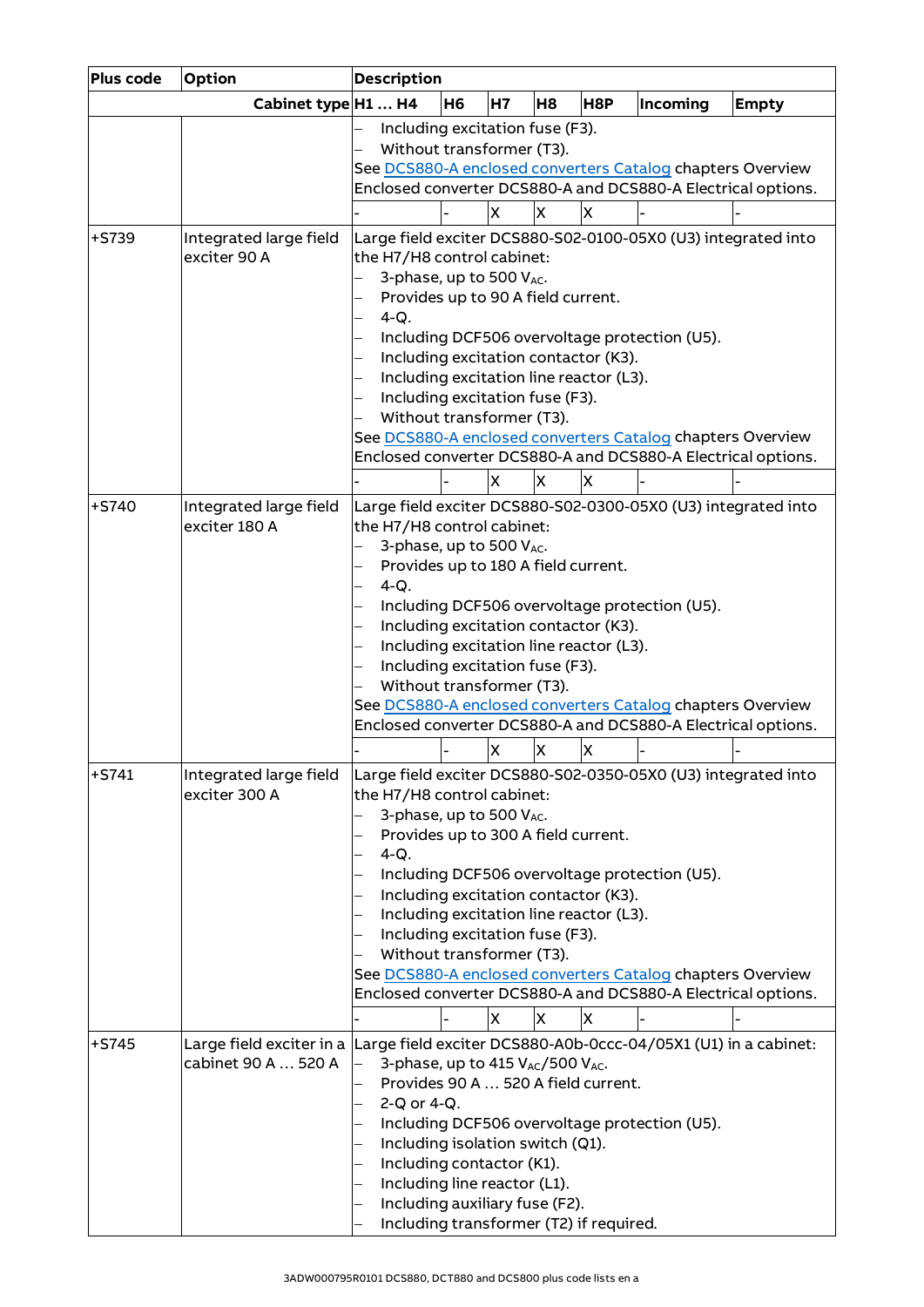| Plus code | Option                                                                                            | <b>Description</b>                                                                                                                            |           |           |    |                                 |                                                                                                                                                                                                                                         |                      |
|-----------|---------------------------------------------------------------------------------------------------|-----------------------------------------------------------------------------------------------------------------------------------------------|-----------|-----------|----|---------------------------------|-----------------------------------------------------------------------------------------------------------------------------------------------------------------------------------------------------------------------------------------|----------------------|
|           | Cabinet type H1  H4                                                                               |                                                                                                                                               | <b>H6</b> | <b>H7</b> | H8 | H8P                             | Incoming                                                                                                                                                                                                                                | <b>Empty</b>         |
|           |                                                                                                   | Including SDCS-DSL-H10.<br>+S745 3-phase field exciters in a separate cabinet.<br>Note: Higher field-currents on request.                     |           |           |    |                                 | See DCS880-A enclosed converters Catalog chapter DCS880-A                                                                                                                                                                               |                      |
|           |                                                                                                   | Χ                                                                                                                                             |           |           |    |                                 |                                                                                                                                                                                                                                         |                      |
| $+5751$   | 12-pulse parallel<br>configuration                                                                | Cabinet configuration for 12-pulse parallel:<br>Including SDCS-CMA-2.<br>12-pulse slave.<br>Without T-reactor.<br>Mechanical options.         |           |           |    |                                 | Including DCSLink cable between 12-pulse master and<br>See DCS880-A enclosed converters Catalog chapter DCS880-A                                                                                                                        |                      |
|           |                                                                                                   |                                                                                                                                               |           | X         | X  | X                               |                                                                                                                                                                                                                                         |                      |
| +S752     | Serial<br>sequential/12-pulse<br>seral configuration                                              | Including SDCS-CMA-2.<br>Without T-reactor.<br>Mechanical options.                                                                            |           |           |    |                                 | Cabinet configuration for serial sequential/12-pulse serial:<br>Including DCSLink cable between serial sequential/12-pulse<br>master and serial sequential/12-pulse slave.<br>See DCS880-A enclosed converters Catalog chapter DCS880-A |                      |
|           |                                                                                                   |                                                                                                                                               |           | X         | X  | X                               |                                                                                                                                                                                                                                         |                      |
| $+5755$   | Emergency short<br>circuit busbar                                                                 |                                                                                                                                               |           | X         | X  |                                 | Emergency short circuit busbar on the DC side for serial<br>sequential/12-pulse serial. Maximum current is 5200 A.                                                                                                                      |                      |
| $+5773$   | Air circuit breaker                                                                               | Air circuit breaker (Q1) for H8 cabinet:<br>IEC (Emax E4.2) 3300 A  4000 A.<br>UL/CSA (Emax E6.2) on request.<br>Enclosed converter DCS880-A. |           |           | X  |                                 | 3300 A: Additional 800 mm cabinet (total length 2600 mm).<br>4000 A: Extended 200 mm cabinet (total length 2600 mm).<br>See DCS880-A enclosed converters Catalog chapter Overview                                                       |                      |
| $+5776$   | Additional door meter Additional meter (3 <sup>rd</sup> meter) installed in the cabinet door. See | Mechanical options.<br>+P902.<br>X                                                                                                            | X         | X         | X  | DOS BRENIE FIER TURNING CU<br>X | DCS880-A enclosed converters Catalog chapter DCS880-A<br>Note: A fourth door meter requires additional engineering, see<br>X                                                                                                            | $+$ S777<br>$+$ S776 |
| +S777     | Door meters                                                                                       | Catalog chapter DCS880-A Mechanical options.                                                                                                  |           |           |    |                                 | Armature current and armature voltage meters installed in the<br>(control) cabinet door. See DCS880-A enclosed converters                                                                                                               |                      |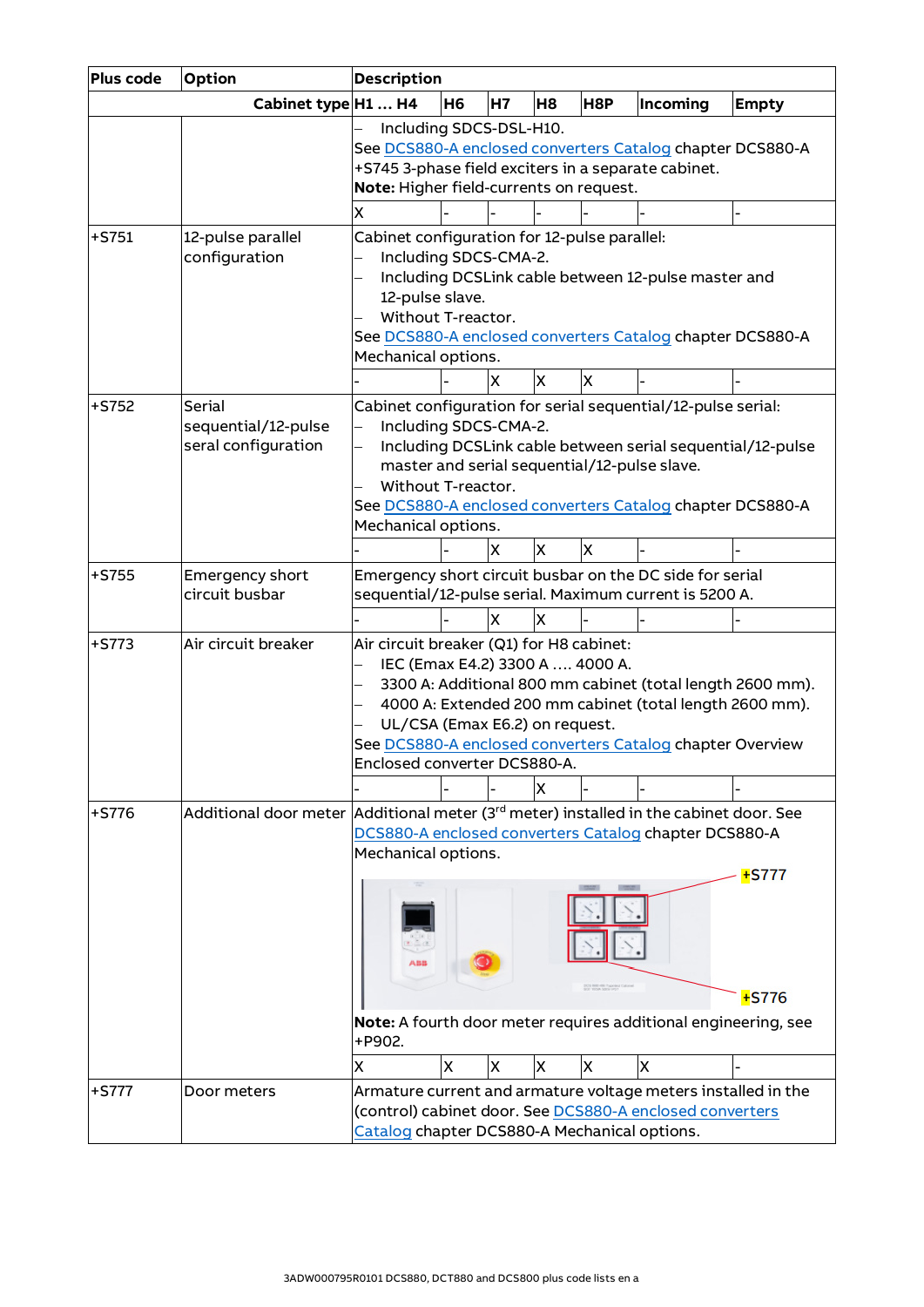| Plus code | Option                              | <b>Description</b>                                                                                                                                                                   |                |           |                |     |                                                                                                                         |                                                                             |
|-----------|-------------------------------------|--------------------------------------------------------------------------------------------------------------------------------------------------------------------------------------|----------------|-----------|----------------|-----|-------------------------------------------------------------------------------------------------------------------------|-----------------------------------------------------------------------------|
|           | Cabinet type H1  H4                 |                                                                                                                                                                                      | H <sub>6</sub> | <b>H7</b> | H <sub>8</sub> | H8P | Incoming                                                                                                                | <b>Empty</b>                                                                |
|           |                                     |                                                                                                                                                                                      |                |           |                |     |                                                                                                                         | $+$ S777                                                                    |
|           |                                     |                                                                                                                                                                                      |                |           |                |     |                                                                                                                         | $+$ S776                                                                    |
|           |                                     | x                                                                                                                                                                                    | X              | X         | X              | x   | X                                                                                                                       |                                                                             |
| +S780     | Bottom plate                        | Catalog chapter DCS880-A Mechanical options.<br>Note: Holes to be drilled by the customer.                                                                                           |                |           |                |     |                                                                                                                         | Bottom plate without holes. See DCS880-A enclosed converters                |
|           |                                     | x                                                                                                                                                                                    | x              | IX.       | x              | x   | X                                                                                                                       |                                                                             |
| $+5781$   | Gland plates and<br>bottom plates   | options and DCS880-A Mechanical options.<br>Gland plates:<br>Note: Required for IP41/IP42.<br>X                                                                                      | X              | <b>X</b>  | X              | ΙX. | Gland plates together with bottom plates. See DCS880-A<br>enclosed converters Catalog chapters DCS880-A Mechanical<br>X |                                                                             |
| $+5782$   | NDBU-95                             | NDBU-95 branching unit for DDCS network. Includes fiber optic<br>cabling. See DCS880-A enclosed converters Catalog chapters<br>DCS880-A Electrical options and DCS880-A50 Incomings. |                |           |                |     |                                                                                                                         |                                                                             |
|           |                                     | x                                                                                                                                                                                    | x              | IX.       | x              | x   | X                                                                                                                       | x                                                                           |
| $+5783$   | <b>ND17</b>                         |                                                                                                                                                                                      |                |           |                |     |                                                                                                                         | Line reactor ND17 for H7 cabinet. Either top entry or group drive.          |
|           |                                     |                                                                                                                                                                                      |                | X         |                |     |                                                                                                                         |                                                                             |
| +S785     | Second field exciter                | Second field exciter:<br>DCF803-0016.<br>DCF803-0035.<br>DCF803-0050.<br>DCF803-0060.<br>DCF804-0050.<br>DCF804-0060.<br>H <sub>4</sub> only                                         | X              |           |                |     |                                                                                                                         |                                                                             |
| +S790     | German style 230 VAC<br>plug socket | Electrical options.                                                                                                                                                                  |                |           |                |     | (F31). Thus, provides a separate 230 VAC customer supply. See<br>DCS880-A enclosed converters Catalog chapter DCS880-A  | 230 V <sub>AC</sub> plug socket (German standard) with FI protective switch |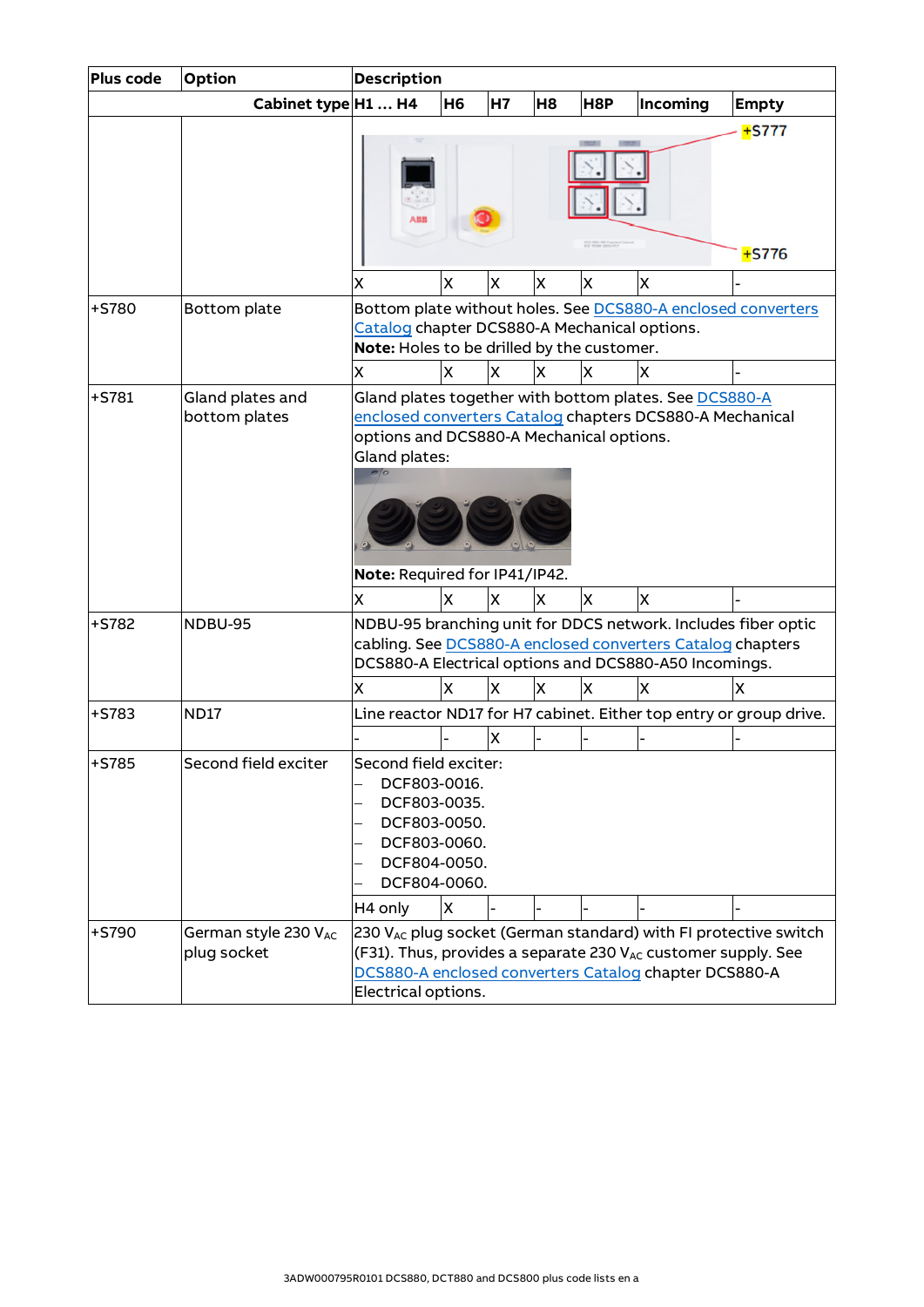| Plus code | <b>Option</b>                                                                                              | <b>Description</b>                                                                                                           |            |         |                |                                |                                                                                                               |                                                                |
|-----------|------------------------------------------------------------------------------------------------------------|------------------------------------------------------------------------------------------------------------------------------|------------|---------|----------------|--------------------------------|---------------------------------------------------------------------------------------------------------------|----------------------------------------------------------------|
|           | Cabinet type H1  H4                                                                                        |                                                                                                                              | <b>H6</b>  | H7      | H <sub>8</sub> | H8P                            | Incoming                                                                                                      | <b>Empty</b>                                                   |
|           |                                                                                                            |                                                                                                                              |            | F31     |                |                                |                                                                                                               |                                                                |
|           |                                                                                                            | Customer terminal O                                                                                                          | X19:1      | 75      |                |                                |                                                                                                               |                                                                |
|           |                                                                                                            | 230 V, 50/60 Hz<br>to be supplied by                                                                                         | X19:2<br>ᠳ |         |                |                                |                                                                                                               |                                                                |
|           |                                                                                                            | customer                                                                                                                     |            |         |                |                                |                                                                                                               |                                                                |
|           |                                                                                                            |                                                                                                                              |            |         | K8             | <b>S10</b>                     |                                                                                                               | <b>RCD switch</b>                                              |
|           |                                                                                                            |                                                                                                                              |            |         | <b>R10</b>     |                                |                                                                                                               | H)                                                             |
|           |                                                                                                            |                                                                                                                              |            |         | 50W            |                                |                                                                                                               |                                                                |
|           |                                                                                                            |                                                                                                                              |            |         |                | Anticondensating Cabinet light | <b>Plug socket</b>                                                                                            |                                                                |
|           |                                                                                                            |                                                                                                                              |            | cubicle | heater in each | in each cubicle                | control cabinet                                                                                               |                                                                |
|           |                                                                                                            |                                                                                                                              |            |         |                |                                |                                                                                                               | SF_880_57_schrank_a.ai                                         |
|           |                                                                                                            | X                                                                                                                            | X          | X       | X              | X                              | X                                                                                                             |                                                                |
| $+5798$   | Galvanic isolation                                                                                         | Galvanic isolation of voltage measurement:                                                                                   |            |         |                |                                |                                                                                                               |                                                                |
|           |                                                                                                            | Transformer (T90, 3ADT745047P0001).                                                                                          |            |         |                |                                |                                                                                                               |                                                                |
|           |                                                                                                            | Fuse (F90, 1000 V, 10 A).                                                                                                    |            |         |                |                                |                                                                                                               |                                                                |
|           |                                                                                                            |                                                                                                                              |            |         |                |                                | DC-DC transducer (A92, 3ADN260008P0001).                                                                      |                                                                |
|           |                                                                                                            |                                                                                                                              |            |         |                |                                | Recommended for mains voltages ≥ 690 VAC. See DCS880-A                                                        |                                                                |
|           |                                                                                                            |                                                                                                                              |            |         |                |                                | enclosed converters Catalog chapters Overview Enclosed<br>converter DCS880-A and DCS880-A Electrical options. |                                                                |
|           |                                                                                                            |                                                                                                                              |            | X       | X              | x                              |                                                                                                               |                                                                |
| +S800     | Cabinet depth 800                                                                                          | Cabinet depth 800 mm.                                                                                                        |            |         |                |                                |                                                                                                               |                                                                |
|           | mm                                                                                                         | X                                                                                                                            | X          | X       | X              | X                              | X                                                                                                             | X                                                              |
|           |                                                                                                            |                                                                                                                              |            |         |                |                                |                                                                                                               |                                                                |
| +S818     | Joining cabinet                                                                                            | Joining cabinet kit/Horizontal busbar connection kit. Requires an<br>empty cabinet. See DCS880-A enclosed converters Catalog |            |         |                |                                |                                                                                                               |                                                                |
|           |                                                                                                            | chapter DCS880-A Mechanical options.                                                                                         |            |         |                |                                |                                                                                                               |                                                                |
|           |                                                                                                            |                                                                                                                              |            |         |                |                                |                                                                                                               | X                                                              |
| +S820     | Horizontal AC busbars Horizontal AC busbars for 1000 AAC in copper. For group drives in                    |                                                                                                                              |            |         |                |                                |                                                                                                               |                                                                |
|           | 1000 A <sub>AC</sub>                                                                                       |                                                                                                                              |            |         |                |                                |                                                                                                               | connection with Incomer only. See DCS880-A enclosed converters |
|           |                                                                                                            | Catalog chapter DCS880-A Mechanical options.                                                                                 |            |         |                |                                |                                                                                                               |                                                                |
|           |                                                                                                            | x                                                                                                                            | x          | ΙX      |                |                                | X                                                                                                             | ΙX                                                             |
| $+$ S821  | Horizontal AC busbars Horizontal AC busbars for 2000 $A_{AC}$ in copper. For group drives in               |                                                                                                                              |            |         |                |                                |                                                                                                               |                                                                |
|           | 2000 AAC                                                                                                   |                                                                                                                              |            |         |                |                                |                                                                                                               | connection with Incomer only. See DCS880-A enclosed converters |
|           |                                                                                                            | Catalog chapter DCS880-A Mechanical options.                                                                                 |            |         |                |                                |                                                                                                               |                                                                |
|           |                                                                                                            | X                                                                                                                            | X          | X       |                |                                | X                                                                                                             | X                                                              |
| +S823     | Horizontal AC busbars Horizontal AC busbars for 3000 AAC in copper. For group drives in                    |                                                                                                                              |            |         |                |                                |                                                                                                               |                                                                |
|           | 3000 A <sub>AC</sub>                                                                                       | connection with Incomer only. See DCS880-A enclosed converters<br>Catalog chapter DCS880-A Mechanical options.               |            |         |                |                                |                                                                                                               |                                                                |
|           |                                                                                                            | X                                                                                                                            | x          | X       |                |                                | х                                                                                                             | X                                                              |
|           |                                                                                                            |                                                                                                                              |            |         |                |                                |                                                                                                               |                                                                |
| +S825     | Horizontal AC busbars Tin-plated horizontal AC busbars for 1000 A <sub>AC</sub> in copper. For<br>1000 AAC |                                                                                                                              |            |         |                |                                | group drives in connection with Incomer only. See DCS880-A                                                    |                                                                |
|           |                                                                                                            |                                                                                                                              |            |         |                |                                | enclosed converters Catalog chapter DCS880-A Mechanical                                                       |                                                                |
|           |                                                                                                            | options.                                                                                                                     |            |         |                |                                |                                                                                                               |                                                                |
|           |                                                                                                            | x                                                                                                                            | X          | X       |                |                                | X                                                                                                             | X                                                              |
| +S826     | Horizontal AC busbars Tin-plated horizontal AC busbars for 2000 A <sub>AC</sub> in copper. For             |                                                                                                                              |            |         |                |                                |                                                                                                               |                                                                |
|           | 2000 AAC                                                                                                   |                                                                                                                              |            |         |                |                                | group drives in connection with Incomer only. See DCS880-A                                                    |                                                                |
|           |                                                                                                            |                                                                                                                              |            |         |                |                                | enclosed converters Catalog chapter DCS880-A Mechanical                                                       |                                                                |
|           |                                                                                                            | options.                                                                                                                     |            |         |                |                                |                                                                                                               |                                                                |
|           |                                                                                                            | x                                                                                                                            | X          | X       |                |                                | X                                                                                                             | X                                                              |
| $+$ S827  | Horizontal AC busbars Tin-plated horizontal AC busbars for 3000 A <sub>AC</sub> in copper. For             |                                                                                                                              |            |         |                |                                |                                                                                                               |                                                                |
|           | 3000 A <sub>AC</sub>                                                                                       |                                                                                                                              |            |         |                |                                | group drives in connection with Incomer only. See DCS880-A                                                    |                                                                |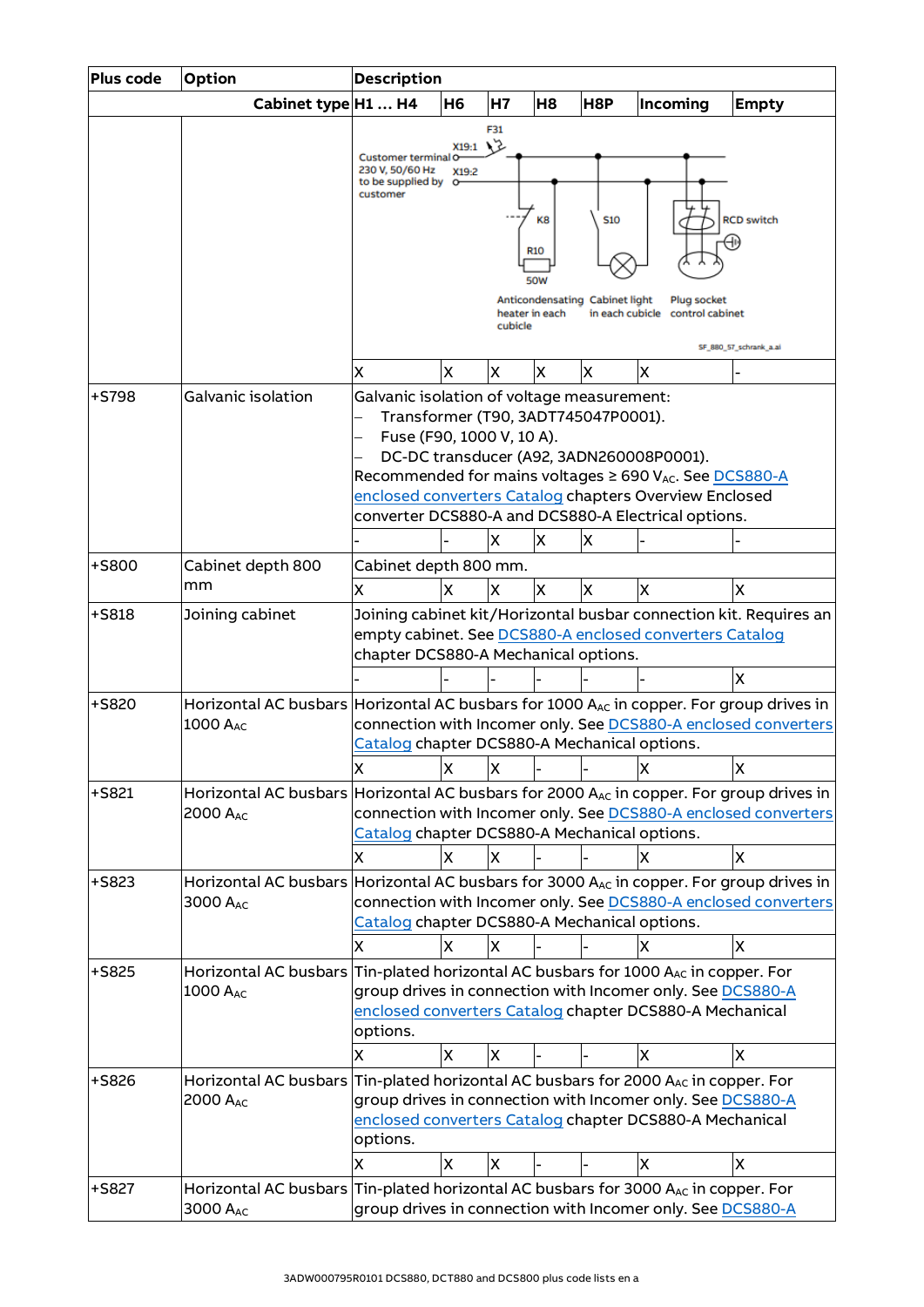| Plus code | Option                            | <b>Description</b>                                                                  |           |              |                |     |                                                                  |                                                                   |
|-----------|-----------------------------------|-------------------------------------------------------------------------------------|-----------|--------------|----------------|-----|------------------------------------------------------------------|-------------------------------------------------------------------|
|           | Cabinet type H1  H4               |                                                                                     | <b>H6</b> | <b>H7</b>    | H <sub>8</sub> | H8P | Incoming                                                         | <b>Empty</b>                                                      |
|           |                                   | enclosed converters Catalog chapter DCS880-A Mechanical                             |           |              |                |     |                                                                  |                                                                   |
|           |                                   | options.                                                                            |           |              |                |     |                                                                  |                                                                   |
|           |                                   | X                                                                                   | X         | X            |                |     | X                                                                | X                                                                 |
| $+$ S870  | Air circuit breaker               |                                                                                     |           |              |                |     | The Emax is located next to the H7 module. See DCS880-A          |                                                                   |
|           | next to module                    | enclosed converters Catalog chapter Overview Enclosed                               |           |              |                |     |                                                                  |                                                                   |
|           |                                   | converter DCS880-A.                                                                 |           |              |                |     |                                                                  |                                                                   |
|           |                                   |                                                                                     |           | x            |                |     |                                                                  |                                                                   |
| $+$ S925  | Terminal X25                      |                                                                                     |           |              |                |     | Terminal X25 for safety options in group drive incl. engineering |                                                                   |
|           |                                   |                                                                                     |           |              |                |     | fee. See DCS880-A enclosed converters Catalog chapter            |                                                                   |
|           |                                   | Functional safety modules.                                                          |           |              |                |     |                                                                  |                                                                   |
|           |                                   |                                                                                     |           |              |                |     | Interface for up to 2 line-ups associated to the same E-stop     |                                                                   |
|           |                                   | group.                                                                              |           |              |                |     |                                                                  |                                                                   |
|           |                                   |                                                                                     |           |              |                |     | Necessary for each drive in the complete line-up.                |                                                                   |
|           |                                   | Also necessary in the incoming cabinet.                                             |           |              |                |     |                                                                  |                                                                   |
|           |                                   | X                                                                                   | X         | X            | X              |     | X                                                                | X                                                                 |
| +S926     | Safety transmitter for            |                                                                                     |           |              |                |     |                                                                  | Safety transmitter for group drives. Transmit interface for up to |
|           | group drives                      | 2 line-ups associated to the same E-stop group/POUS group. See                      |           |              |                |     |                                                                  |                                                                   |
|           |                                   | DCS880-A enclosed converters Catalog chapter Functional safety                      |           |              |                |     |                                                                  |                                                                   |
|           |                                   | modules.                                                                            |           |              |                |     |                                                                  |                                                                   |
|           |                                   |                                                                                     |           |              |                |     | ΙX                                                               | x                                                                 |
| $+$ S927  | Safety receiver for               | Safety receiver for group drives. Receive interface for up to 2 line-               |           |              |                |     |                                                                  |                                                                   |
|           | group drives                      | ups associated to the same E-stop group/POUS group. See                             |           |              |                |     |                                                                  |                                                                   |
|           |                                   | DCS880-A enclosed converters Catalog chapter Functional safety<br>modules.          |           |              |                |     |                                                                  |                                                                   |
|           |                                   |                                                                                     |           |              |                |     | X                                                                | X                                                                 |
|           |                                   |                                                                                     |           |              |                |     |                                                                  |                                                                   |
| +S958     | Emergency stop<br>control circuit | Emergency stop control circuit according to customer<br>specification, no approval. |           |              |                |     |                                                                  |                                                                   |
|           |                                   |                                                                                     |           |              |                |     |                                                                  |                                                                   |
|           |                                   | X                                                                                   | χ         | X            | X              | X   |                                                                  |                                                                   |
| $+$ S990  | Parts list                        | Part list of electrical components as Excel file.                                   |           |              |                |     |                                                                  |                                                                   |
|           |                                   | X                                                                                   | X         | X            | X              | X   | X                                                                | X                                                                 |
| $+$ S991  | As built drawings                 |                                                                                     |           |              |                |     | 2-D AutoCAD DWG as built drawings including dimensions.          |                                                                   |
|           |                                   | X                                                                                   | X         | X            | X              | X.  | X                                                                | X.                                                                |
| +S992     | Visual inspection                 | One day visual inspection.                                                          |           |              |                |     |                                                                  |                                                                   |
|           |                                   | X                                                                                   | X         | <b>X</b>     | X              | X   | X                                                                | X                                                                 |
| +S993     | Function test for                 |                                                                                     |           |              |                |     | Function test for 12-pulse/serial sequential configurations      |                                                                   |
|           | 12-pulse/serial                   |                                                                                     |           |              |                |     | connected to a three-winding transformer with a maximum          |                                                                   |
|           | sequential                        | capacity of 690 V and 40 A.                                                         |           |              |                |     |                                                                  |                                                                   |
|           |                                   |                                                                                     | X         | X            | X              |     |                                                                  |                                                                   |
| +S994     | Drawing as built                  | E-Plan drawings as built including dimensions.                                      |           |              |                |     |                                                                  |                                                                   |
|           |                                   | X                                                                                   | X         | $\mathsf{x}$ | X              | X   | X                                                                | X.                                                                |
|           |                                   |                                                                                     |           |              |                |     |                                                                  |                                                                   |

### **Legend:**

 $X =$  available.

- = not available.

S = Standard.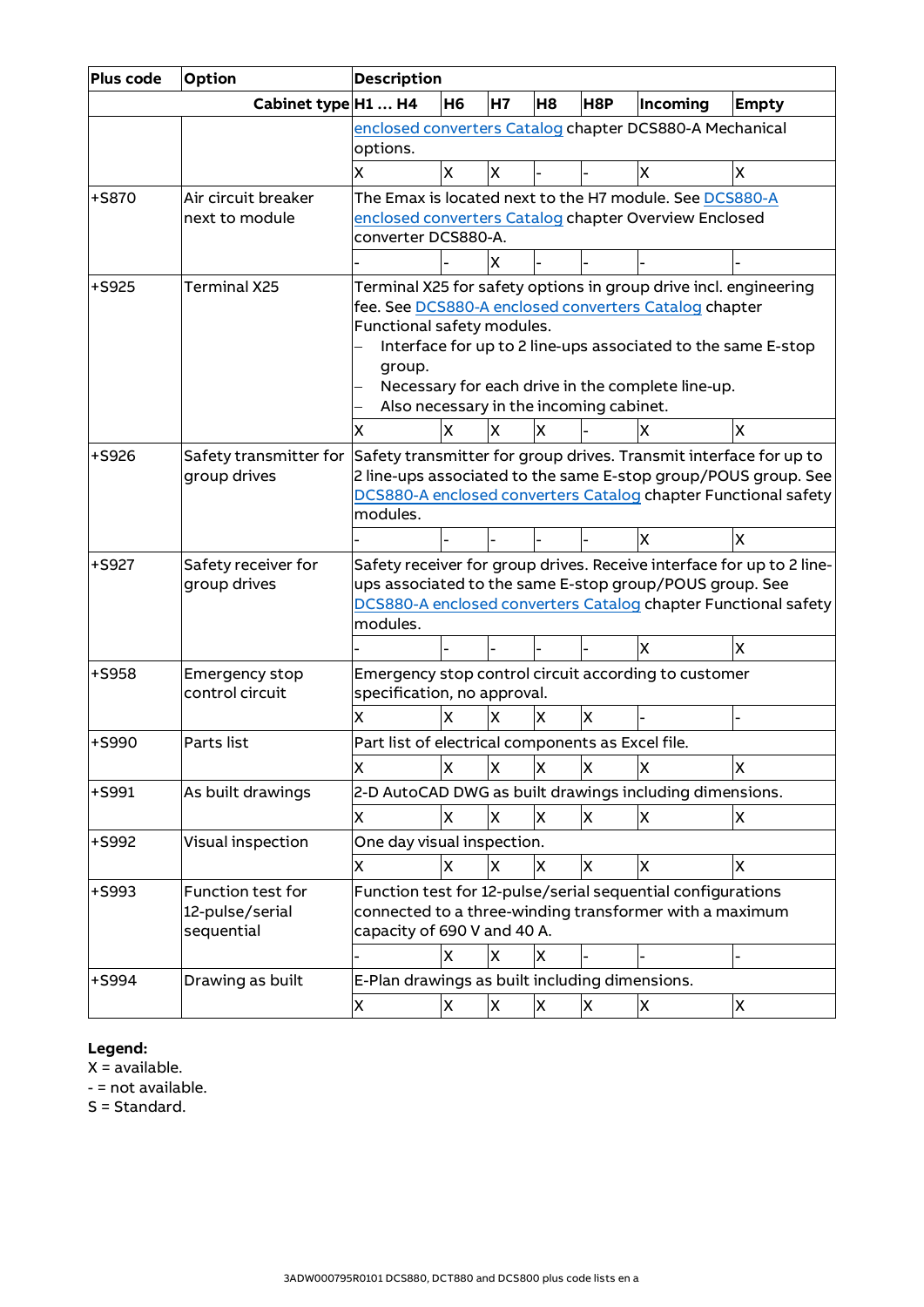## **DCT880-W module plus code list**

| <b>Plus code</b> | Option                                 | <b>Description</b>                                                                                                                                               |
|------------------|----------------------------------------|------------------------------------------------------------------------------------------------------------------------------------------------------------------|
| $+$ J404         | ACS-AP-I                               | The DCT880 is delivered with a standard control panel.                                                                                                           |
| $+J428$          | SDCS-DPI-H01                           | Daisy chain adapters are used to connect several units to one<br>control panel or to a PC via a control panel.                                                   |
| $+J429$          | <b>ACS-AP-W</b>                        | The DCT880 is delivered with a Bluetooth capable control panel.                                                                                                  |
|                  |                                        |                                                                                                                                                                  |
| $+K451$          | FDNA-01                                | DeviceNet fieldbus adapter.                                                                                                                                      |
| $+K454$          | FPBA-01                                | PROFIBUS DP fieldbus adapter.                                                                                                                                    |
| +K457            | FCAN-01                                | CANOpen fieldbus adapter.                                                                                                                                        |
| +K458            | <b>FSCA-01</b>                         | Modbus/RTU, RS-485 fieldbus adapter.                                                                                                                             |
| +K462            | FCNA-01                                | CONTROLNET fieldbus adapter.                                                                                                                                     |
| +K469            | FECA-01                                | ETHERCAT fieldbus adapter.                                                                                                                                       |
| +K470            | FEPL-02                                | ETHERNET, POWERLINK fieldbus adapter.                                                                                                                            |
| $+K475$          | <b>FENA-21</b>                         | EtherNet/IP, PROFINET IO, Modbus/TCP (2-port) fieldbus<br>adapter.                                                                                               |
| +K490            | <b>FEIP-21</b>                         | EtherNet/IP (2-port) fieldbus adapter.                                                                                                                           |
| $+$ K491         | <b>FMBT-21</b>                         | Modbus/TCP (2-port) fieldbus adapter.                                                                                                                            |
| +K492            | <b>FPNO-21</b>                         | PROFINET IO (2-port) fieldbus adapter.                                                                                                                           |
|                  |                                        |                                                                                                                                                                  |
| $+L500$          | <b>FIO-11</b>                          | Analog I/O extension (3 AI, 1 AO, 2 DIO) module.                                                                                                                 |
| $+L501$          | <b>FIO-01</b>                          | Digital I/O extension (4 DIO, 2 RO) module.                                                                                                                      |
| $+L503$          | <b>FDCO-01</b>                         | DDCS communication module (10/10 MBd). For fiber optic<br>communication.                                                                                         |
| $+L508$          | <b>FDCO-02</b>                         | DDCS communication module (5/10 MBd). For fiber optic<br>communication.                                                                                          |
| $+L525$          | <b>FAIO-01</b>                         | Analog I/O extension (2 AI, 2 AO) module.                                                                                                                        |
| $+L526$          | <b>FDIO-01</b>                         | Digital I/O extension (3 DI, 2 RO) module.                                                                                                                       |
|                  |                                        |                                                                                                                                                                  |
| +P904            | <b>Extended warranty</b>               | Extended warranty. 24 months from commissioning or 30<br>months from delivery, whichever occurs first.                                                           |
| +P909            | <b>Extended warranty</b>               | Extended warranty. 30 months from commissioning or 42<br>months from delivery, whichever occurs first.                                                           |
| +P912            | Seaworthy packing                      | Seaworthy packing for modules size T1  T8.                                                                                                                       |
|                  |                                        |                                                                                                                                                                  |
| +S500            | Internal line fuses                    | Adds internal line fuses. For modules size T1  T4 only.                                                                                                          |
| $+$ S510         | Phase V: Input and<br>output terminals | For a DCT880-W02 (as standard phase V is not assembled) the<br>input and output terminals, including the current measurement<br>(CT), are added.                 |
| $+$ S551         | Memory unit with<br>license            | Memory unit including application programming license instead<br>of standard memory unit. See Drive application programming<br>(IEC 61131-3) Programming manual. |
| $+$ S552         | Memory unit with<br>power optimizer    | Memory unit including power optimizer.                                                                                                                           |
| +S912            | Airworthy packing                      | Airworthy packing for modules size T1  T8.                                                                                                                       |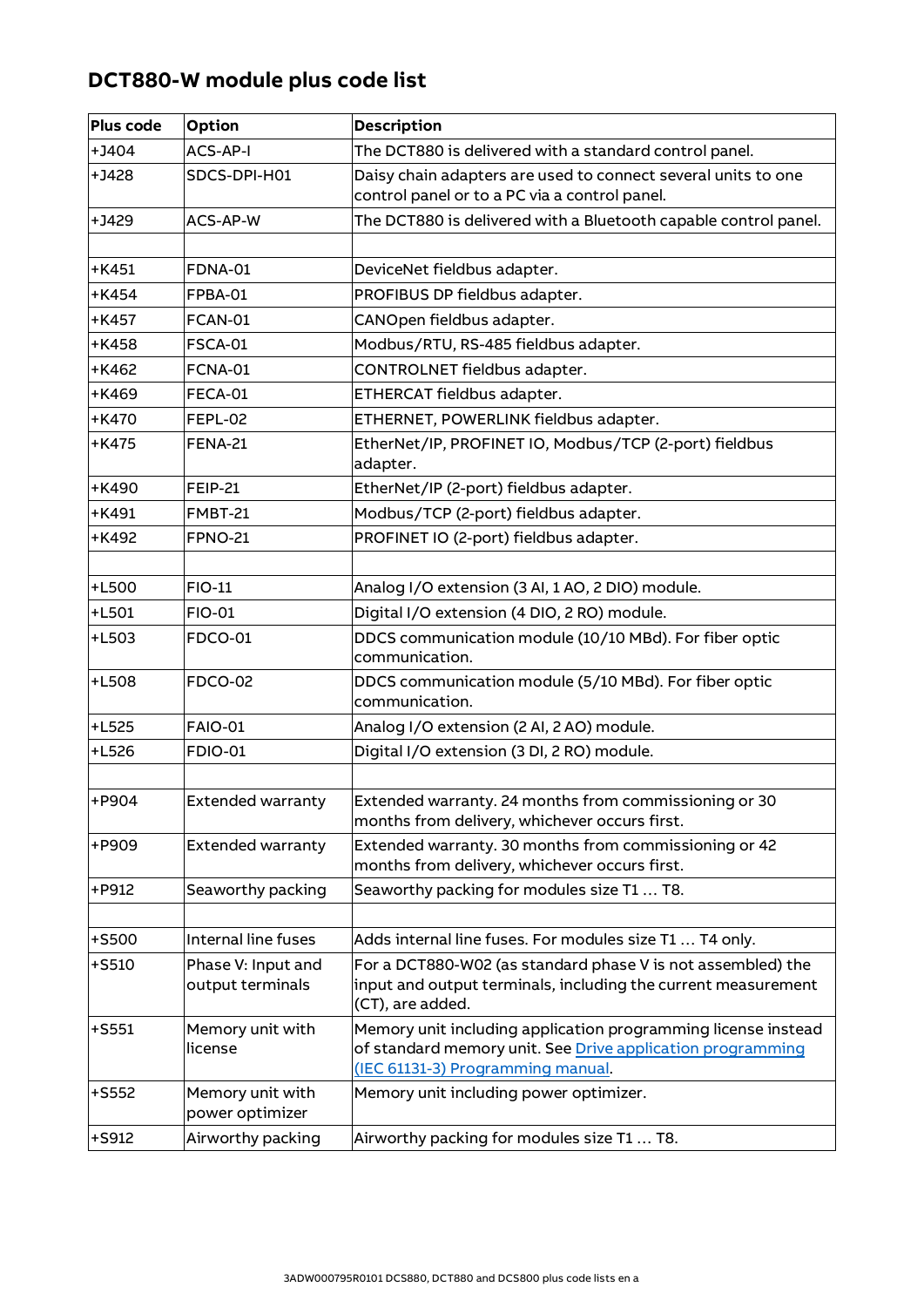## **DCS800-S module plus code list**

| <b>Plus code</b> | Option                         | <b>Description</b>                                                                                                                        |
|------------------|--------------------------------|-------------------------------------------------------------------------------------------------------------------------------------------|
| 0J404            | No control panel               | The DCS800 is delivered without a control panel.                                                                                          |
|                  |                                |                                                                                                                                           |
| 0S163            | No OnBoard field<br>exciter    | The DCS800 is delivered without an OnBoard field exciter. Valid<br>for modules size D1  D4 only.                                          |
| 0S199            | No SDCS-DSL-4                  | The DCS800 is delivered without a DSL board. Valid for modules<br>size D4+ and D5 only.                                                   |
|                  |                                |                                                                                                                                           |
| $+1409$          | the control panel              | Door mounting kit for Control panel door mounting kit. For fix mounting, includes the<br>drilling pattern and a 3 m RJ45 cable.           |
| $+K451$          | RDNA-01                        |                                                                                                                                           |
|                  |                                | DeviceNet fieldbus adapter.                                                                                                               |
| $+K454$          | RPBA-01                        | PROFIBUS DP fieldbus adapter.                                                                                                             |
| $+K457$          | RCAN-01                        | CANOpen fieldbus adapter.                                                                                                                 |
| +K458            | RMBA-01                        | Modbus/RTU fieldbus adapter.                                                                                                              |
| +K462            | RCNA-01                        | CONTROLNET fieldbus adapter.                                                                                                              |
| $+$ K466         | RETA-01                        | Modbus/TCP, EtherNet/IP fieldbus adapter.                                                                                                 |
| +K467            | RETA-02                        | Modbus/TCP, PROFINET IO fieldbus adapter.                                                                                                 |
| +K469            | RECA-01                        | ETHERCAT fieldbus adapter.                                                                                                                |
|                  |                                |                                                                                                                                           |
| $+L500$          | <b>RAIO-01</b>                 | Analog I/O extension (2 AI, 2 AO) module.                                                                                                 |
| $+L501$          | <b>RDIO-01</b>                 | Digital I/O extension (3 DI, 2 RO) module.                                                                                                |
| +L502            | RTAC-01                        | Pulse encoder interface module for supply voltages of 15 V <sub>DC</sub> and<br>24 V <sub>pc</sub> .                                      |
| +L508            | SDCS-COM-81                    | DDCS communication board (10 MBd CH0). For fiber optic<br>communication.                                                                  |
| +L509            | SDCS-COM-82                    | DDCS communication board (5 MBd CH0). For fiber optic<br>communication.                                                                   |
| $+$ L517         | RTAC-03                        | TTL pulse encoder interface module.                                                                                                       |
|                  |                                |                                                                                                                                           |
| +P904            | <b>Extended warranty</b>       | Extended warranty. 24 months from commissioning or 30<br>months from delivery, whichever occurs first.                                    |
| +P905            | No control unit                | No external control unit. The electronic boards are located in the<br>D7 module.                                                          |
| +P906            | Control unit                   | External control unit. The electronic boards are located in an<br>external control unit outside the D7 module.                            |
| +P907            | Control unit on swing<br>frame | External control unit. The electronic boards are located on a 600<br>mm swing frame outside the D7 module. For ABB MNS cabinets<br>only.  |
| +P908            | Control unit on swing<br>frame | External control unit. The electronic boards are located on an 800<br>mm swing frame outside the D7 module. For ABB MNS cabinets<br>only. |
| +P909            | <b>Extended warranty</b>       | Extended warranty from 30 month to 42 month.                                                                                              |
| +P912            | Seaworthy packing              | Seaworthy packing for modules size D1  D7.                                                                                                |
|                  |                                |                                                                                                                                           |
| $+5164$          | SDCS-FEX-425-INT               | Built-in external field exciter for modules size D4+ and D5.<br>Provides up to 25 A field current. Including DSL cable.                   |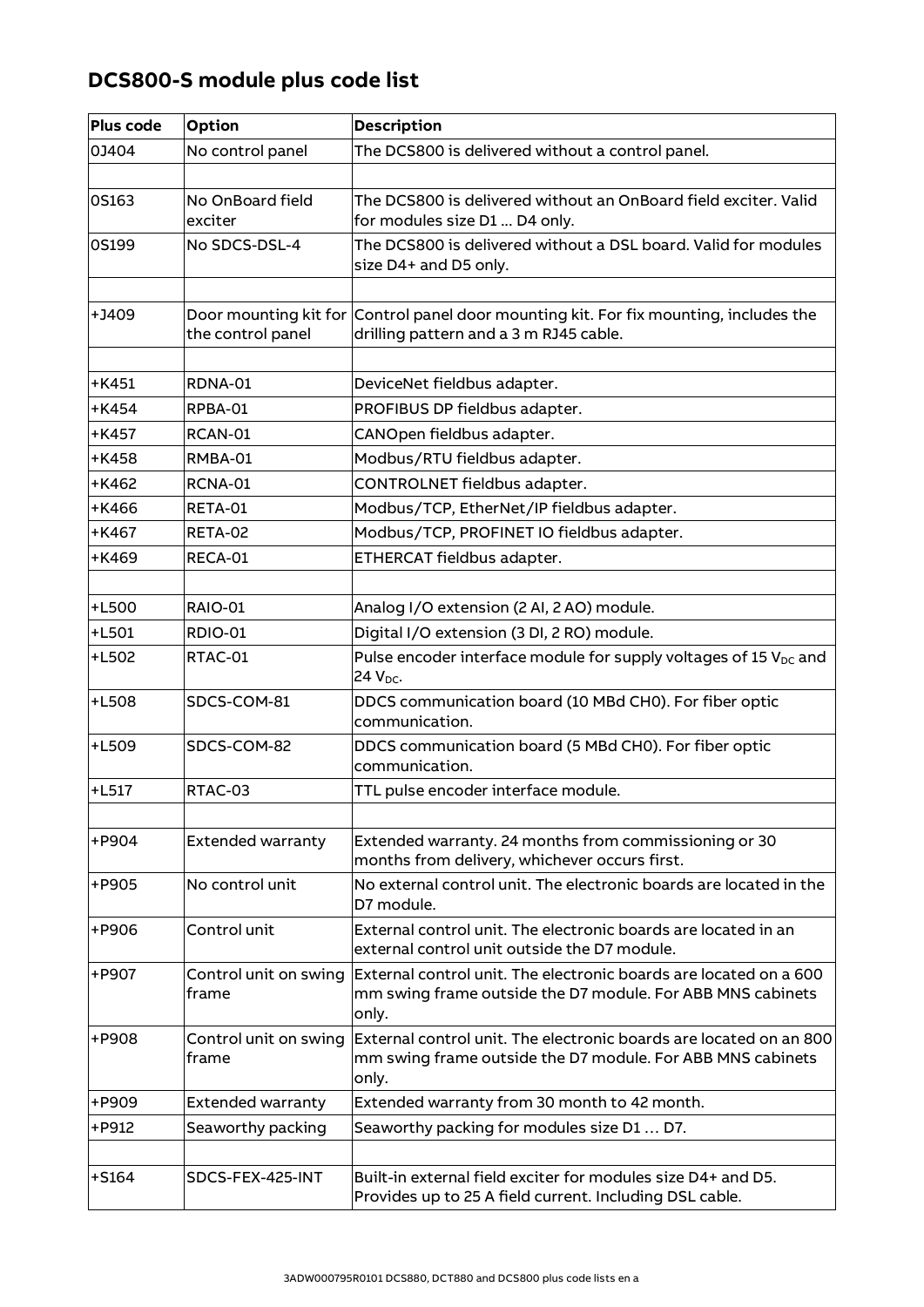| Plus code | Option                                                 | <b>Description</b>                                                                                                                                                          |
|-----------|--------------------------------------------------------|-----------------------------------------------------------------------------------------------------------------------------------------------------------------------------|
| $+5171$   | 115 VAC cooling fans                                   | Supply voltage for the cooling fans is 115 VAC instead of 230 VAC.<br>For modules size D4 only.                                                                             |
| $+5172$   | 400 V <sub>AC</sub> 525 V <sub>AC</sub><br>cooling fan | Supply voltage for the cooling fans is 400 VAC  525 VAC. For<br>modules size D6 only.<br>Note: This non ErP cooling fan is obsolete and not available<br>anymore.           |
| $+S173$   | 525 V <sub>AC</sub> 600 V <sub>AC</sub><br>cooling fan | Supply voltage for the cooling fans is 525 $V_{AC}$ 600 $V_{AC}$ . For<br>modules size D6 only.<br>Note: This non ErP cooling fan is obsolete and not available<br>anymore. |
| $+S175$   | SDCS-CMA-2                                             | Current measurement aid for modules size D5  D7. See Current<br>measurement aid (SDCS-CMA-2) manual. Recommended for<br>12-pulse and hardparallel configurations.           |
| $+5176$   | Hardparallel master                                    | Add a 3 <sup>rd</sup> CT, a SDCS-SMA-2, and a SDSCS-PAR-1 to a drive of size<br>D7. Used for hardparallel configurations only.                                              |
| $+S177$   | Hardparallel slave                                     | Add a 3 <sup>rd</sup> CT, a SDCS-SMA-2, and a SDSCS-PAR-2 to a drive of size<br>D7. Used for hardparallel configurations only.                                              |
| $+5179$   | SDCS-PIN-51<br>modification                            | The SDCS-PIN-51 is configured for 500 V. For modules size D5<br>D7 used in 12-pulse serial or serial sequential configurations only.                                        |
| $+$ S180  | SDCS-PIN-51<br>modification                            | The SDCS-PIN-51 is configured for 600 V. For modules size D5<br>D7 used in 12-pulse serial or serial sequential configurations only.                                        |
| $+$ S181  | SDCS-PIN-51<br>modification                            | The SDCS-PIN-51 is configured for 690 V. For modules size D5<br>D7 used in 12-pulse serial or serial sequential configurations only.                                        |
| $+$ S182  | SDCS-PIN-51<br>modification                            | The SDCS-PIN-51 is configured for 800 V. For modules size D5<br>D7 used in 12-pulse serial or serial sequential configurations only.                                        |
| $+5183$   | SDCS-PIN-51<br>modification                            | The SDCS-PIN-51 is configured for 990 V. For modules size D5<br>D7 used in 12-pulse serial or serial sequential configurations only.                                        |
| $+$ S185  | SDCS-PIN-51<br>modification                            | The SDCS-PIN-51 is configured for 120 V. For modules size D5<br>D7 only.                                                                                                    |
| $+5186$   | SDCS-SUB-4                                             | External voltage measurement for mains voltages lower than 100<br>VAC. See Interface Board SDCS-SUB-4. For modules size D1  D4+<br>only.                                    |
| $+$ S187  | SDCS-PIN-51<br>modification                            | The SDCS-PIN-51 is configured for 70 V. For modules size D5<br>D7 only.                                                                                                     |
| $+5188$   | SDCS-PIN-51<br>modification                            | The SDCS-PIN-51 is configured for 40 V. For modules size D5<br>D7 only.                                                                                                     |
| $+5189$   | SDCS-PIN-51<br>modification                            | The SDCS-PIN-51 is configured for galvanic isolation. For modules<br>size D6 and D7 only.                                                                                   |
| $+5199$   | SDCS-DSL-4                                             | The DCS800 is delivered with a DSL board. Valid for modules size<br>D1  D4 only.                                                                                            |
| $+$ S200  | SDCS-MEM-8 for<br>experts                              | Memory card for application programming (ControlBuilder<br>DCS800). Registered experts only.                                                                                |
| $+$ S201  | SDCS-MEM-8                                             | Memory card for application programming (ControlBuilder<br>DCS800). For non-experts.                                                                                        |
| $+$ S202  | SDCS-MEM-8 plus<br>winder application                  | Memory card for application programming (ControlBuilder<br>DCS800) with loaded winder application. Registered experts<br>only.                                              |
| $+$ S203  | SDCS-MEM-8 plus<br>winder application                  | Memory card for application programming (ControlBuilder<br>DCS800) with loaded winder application. For non-experts.                                                         |
| $+$ S204  | SDCS-MEM-8 plus<br>crane application                   | Memory card for application programming (ControlBuilder<br>DCS800) with loaded crane application (DCC). Registered experts<br>only.                                         |